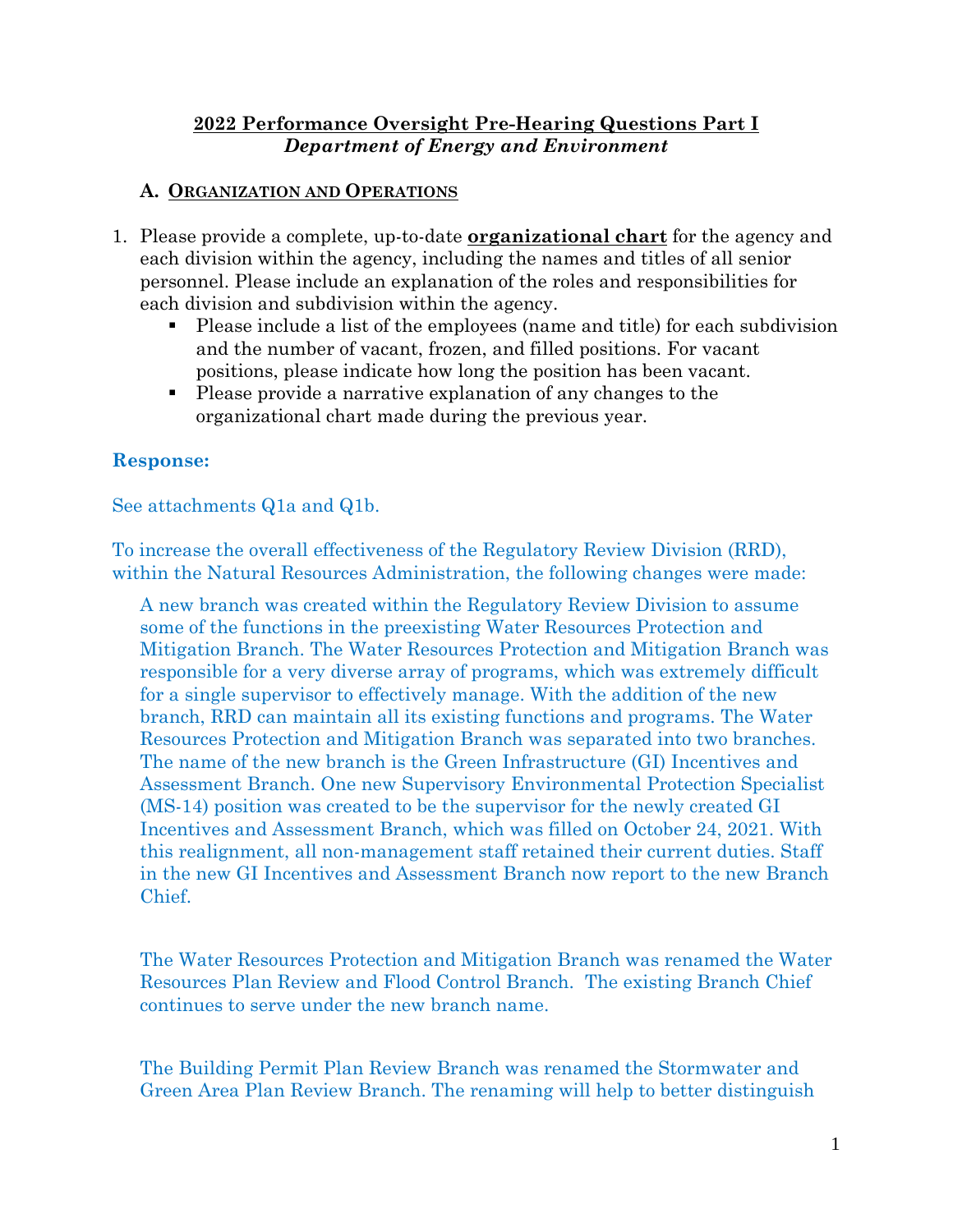for customers the review programs it manages during construction permitting versus the review programs managed by the Water Resources Plan Review and Flood Control Branch. The existing Branch Chief will continue to serve under the new branch name.

In FY21 DOEE started the process to stand up a new administration, which it completed in FY22. The new administration is entitled the "Utility Affordability Administration" (UAA). DOEE realigned the Affordability and Efficiency Division to better serve DC residents. In UAA the new "Residential Services Division" was created. Due to the high-level of federal funding, UAA ensures the necessary structure to manage critical resources. The former Energy Efficiency and Conservation Branch and Water Services Branch are now both under the Residential Services Division. The UAA works to curb potential impacts on the lowincome and vulnerable population of the District as the city works towards completing a clean energy transition, as well as addressing the environmental impacts of the past, such as partial lead service lines. Two new divisions were created the Residential Services Division and the Utility Assistance Division.

#### **Residential Services Division (RSD)**

The Residential Services Division is comprised of the Energy Efficiency Conservation Branch (EECB) and the Lead Hazard Reduction Branch (LHRB).

The EECB assists residents in reducing their energy consumption by providing technical and financial assistance to help identify and install auditrecommended energy efficiency measures. The EECB also provides financing solutions to help commercial property owners implement energy efficiency improvements. The EECB is also dedicated to educating District residents about the efficient and safe use of energy.

The LHRB helps residents make their homes safer by providing technical and financial assistance for identifying and addressing lead hazards. The LHRB provides assistance to low-income residents with lead-based paint hazards through the Lead Reduction Program, and to all homeowners with partial lead service lines through the Lead Pipe Replacement Assistance Program.

#### **Utility Assistance Division (UAD)**

The Utility Assistance Division is comprised of the Energy Affordability Branch (EAB) and the Water Affordability Branch (WAB).

The EAB manages the Utility Assistance Administration's direct subsidy programs that assist low-income District residents with their energy bills. The EAB also provides emergency and non-emergency financial assistance to lowincome residents through the Low-Income Home Energy Assistance Program. Finally, the EAB administers the Utility Discount Programs that provides discounted rates on residents' electric, natural gas, and water bills.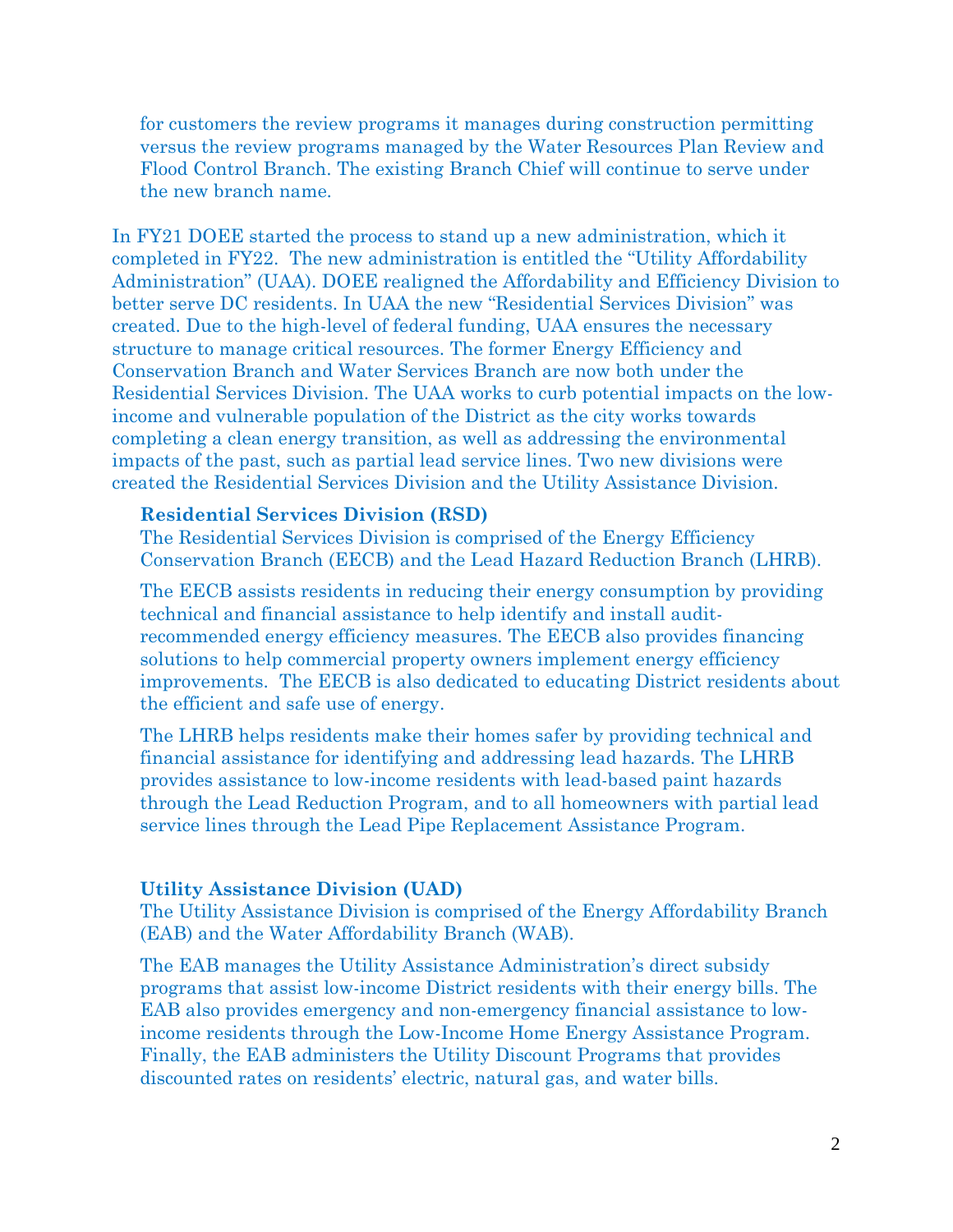The WAB manages the Utility Assistance Administration's direct subsidy programs that assist low-income District residents with their water bills. The WAB provides emergency and non-emergency financial assistance to low-income residents through the Low-Income Household Water Assistance Program, and administers the Clean Rivers Impervious Area Charge Residential Relief Program that provides discounted rates on residents' water bills.

- 2. Please list each **new program** implemented by the agency during FY 2021 and FY 2022, to date. For each initiative please provide:
	- A description of the initiative, including when begun and when completed (or expected to be completed);
	- The funding required to implement the initiative;
	- Any documented results of the initiative.

#### **Response:**

#### **Green Stormwater Infrastructure (GSI) Maintenance and Training Program**

Starting in FY21 utilizing American Rescue Plan Act (ARPA) funds, the agency has been standing up a green stormwater infrastructure (GSI) maintenance and training program for District-owned and financed GSI. This effort will be ongoing long-term.

#### **Kingman Island Rangers Program**

This is a new effort funded under ARPA for underemployed young adults that trains, employs, and provides wraparound services for three full-time and two seasonal Rangers to conduct environmental restoration, educate District students, serve as interpretive hosts, and maintain amenities at Kingman and Heritage Islands. This effort will be ongoing long-term.

## **Kingman Lake Wetlands Program**

This is an effort funded through a National Fish and Wildlife Foundation (NFWF) grant and local capital to restore ten acres of wetlands in Kingman Lake in coordination with the Anacostia River sediment project. The designs are expected to be completed at the end of FY23 or early FY24.

#### **Affordable Housing Retrofit Accelerator**

On December 8, 2021, DOEE launched the Affordable Housing Retrofit Accelerator to provide direct technical and financial assistance to multifamily affordable housing buildings so they can meet the compliance requirements of the Building Energy Performance Standard (BEPS). The Accelerator is funded by the American Rescue Plan Act, and will be implemented in partnership with the DC Sustainable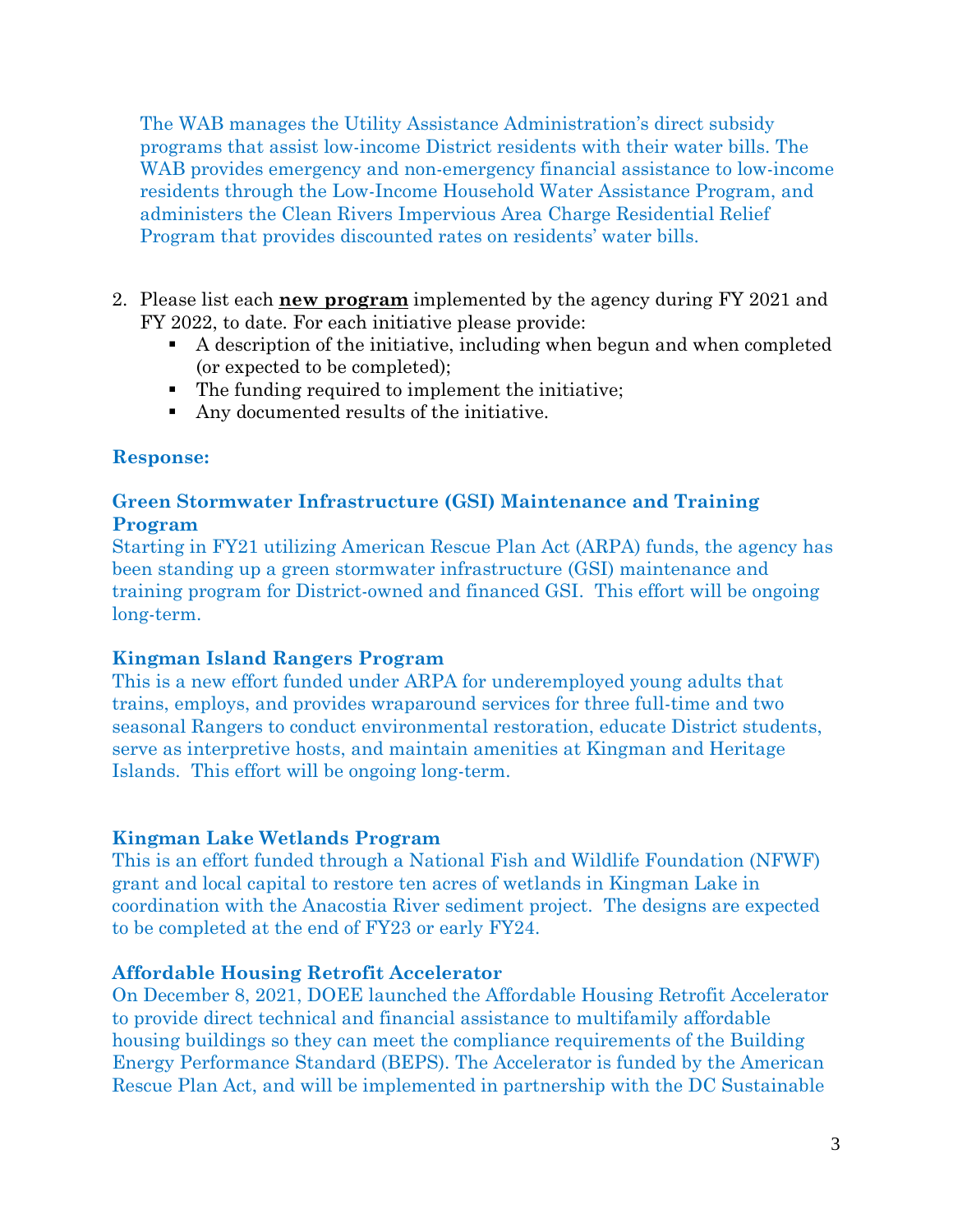Energy Utility (DCSEU), DC Green Bank, and the Building Innovation Hub. DOEE is in the early stages of implementation.

# **Lead Reduction Program**

The U.S. Department of Housing and Urban Development HUD funded Lead Reduction Program was launched in FY21, and DOEE began accepting the first applications to remediate lead hazards in low-income homes. The program provides funding to reduce or eliminate lead-based paint hazards in single-family and multifamily properties up to \$11,000 per unit for repairs.

## **Clean Rivers Impervious Area Charge (CRIAC) Emergency Residential Relief Program**

DOEE administered the CRIAC Emergency Residential Relief Program in FY21 and provided \$1.1M in relief to District households.

Through the Urban Sustainability Administration (USA), DOEE launched the following programs in FY22: 1) Battery Product Stewardship; 2) Donation & Reuse Program; 3) Green Food- GHG Emissions Assessment; 4) Environmentally Preferable Products & Services (EPPS). Each new program is in preliminary stages of development with further detail provided in subsequent responses.

- 3. Please provide a complete, up-to-date **position listing** for your agency, ordered by program and activity, and including the following information for each position:
	- Title of position;
	- Name of employee or statement that the position is vacant, unfunded, or proposed;
	- Date employee began in position;
	- Salary and fringe benefits (separately), including the specific grade, series, and step of position;
	- Job status (continuing/term/temporary/contract);
	- Whether the position must be filled to comply with federal or local law. *Please note the date that the information was collected*

# **Response:**

## See attachment Q3

4. Does the agency conduct annual **performance evaluations** of all of its employees, and was this done in FY 2021? Who conducts such evaluations? What are the performance measures by which employees are evaluated? What steps are taken to ensure that all agency employees are meeting individual job requirements? What steps are taken when an employee does not meet individual job requirements?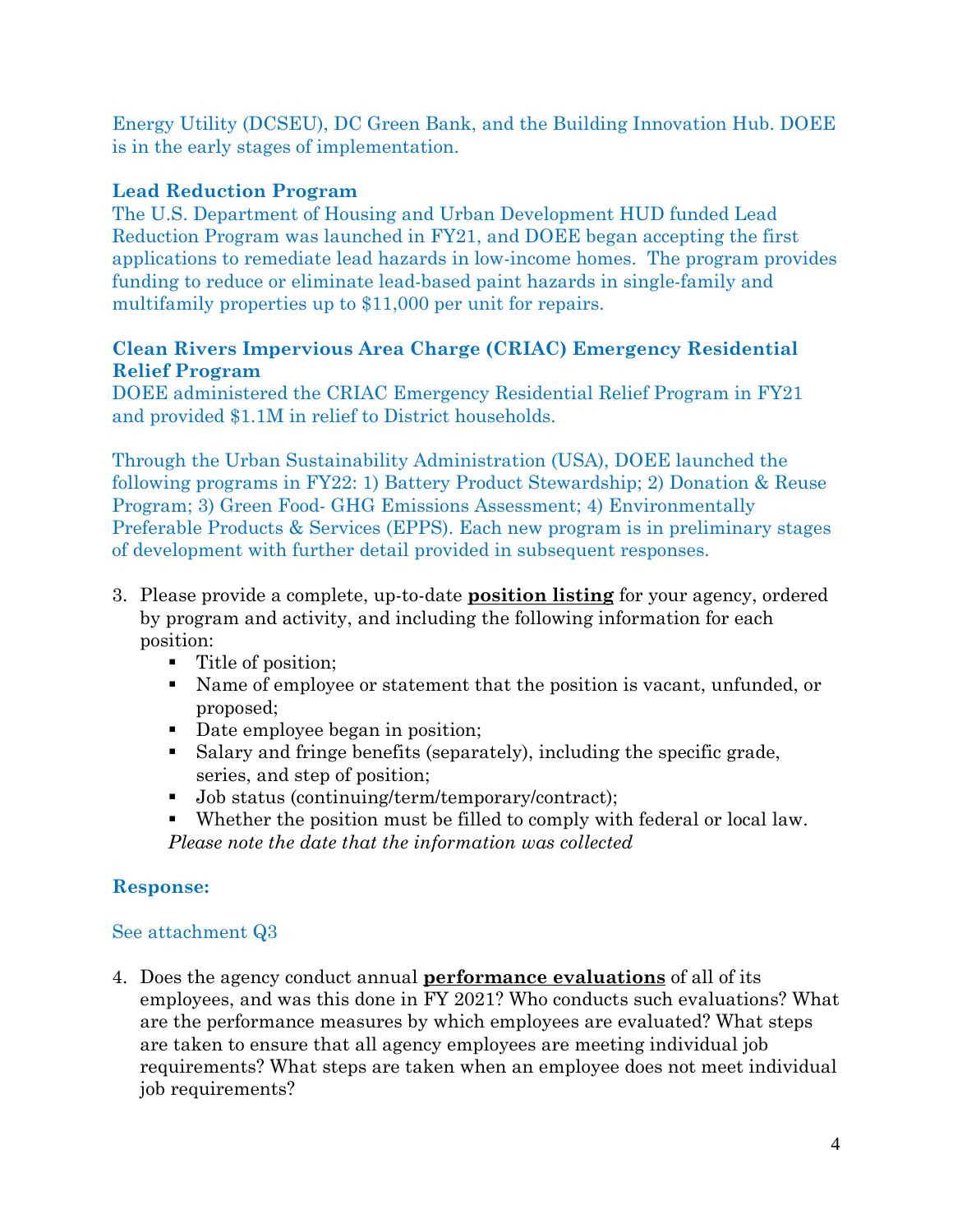The agency has an ongoing commitment to encourage employee development, promote fairness, and support the District's strategic goals and objectives. This is accomplished through performance management. Performance management is processed and documented through the "e-Performance" system. For FY 2021, the agency was 100% compliant with a total of 322 total eligible performance evaluations completed.

Performance Management, through the e-Performance system focuses on planning and communicating employee expectations at the beginning of the rating period. Managers/Supervisors discuss with the employee how competencies relate to the employee's job, set S.M.A.R.T (specific, measurable, attainable, realistic, time related) goals and individual development plans to accomplish performance expectations and develop objectives during the performance management period.

There are five core competencies for all employees, including: (1) accountability; (2) communication; (3) customer service; (4) goal attainment; and (5) job knowledge. There are three additional core competencies for management, including: (1) leadership; (2) management of others; (3) and operational and strategic planning. The manager, in collaboration with the employee, creates an Individual Development Plan (IDP) for the employee. The IDP is for development purposes only and not part of the evaluation at the end of the performance management period. The objectives of the IDP are designed to improve the knowledge, skills, and abilities of the employee, focus on areas of ongoing professional development or address areas of development from preceding review years. Managers/Supervisors are committed to providing continuous feedback to staff throughout the performance period through one-on-one communications and mid-year progress discussions.

If an employee is experiencing performance issues, a Performance Improvement Plan (PIP) is developed to facilitate constructive discussion between the employee and the immediate supervisor to clarify areas of work performance that must be improved. The PIP provides the employee an opportunity to demonstrate improvement in those areas identified. A PIP issued to an employee may last for a period of thirty to ninety days and must include the specific performance areas in which the employee is deficient and provide concrete, measurable action steps the employee can take to improve in those areas. At the end of the PIP period, the immediate supervisor issues a written decision to the employee within ten (10) business days as to whether the employee has met or failed to meet the requirements of the PIP. If the employee fails to meet the PIP's requirements, the immediate supervisor can extend the PIP for an additional period (no more than ninety (90) days inclusive of any extension(s)) or reassign, reduce in grade, or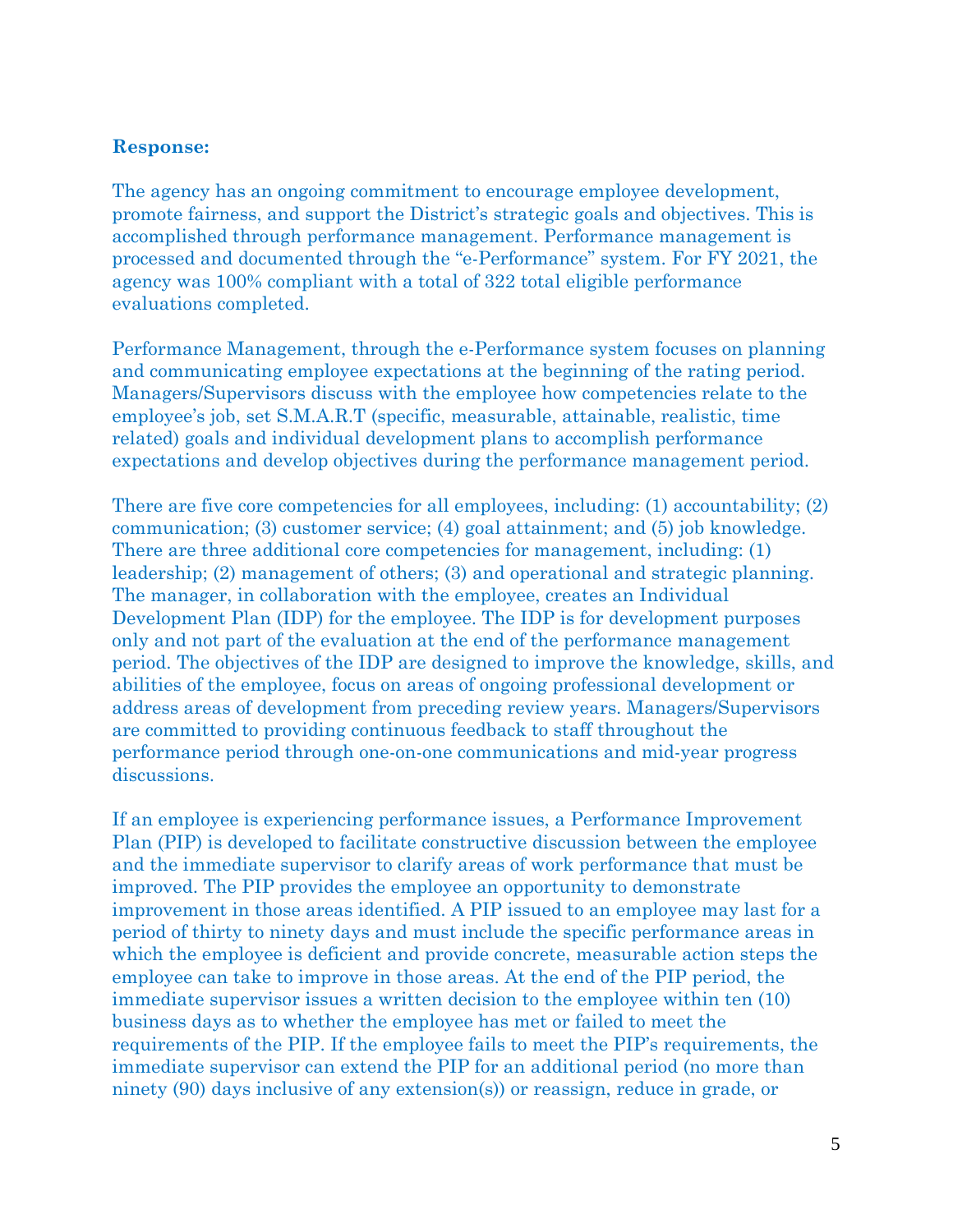remove the employee from the position, subject to applicable collective bargaining agreements and the District Personnel Manual.

5. Please list all **employees detailed** to or from your agency, if any. Please provide the reason for the detail, the detailed employee's date of detail, and the detailed employee's projected date of return.

## **Response:**

## **See attachment 5**

6. Please provide the position name, organization unit to which it is assigned, and hourly rate of any **contract workers** in your agency, and the company from which they are contracted.

## **Response:**

## See attachment Q6.

- 7. Please provide the Committee with:
	- A list of all employees who receive cellphones or similar communications devices at agency expense.
		- ♦ Please provide the total cost for mobile communications and devices at the agency for FY 2021 and FY 2022 to date, including equipment and service plans.
	- A list of all vehicles owned, leased, or otherwise used by the agency and to whom the vehicle is assigned.
	- A list of employee bonuses or special award pay granted in FY 2021 and FY 2022, to date.
	- A list of travel expenses, arranged by employee.
	- A list of the total overtime and worker's compensation payments paid in FY 2021 and FY 2022, to date.

# **Response:**

See the following attachments:

Q7a – Employees with cellphones or similar communications, and the total cost for mobile communications and devices at the agency

Q7b – List of all vehicles

Q7c – List of employee bonuses or special award pay and overtime pay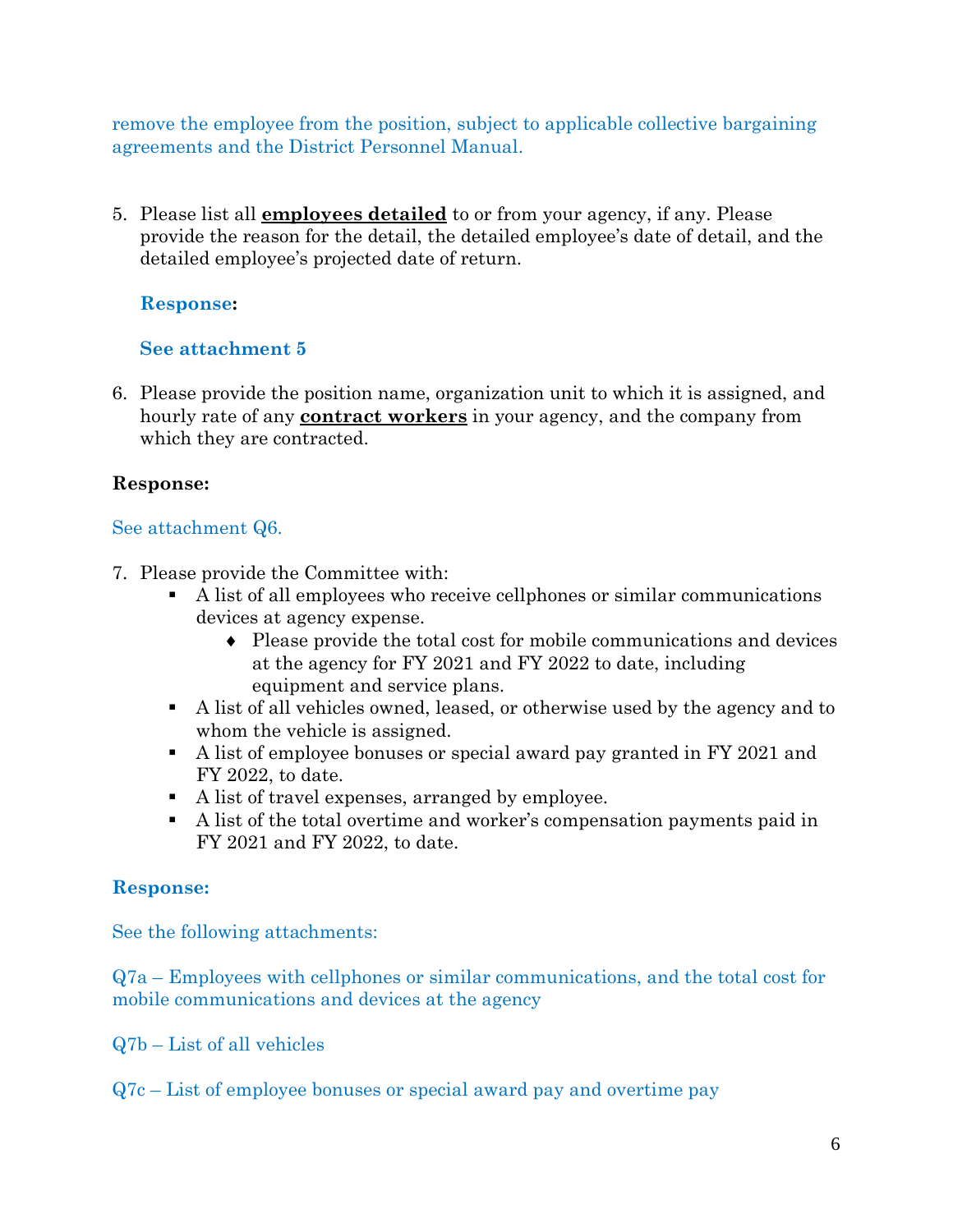## Q7d – List of travel expenses

DOEE had two worker's compensation claims in FY21 and FY22, to date. The District paid \$15,880.32 in FY21 and \$828.61 in FY22 to resolve these claims.

- 8. Please provide a list of each **collective bargaining agreement** that is currently in effect for agency employees.
	- Please include the bargaining unit (name and local number), the duration of each agreement, and the number of employees covered.
	- Please provide, for each union, the union leader's name, title, and his or her contact information, including e-mail, phone, and address if available.
	- Please note if the agency is currently in bargaining and its anticipated completion date.

#### **Response:**

AFGE Local 2725 Robert E. Smith, President, [ugenesmith@icloud.com](mailto:ugenesmith@icloud.com) (202) 677-3681 198 employees covered Union agreement effective through September 20, 1990

AFGE Local 631 Barbara Milton, President, [barbara.milton@dcwater.com](mailto:barbara.milton@dcwater.com) 202-236-0500 56 employees covered Union agreement effective through September 30, 2017

AFGE Local 2978 Carroll Ward, President, [carroll.ward@dc.gov](mailto:carroll.ward@dc.gov) 240-893-8349 7 employees covered Union agreement effective through September 30, 2017

AFGE Local 1403 Bob Deberadinis, President, [Robert.deberadinis@dc.gov](mailto:Robert.deberadinis@dc.gov) 202-724-6642 6 employees covered Union agreement effective through September 30, 2023

- 9. Please identify all **electronic databases** maintained by your agency, including the following:
	- A detailed description of the information tracked within each system;
	- The age of the system and any discussion of substantial upgrades that have been made or are planned to the system;
	- Whether the public can be granted access to all or part of each system.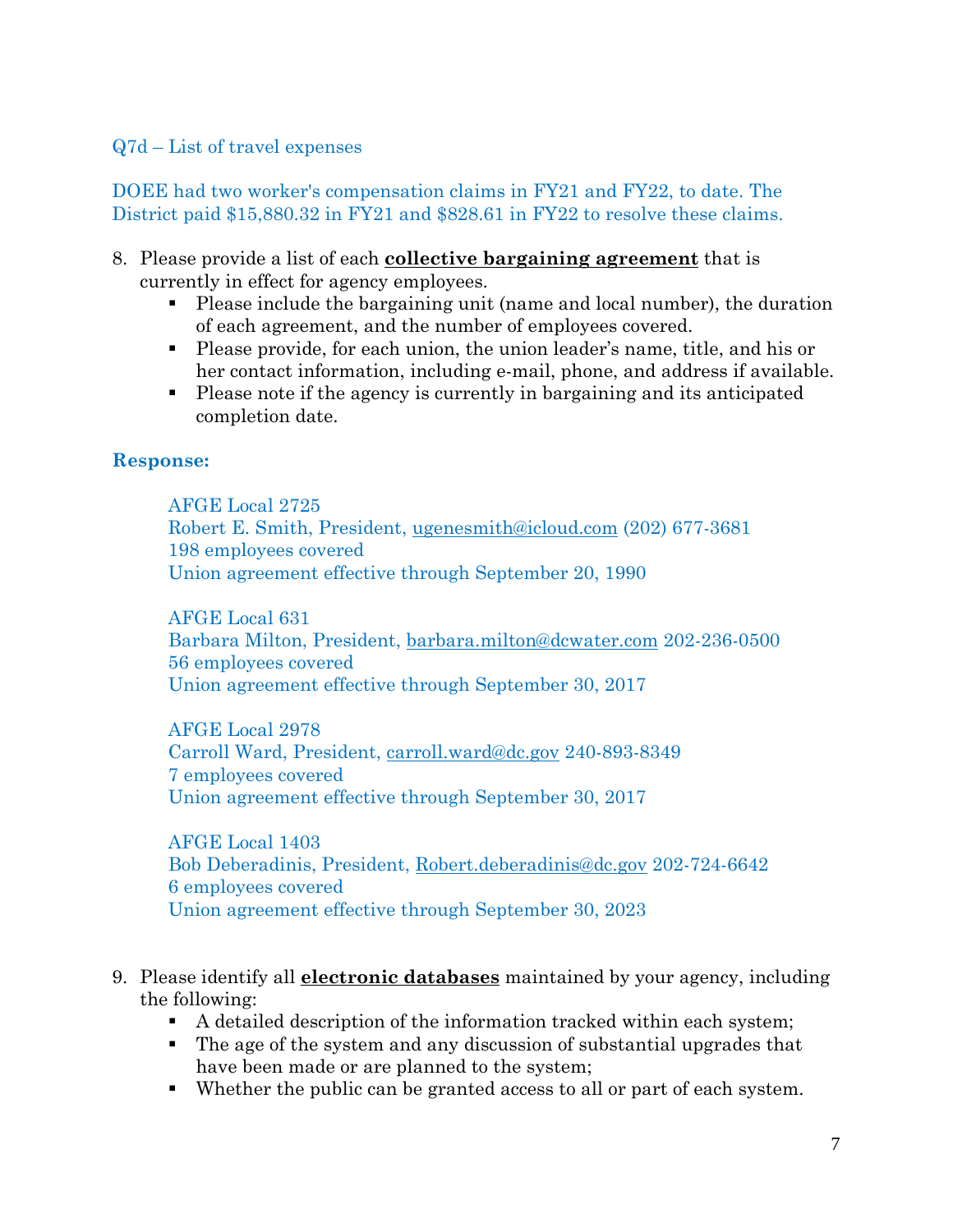#### See attachment Q9.

10.Please describe the agency's procedures for investigating allegations of **sexual harassment** or misconduct committed by or against its employees. List and describe any allegations received by the agency in FY 2021 and FY 2022, to date, and whether and how those allegations were resolved.

#### **Response:**

Allegations of sexual harassment or misconduct committed by or against employees of DOEE are handled in accordance with the procedures established in Mayor's Order 2017-313, "Sexual Harassment Policy, Guidance and Procedures." The complaints are investigated by Sexual Harassment Officers designated by the Department. The investigations must be done within 60 days of the report of the complaint. A notification of findings of fact and conclusions in the investigation report are provided to the complainant(s) and the alleged harasser(s). Violations are acted upon by the Director in accordance with the provisions of the Mayor's Order and the Personnel Manual. The Sexual Harassment Officer (SHO) meets with the complainant and acknowledge the complaint. SHO's also notify witnesses and the alleged harasser that may be subject to investigation, and alert General Counsel immediately. The SHO then documents the complaint and the investigation takes place, with the alleged harasser being interviewed last. At this point, evidence is gathered, organized and evaluated. Based on the interviews and evidence gathered, a conclusion is reached and a draft investigatory report is given to the General Counsel. The report is then finalized and the parties are notified.

DOEE received two sexual harassment complaints in FY21 and FY22, to date. One of the complaints was resolved with a finding of sexual harassment, the other complaint was resolved with no finding of sexual harassment. Appropriate response actions were taken based on the findings for each complaint.

- 11.For any **boards or commissions** associated with your agency, please provide a chart listing the following for each member:
	- The member's name;
	- **Confirmation date;**
	- **Term expiration date;**
	- Whether the member is a District resident or not;
	- Attendance at each meeting in FY 2021 and FY 2022, to date.
	- Please also identify any vacancies.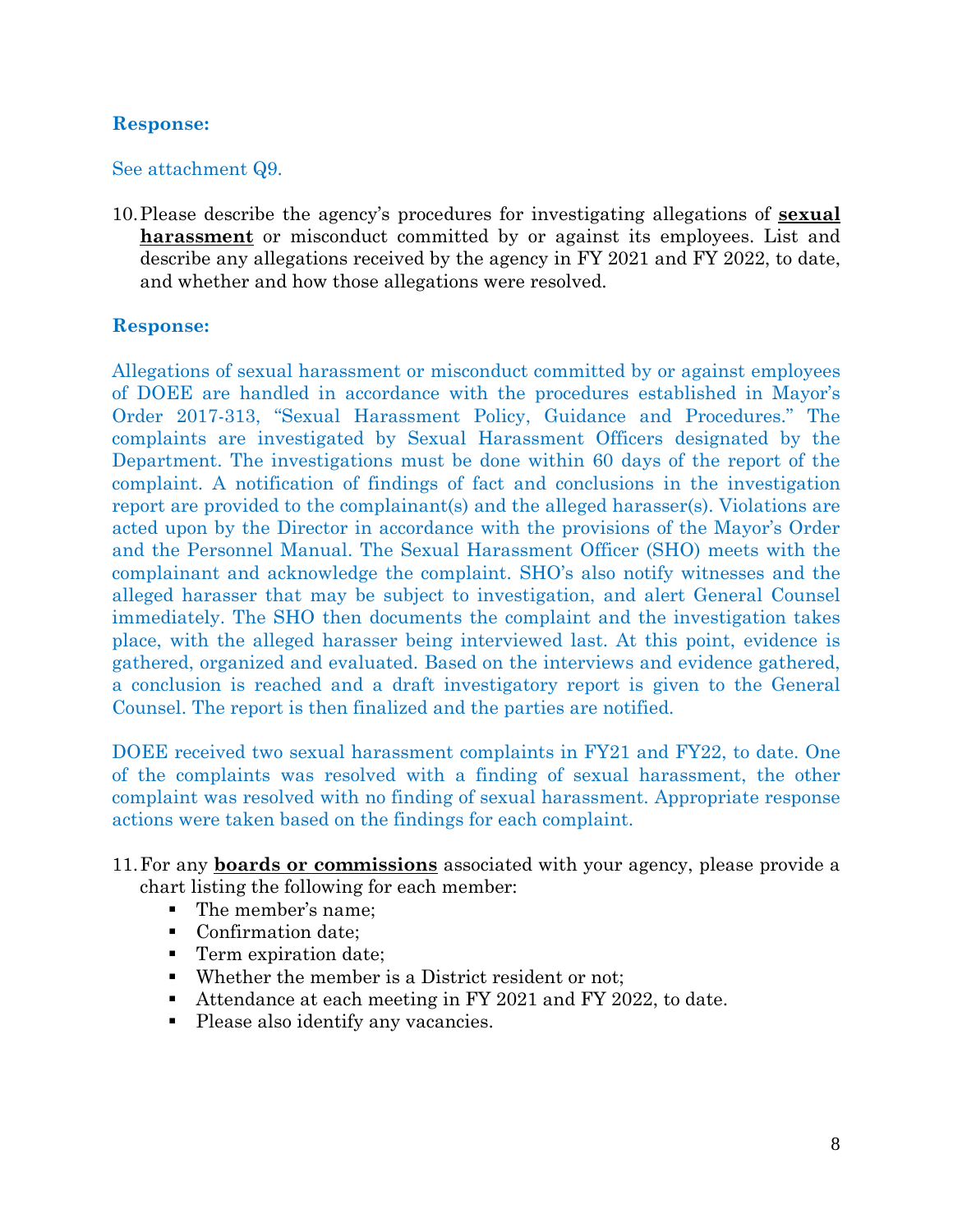#### See attachment Q11.

12.Please list the **task forces and organizations**, including those inside the government such as interagency task forces, of which the agency is a member and any associated membership dues paid.

#### **Response:**

#### See attachment Q12.

13.What has the agency done in the past year to make the activities of the agency more **transparent** to the public?

#### **Response:**

During the past year, DOEE continued to utilize the *D.C. Register* and its website, doee.dc.gov, to post public notices and meetings on upcoming initiatives and programs. The agency also used social media (*i.e.*, Facebook, Twitter, Instagram, LinkedIn) is also utilized to regularly promote its events and programs and disseminate information to the public. DOEE promptly responded to FOIA requests and requests from the media. Despite not being able to host in person meetings due to the COVID-19 Pandemic, DOEE took steps to ensure that the public could still participate in these meetings by hosting virtual meetings via Webex or Microsoft Teams.

14.How does the agency solicit **feedback** from customers? Please describe.

- What is the nature of comments received? Please describe.
- How has the agency changed its practices as a result of such feedback?

#### **Response:**

DOEE solicits feedback from customers in a myriad of ways including via the "Ask the Director" portal on its website, doee.dc.gov. The agency also uses surveys, direct emails, social media, and open houses (virtual or in-person) to solicit feedback from customers. DOEE also seeks feedback and comments from environmental advocates, business owners, and residents when drafting its regulations and reports.

15.What has the agency done to reduce agency **energy use** in FY 2021? Did the agency's energy use increase or decrease in FY 2021? Please identify how much energy use increased or decreased in terms of kwH and therms, and what percentage increase/decrease that is compared to FY 2017.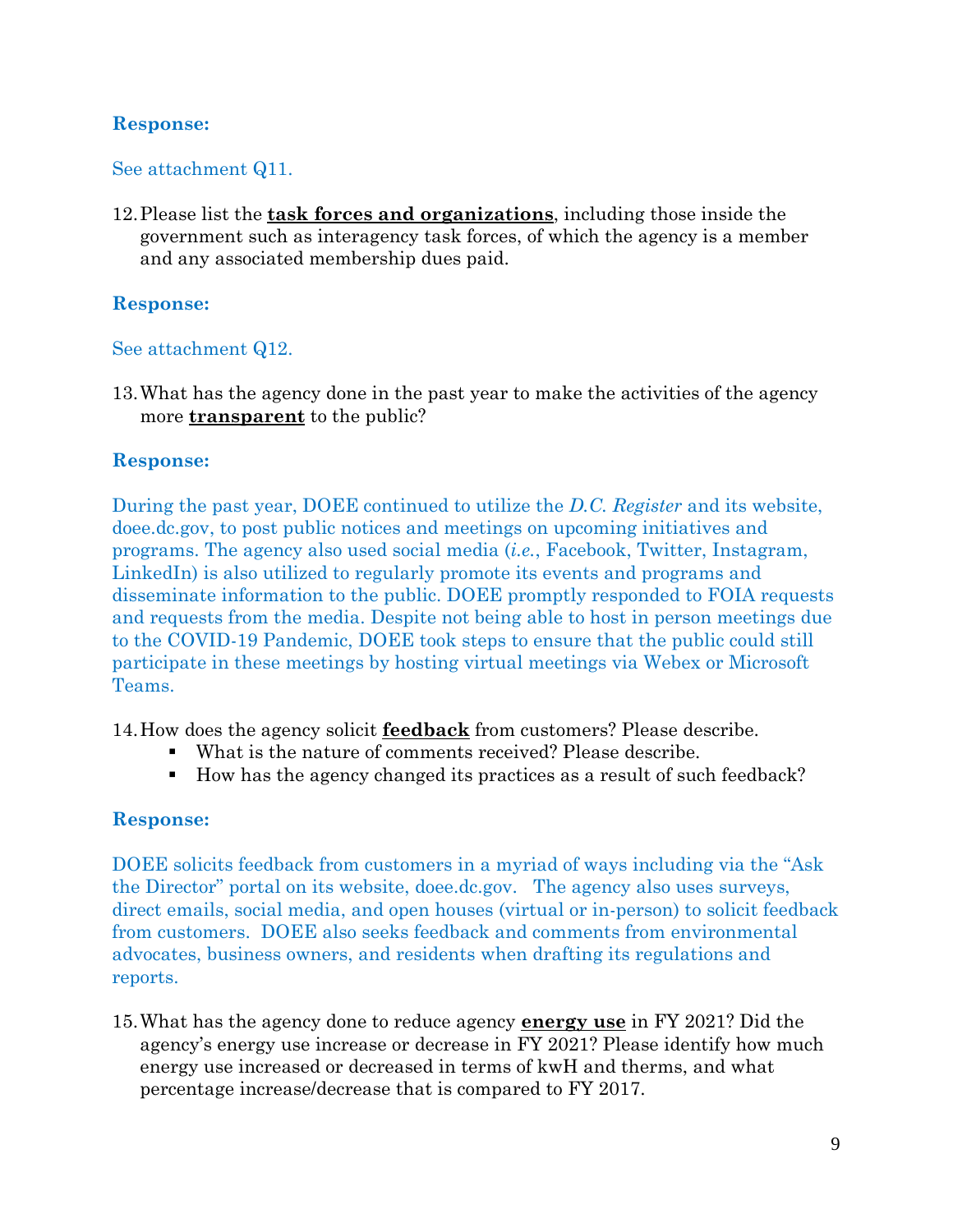In FY2021, the building management company at 1200 First Street NE retro-fitted light fixtures from fluorescent light to LED for energy efficiency. Also, the management company monitored and controlled the HVAC system based on the building use during the public health emergency.

Please note that the 2021 consumption noted below includes slight estimates, as the 1200 First St management company did not have access to the consumption tied to the solar energy meters from September-December 2021. The management company has provided DOEE with five-year averages of the solar meter production from September-December, and thus that is what the 2021 consumption is based on. DOEE's consumption of electricity at the 1200 First St Headquarters increased from 796,299 kWh in 2020 to 863,198 kWh in 2021. The total change of 66,899 kWh represents an 8% increase in electricity consumption from 2020 to 2021. DOEE's consumption of electricity at the 1200 First St Headquarters increased very slightly from 866,174 kWh in 2017 to 863,198 kWh in 2021. The total change of 2,976 kWh represents an 0.34% increase in electricity consumption from 2017 to 2021. There is no natural gas consumption in the DOEE space at 1200 First Street.

16.Please complete the following chart about the residency of **new hires**:

## **Response:**

| Position Type                   | <b>Total Number</b>                                      | Number who are District<br>Residents                          |  |  |  |
|---------------------------------|----------------------------------------------------------|---------------------------------------------------------------|--|--|--|
| Continuing<br>Term<br>Temporary | FY21: 3 FY22: 2<br>FY21: 13 FY22: 13<br>FY21: 12 FY22: 0 | $FY21:1$ $FY22:2$<br>FY21:9<br>FY22:7<br>$FY21:5$ $FY22: n/a$ |  |  |  |
| Contract                        |                                                          |                                                               |  |  |  |

#### **Number of Employees Hired in FY 2021 and FY 2022, to date**

17.Please provide the agency's FY 2021 Performance Accountability Report.

## **Response:**

See attachment Q17.

## **B. BUDGET AND FINANCE**

18.Please provide a chart showing the agency's **approved budget and actual spending**, by division, for FY 2021 and FY 2022, to date. In addition, please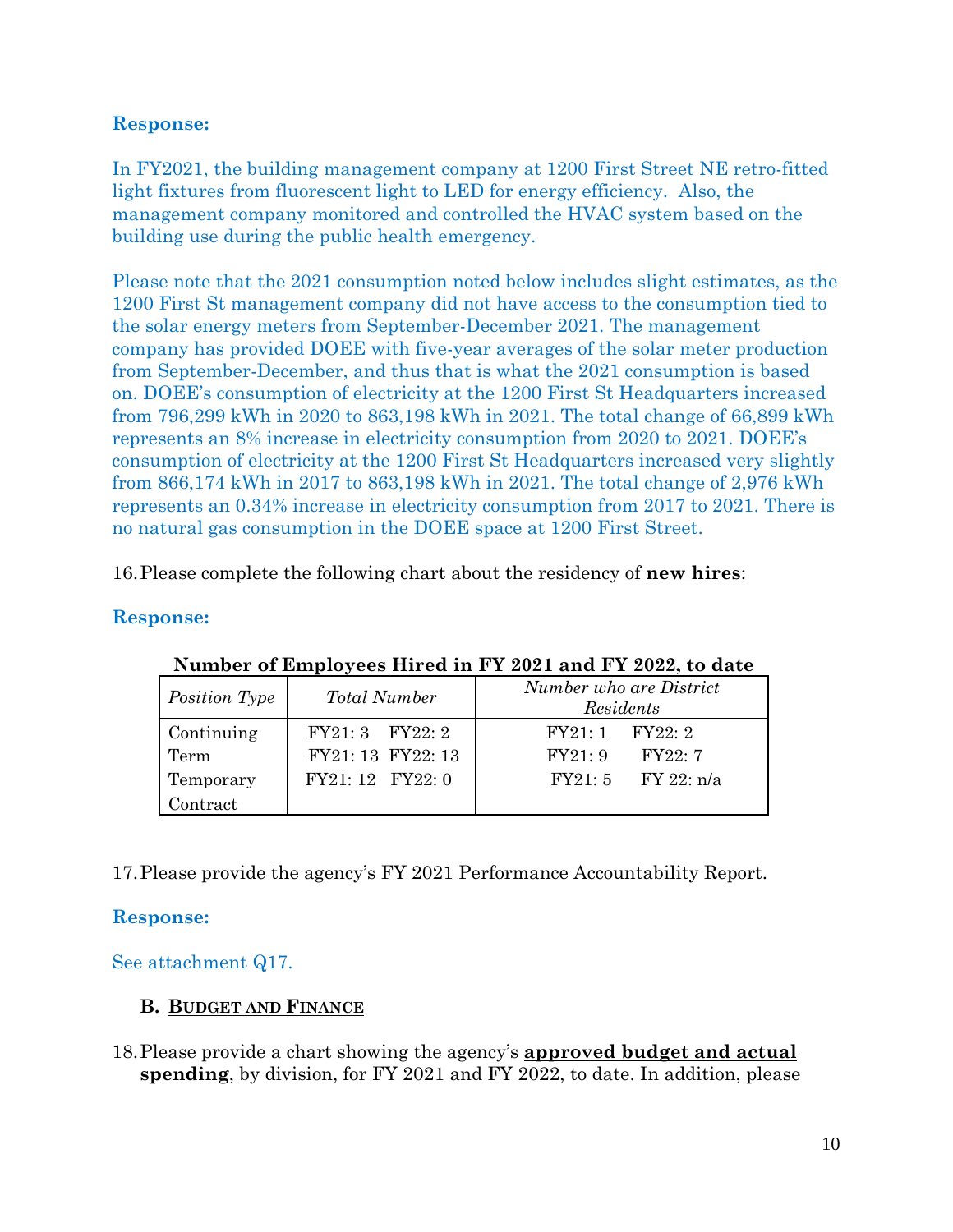describe any variance between fiscal year appropriations and actual expenditures for each program and activity code.

# **Response:**

## See attachments Q18(a) and Q18(b).

# 19.Please list any **reprogrammings**, in, out, or within, related to FY 2021 or FY

- 2022 funds. For each reprogramming, please list:
	- The reprogramming number;
	- The total amount of the reprogramming and the funding source (i.e., local, federal, SPR);
	- The sending or receiving agency name, if applicable;
	- The original purposes for which the funds were dedicated;
	- The reprogrammed use of funds.
	- The Mayor is currently planning a reprogramming of FY 2022 funds; what funds, if any, will come from DOEE or DOEE projects?

## **Response:**

#### See attachment Q19.

- 20.Please provide a complete accounting for all **intra-District transfers** received by or transferred from the agency during FY 2021 and FY 2022, to date, including:
	- Buyer agency and Seller agency;
	- The program and activity codes and names in the sending and receiving agencies' budgets;
	- Funding source (i.e. local, federal, SPR);
	- Description of MOU services;
	- Total MOU amount, including any modifications;
	- The date funds were transferred to the receiving agency.

## **Response:**

## See attachment Q20.

21.Please provide a list of all **MOUs** in place during FY 2021 and FY 2022, to date, that are not listed in response to the question above.

## **Response:**

## See attachment Q31.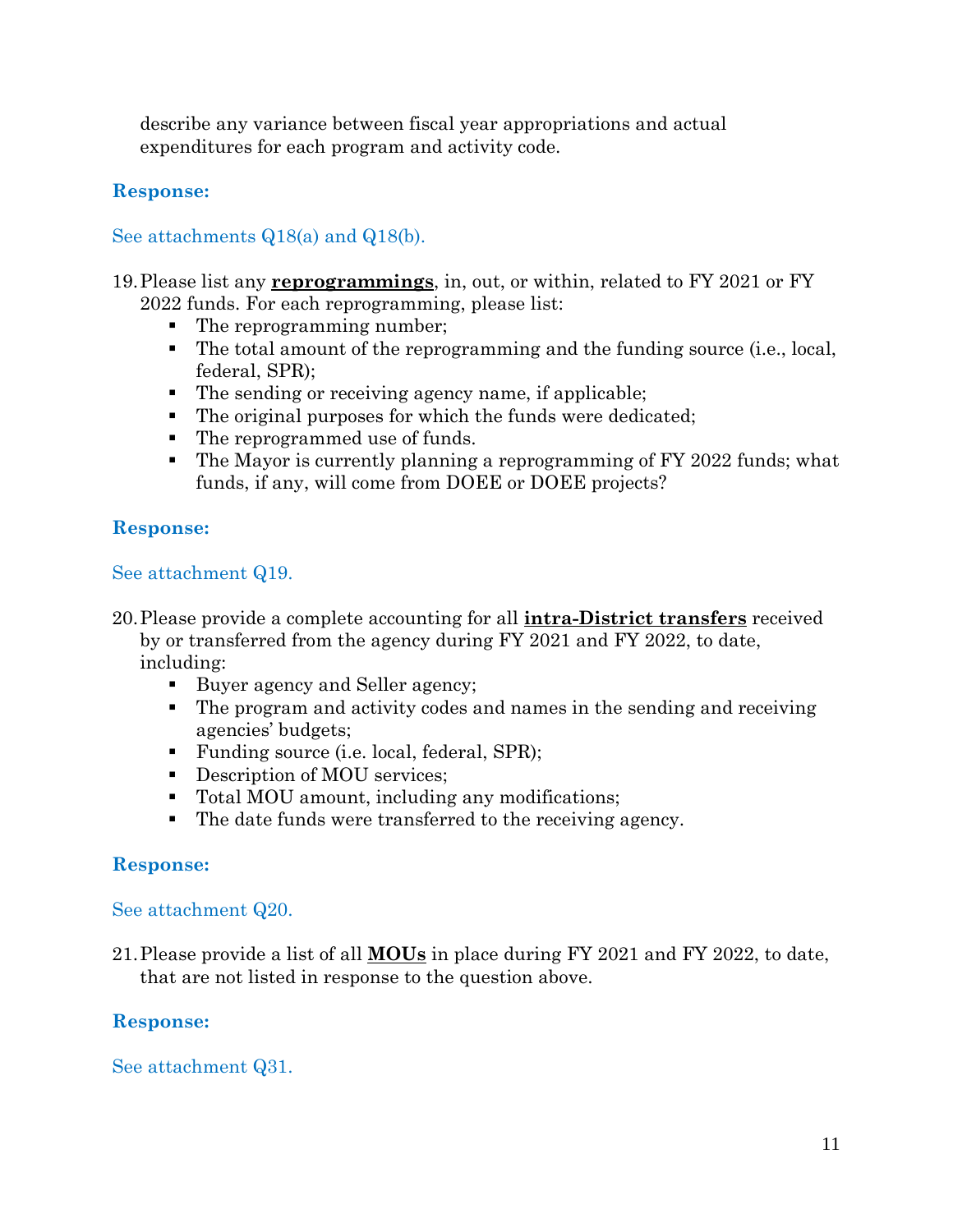- 22.Please identify any **special purpose revenue accounts** maintained by, used by, or available for use by your agency during FY 2021 and FY 2022, to date. For each account, please list the following:
	- The revenue source name and code;
	- The source of funding;
	- A description of the program that generates the funds;
	- The amount of funds generated by each source or program in FY 2021 and FY 2022, to date;
	- Expenditures of funds, including the purpose of each expenditure, for FY 2021 and FY 2022, to date.

# See attachment Q22(a) and Q22(b).

- 23.Please provide a list of all projects for which your agency currently has **capital funds** available. Please include the following:
	- A description of each project, including any projects to replace aging infrastructure (e.g., water mains and pipes);
	- The amount of capital funds available for each project;
	- A status report on each project, including a timeframe for completion;
	- Planned remaining spending on the project.

# **Response:**

## See attachment Q23.

24.Please provide a complete accounting of all **federal grants** received for FY 2021 and FY 2022, to date, including the amount, the purpose for which the funds were granted, whether those purposes were achieved and, for FY 2021, the amount of any unspent funds that did not carry over.

# **Response:**

# See attachments  $Q24(a)$ ,  $Q24(b)$ , and  $Q24(c)$ .

- 25.Please list each contract, procurement, lease, and grant ("**contract**") awarded, entered into, extended and option years exercised, by your agency during FY 2021 and FY 2022, to date. For each contract, please provide the following information, where applicable:
	- The name of the contracting party;
	- The nature of the contract, including the end product or service;
	- The dollar amount of the contract, including budgeted amount and actually spent;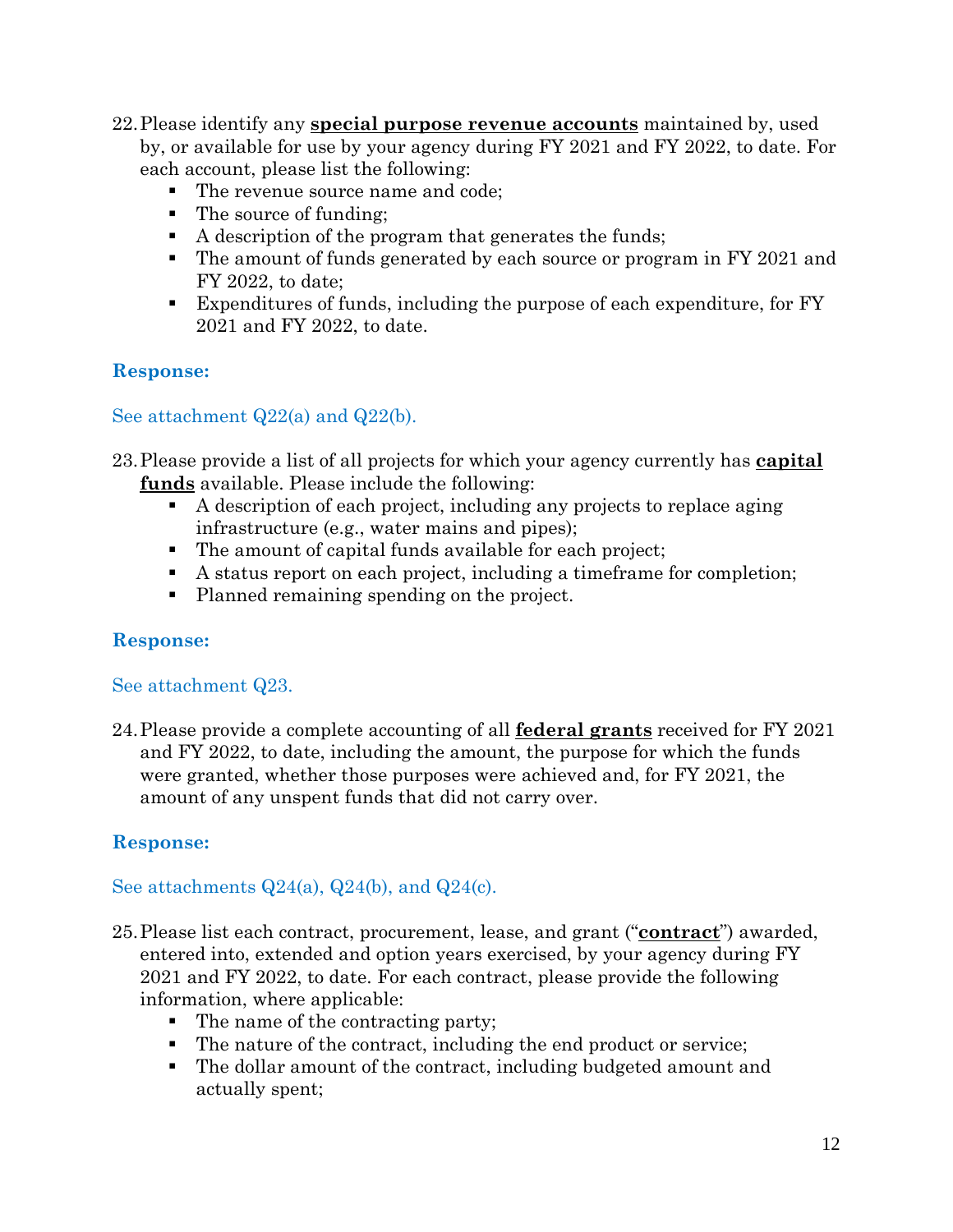- The term of the contract;
- Whether the contract was competitively bid or not;
- The name of the agency's contract monitor and the results of any monitoring activity;
- Funding source;
- Whether the contract is available to the public online.

#### See attachment Q25.

26.Please provide the details of any **surplus** in the agency's budget for FY 2021, including:

- Total amount of the surplus;
- All projects and/or initiatives that contributed to the surplus.

## **Response:**

#### See attachment Q26.

#### **C. LAWS, AUDITS, AND STUDIES**

27.Please identify any **legislative requirements** that the agency lacks sufficient resources to properly implement.

## **Response:**

The Department has no underfunded or legislative requirements to report.

28.Please identify any statutory or regulatory **impediments** to your agency's operations or mission.

## **Response:**

The Department has no statutory or regulatory impediments to report.

29.Please list all **regulations** for which the agency is responsible for oversight or implementation. Where available, please list by chapter and subject heading, including the date of the most recent revision.

## **Response:**

See attachment Q29.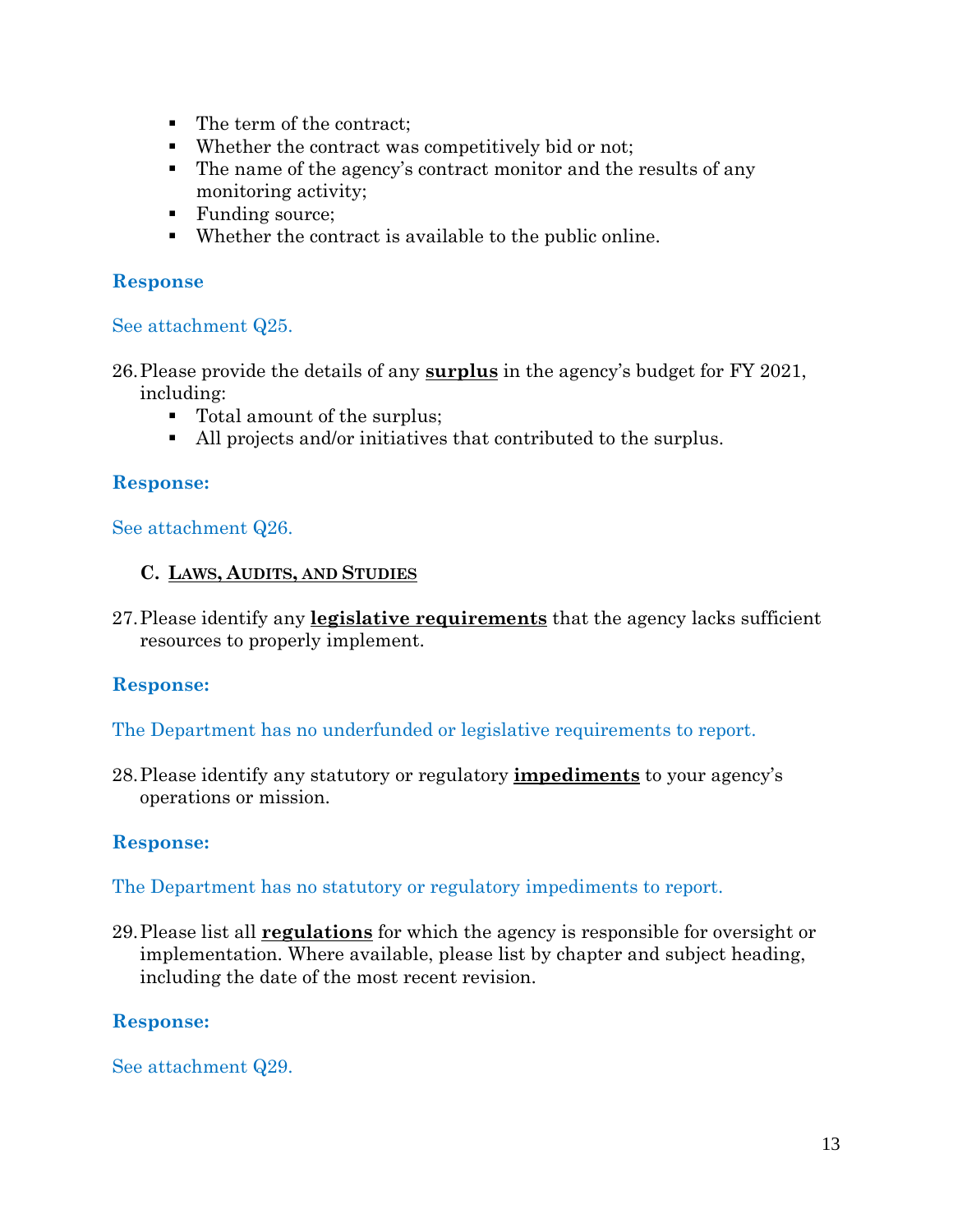30.Please explain the impact on your agency of any **federal legislation or regulations** adopted during FY 2021 that significantly affect agency operations or resources.

#### **Response:**

See answer to question number 48.

31.Please provide a list of all **MOUs** in place during FY 2021.

#### **Response:**

See attachment Q31.

32.Please provide a list of all studies, research papers, and analyses ("**studies**") the agency requested, prepared, or contracted for during FY 2021. Please state the status and purpose of each study.

## **Response:**

#### See attachment Q32.

33.Please list and describe any ongoing **investigations**, audits, or reports on your agency or any employee of your agency, or any investigations, studies, audits, or reports on your agency or any employee of your agency that were completed during FY 2021 and FY 2022, to date.

## **Response:**

Federal Emergency Management Agency ("FEMA") Grant Audit. FEMA completed a level one desk review for DOEE's financial management of the Community Assistance Program - State Support Services Element, and Cooperating Technical Partners grants between September and December 2020. FEMA found no areas of concern that would result in a finding or recommendation.

34.Please identify all **recommendations** identified by the Office of the Inspector General, D.C. Auditor, or other federal or local oversight entities during the previous 3 years. Please provide an update on what actions have been taken to address these recommendations. If the recommendation has not been implemented, please explain why.

#### **Response:**

#### See attachment Q34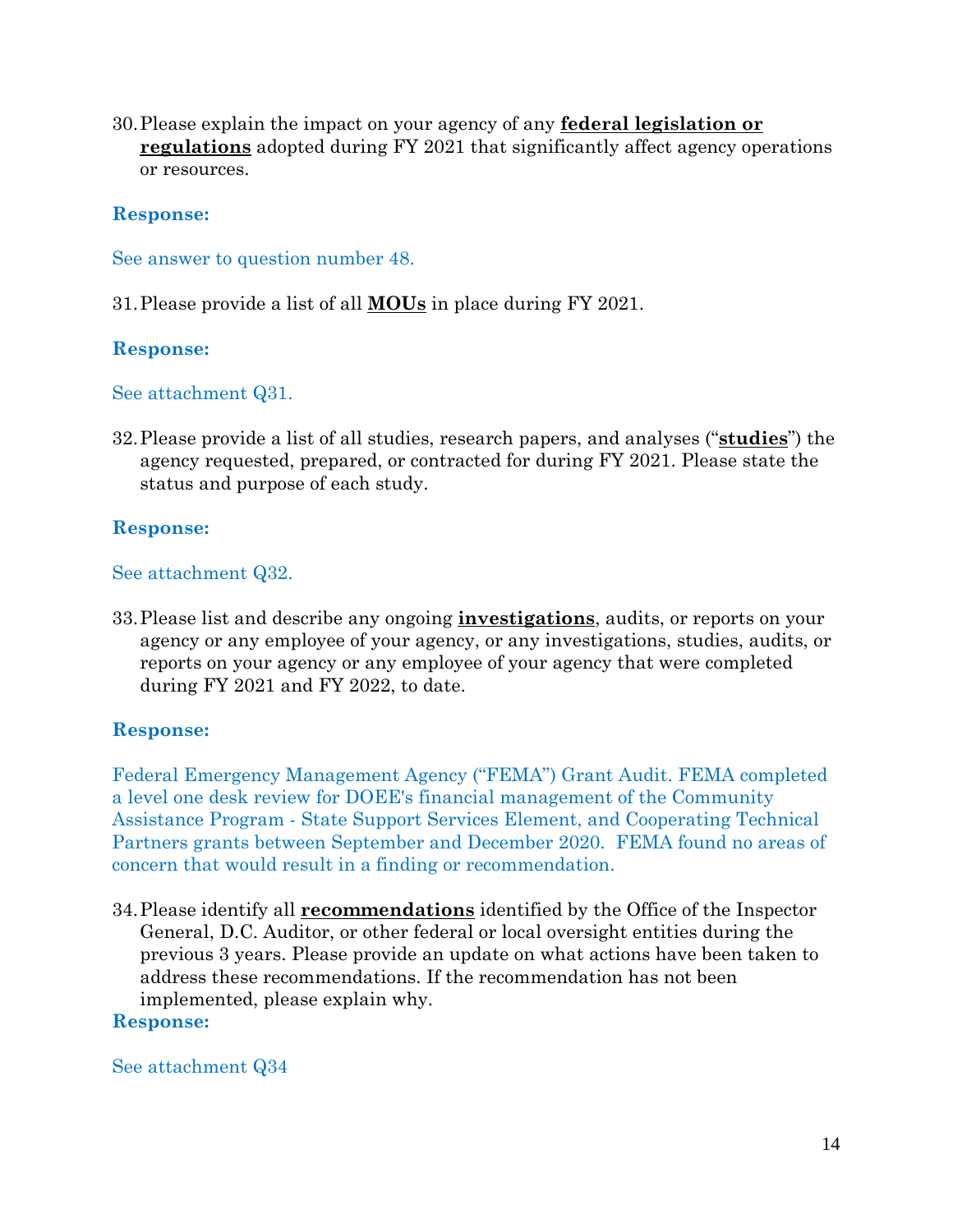35.Please list any **reporting** requirements required by Council legislation and whether the agency has met these requirements.

# **Response:**

## See attachment Q35.

36.Please list all pending **lawsuits** that name the agency as a party, and provide the case name, court where claim was filed, case docket number, and a brief description of the case.

# **Response:**

There are no pending lawsuits that name DOEE, or anyone at DOEE acting in their official capacity, as a party.

37.Please list all **settlements** entered into by the agency or by the District on behalf of the agency in FY 2021 or FY 2022, to date, including any covered by D.C. Code  $\S 2-402(a)(3)$ , and provide the parties' names, the amount of the settlement, and if related to litigation, the case name and a brief description of the case. If unrelated to litigation, please describe the underlying issue or reason for the settlement (e.g. administrative complaint, etc.).

# **Response:**

# See attachment Q37.

38.Please list any **administrative complaints or grievances** that the agency received in FY 2021 and FY 2022, to date, broken down by source. Please describe the process utilized to respond to any complaints and grievances received and any changes to agency policies or procedures that have resulted from complaints or grievances received. For any complaints or grievances that were resolved in FY 2021 or FY 2022, to date, describe the resolution.

# **Response:**

*Harrison v. DOEE*, EEOC Charge Number 570-2020-01995 - Plaintiff, a term employee, alleged violation of Title VII of Civil Rights Act based on DOEE's decision not to extend their term employment. The case was resolved by EEOC mediation by which DOEE agreed to pay Plaintiff \$10,000 and provide a neutral job reference in return for closure of case.

DOEE also received a grievance from and employee who did not receive a Quality Step Increase (QSI) that the employee requested based on FY20 performance. The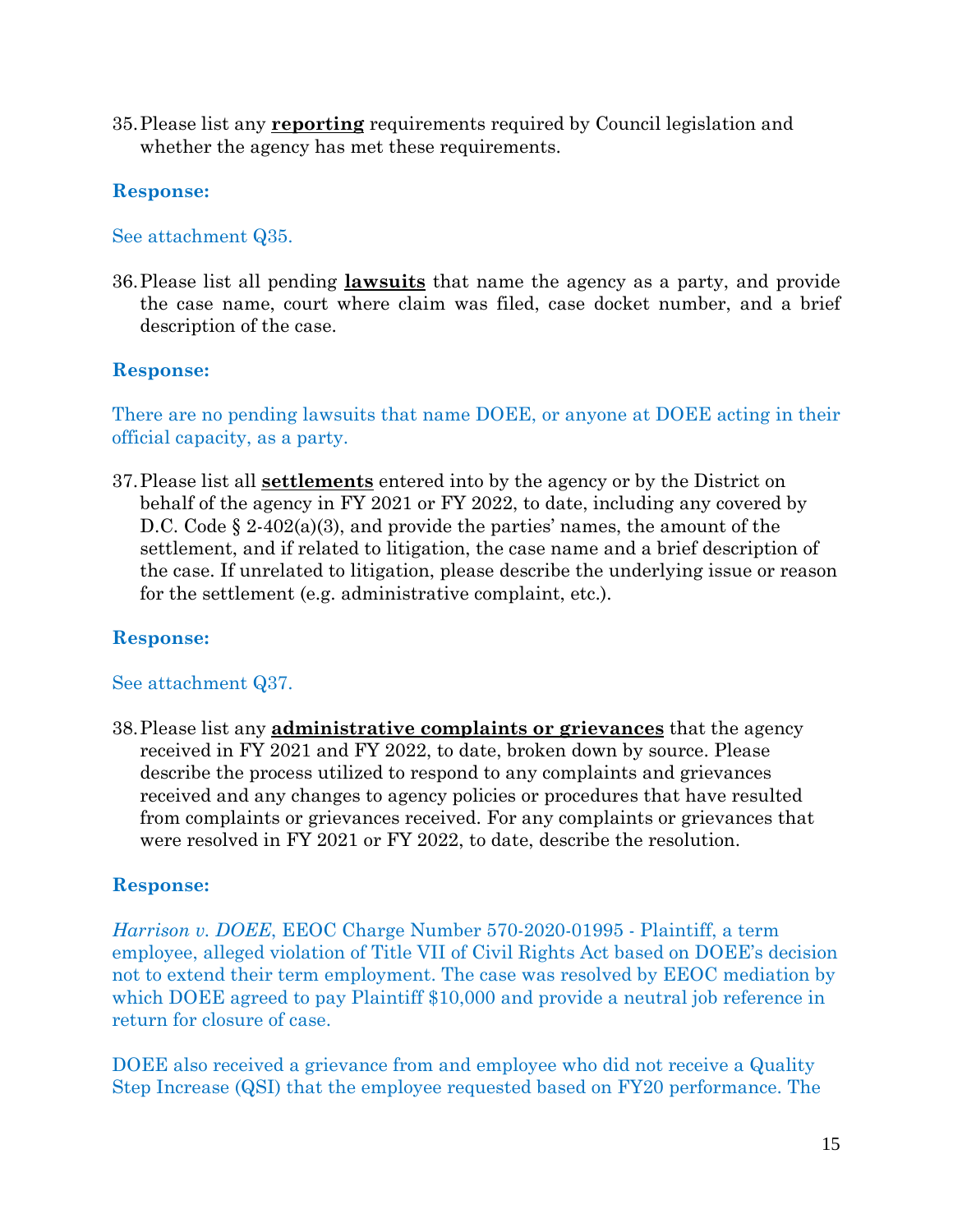agency submitted its response to the Step 3 grievance denying the requested relief on January 7, 2022.

# **D. EQUITY**

- 39.How does the agency assess whether programs and services are equitably accessible to all District residents?
	- What were the results of any such assessments in FY 2021?
	- What changes did the agency make in FY 2021 and FY 2022, to date, or does the agency plan to make in FY 2022 and beyond, to address identified inequities in access to programs and services?
	- Does the agency have the resources needed to undertake these assessments? What would be needed for the agency to more effective identify and address inequities in access to agency programs and services

# **Response:**

In FY21, programs/services that completed external (contracted) program/servicelevel equity assessments included the Utility Affordability and Flood Risk Management programs. Those assessments identified specific barriers and offered recommendations that staff have been working to implement.

The Agency does not have a uniform process to assess whether programs and services are equitably accessible to all District residents. The recently released (FY21) Racial Equity Impact Assessment (REIA) may help identify gaps and opportunities at the program/service level.

 What changes did the agency make in FY 2021 and FY 2022, to date, or does the agency plan to make in FY 2022 and beyond, to address identified inequities in access to programs and services?

To address identified inequities in access to programs and services, in FY21 DOEE developed and solicited feedback on the agency's Equity Framework. Both the framework and REIA were released in early FY22. In the second quarter of FY22 all branch and division-level managers will be required to apply the REIA to an aspect of their work as part of agency-wide pilot testing of the new tool. All DOEE staff will be trained on conducting the REIA in FY2022. The agency is still in the early stages of implementation. After our FY22 agency-wide pilot, we will have a better sense of what supports are needed and where.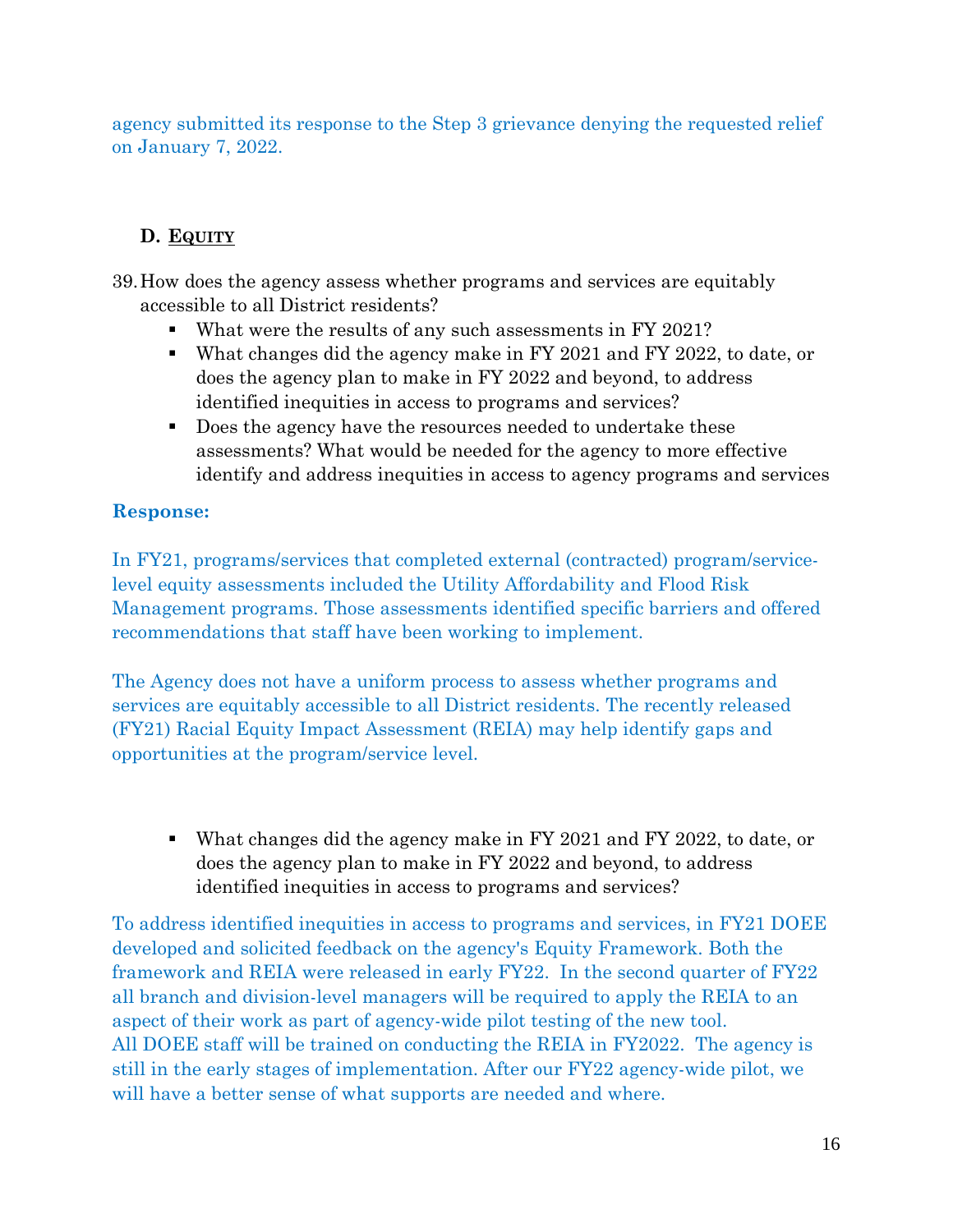- 40. Does the agency have a racial or social equity statement or policy? Please share that document or policy statement with the Committee.
	- How was the policy formulated?
	- How is the policy used to inform agency decision-making?
	- Does the agency have a division or dedicated staff that administer and enforce this policy?
	- Does the agency assess its compliance with this policy? If so, how, and what were the results of the most recent assessment?

Yes, DOEE does have a racial or social equity statement or policy. In October 2021, the agency published an Equity Framework and policy that includes an equity narrative and guiding definitions. Attached and available at [https://doee.dc.gov/service/plans-and-commitments.](https://doee.dc.gov/service/plans-and-commitments)

The policy was formulated by breaking it down into Equity Framework components. They were drafted by DOEE's Equity Committee and went through an agency-wide review and feedback process July-August 2021. The Framework and Policy inform agency decision-making by serving as a guide for staff and is complemented by the racial equity tool (REIA) and additional training and resources for staff.

Regarding a division or dedicated staff to administer the policy. DOEE established an Equity Committee. The Committee consists of DOEE and 11 DOEE employees reflecting the diversity of the agency. Employees represent divisions across the agency and exist at all levels including managers and staff. The DOEE Strategic plan integrates equity into each of the North Stars of the agency, and thus every division is involved in advancing equity, racial equity, and environmental justice through our programs and services. The agency does not currently specifically utilize enforcement staff for the policy.

To assess compliance, DOEE is developing guidance around the use of racial equity tools (specifically, DOEE's 2nd edition REIA) but does not yet have a formal compliance policy in place.

The Equity Framework serves as a guide for staff and is complimented by a racial equity tool (REIA) and additional training and resources for staff.

- 41.Does the agency have an internal equal employment opportunity statement or policy? Please share that document or policy statement with the Committee.
	- How was the policy formulated?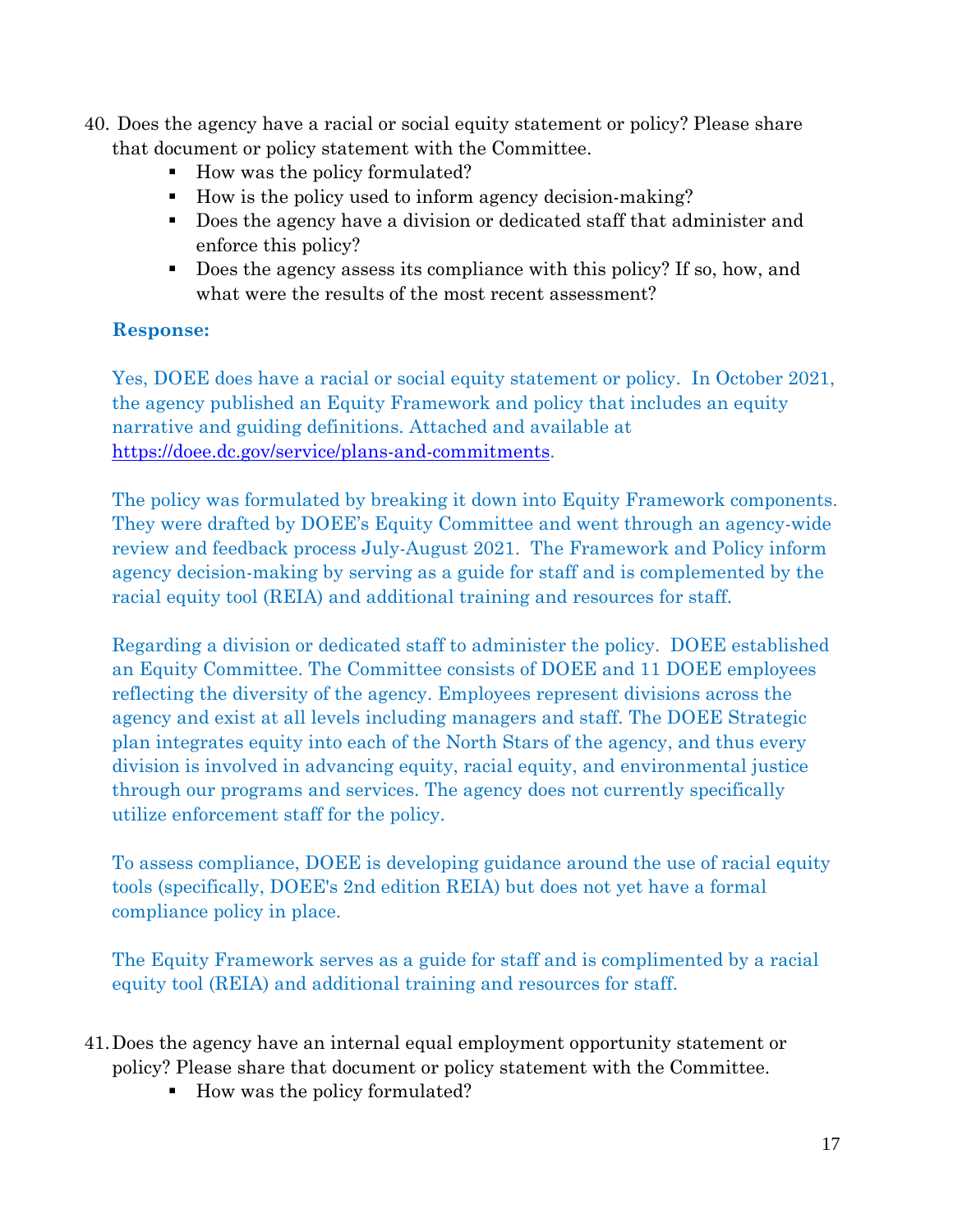- How is the statement or policy used to inform agency decision-making?
- Does the agency have a division or dedicated staff that administer and enforce this policy?
- Does the agency assess its compliance with this policy? If so, how, and what were the results of the most recent assessment?

DOEE does not have an internal EEO policy; it follows District government policies.

## **E. PUBLIC HEALTH EMERGENCY**

42.Please give an overview of any initiatives DOEE initiated in FY 2021 and FY 2022, to date, in response to the pandemic.

## **Response:**

In FY21 DOEE implemented the Clean Rivers Impervious Area Charge Relief (CRIAC) Emergency Residential Relief Program to provide over \$1 million in emergency relief to low-income DC Water customers. DOEE also fully expended all LIHEAP CARES Act funding; maintained a year-round emergency HVAC program by utilizing American Rescue Plan LIHEAP funding. The Agency also initiated the Low-Income Household Water Assistance Program funding to further assist lowincome households with their water bills and partnered with the Department of Human Services for the DC STAY program to ensure the effective implementation of utility assistance as part of the Emergency Rental Assistance program.

As schools transitioned to virtual learning in FY21, the District's Meaningful Watershed Education Experiences (MWEE) program, which includes overnight field trip experiences was put on hold. Recognizing that field trips were unlikely to occur in FY22, DOEE initiated a "Nature Near Schools" (NNS) program that would be designed to provide the same high quality outdoor environmental education experiences while interacting with the nature in and around their community. DOEE hopes that this program will increase student participation in the MWEE program over time by providing more diverse programming options.

43.How were DOEE's operations been affected by COVID-19 in FY 2021?

## **Response**:

Inspections under the Urban Sustainability Administration moved from in-person to records inspections (website verifications) for some portion of the year for Product Stewardship; Fix-It Clinics were not held.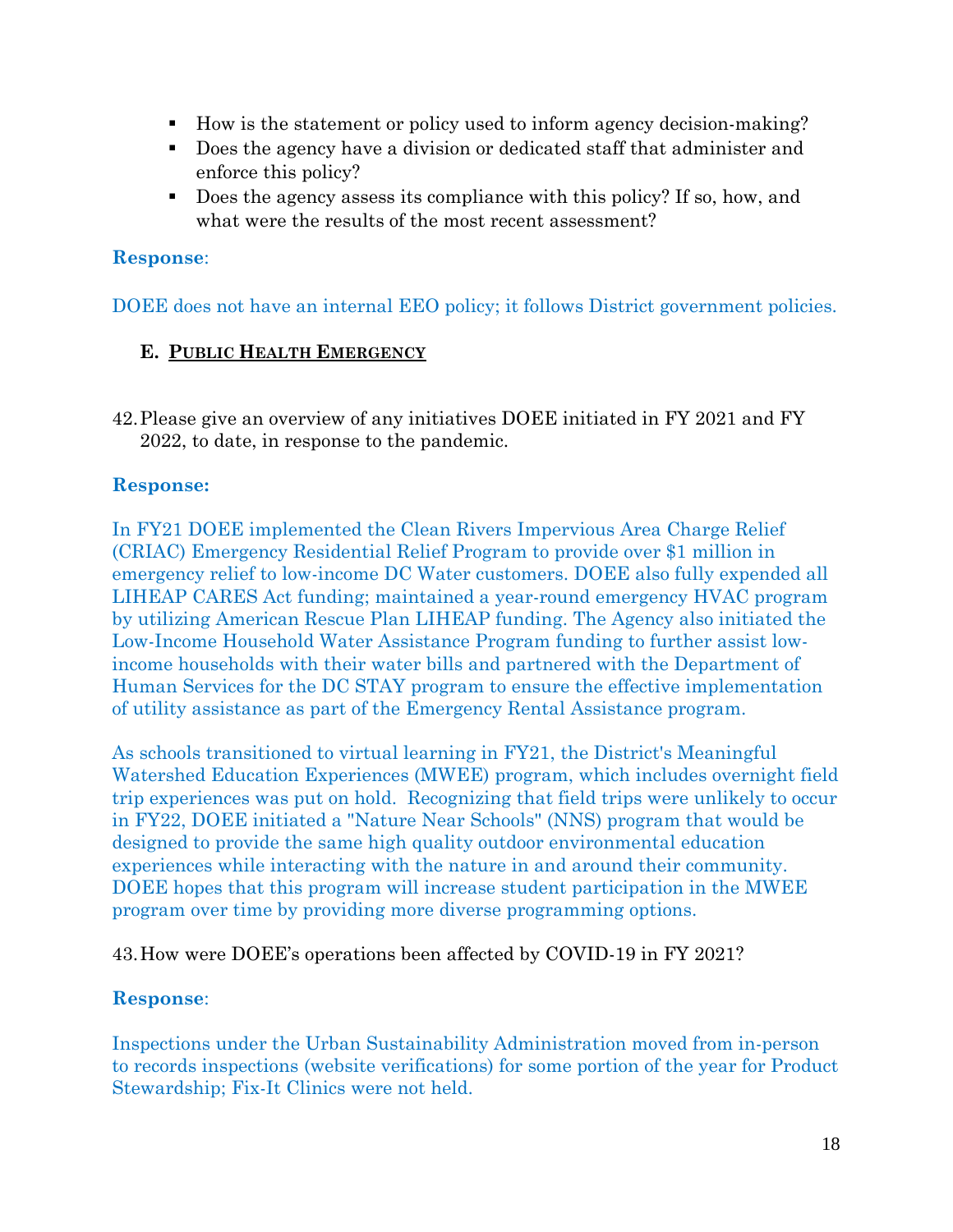Field staff in the Water Quality Division and Watershed Protection Division were able to return to activities in FY21 due to COVID vaccines becoming widely available. Also, National Pollution Discharge Elimination inspections resumed.

Angling Education programs began in April 2020 with the requirement that participants wear masks and social distance. In FY21, the angling education program actually expanded with staff hosting 12 fishing events from April-September 2021. The Aquatic Resources Education Center (AREC) has not reopened since closing in March 2020, but aquatic resources education programs were provided online during 2020 and outdoors for schools and camps beginning in July 2021.

Due to the chance of passing the virus on to the bats, no survey activity that requires direct contact with the bats was allowed by US Fish and Wildlife Service in FY21. DOEE staff used acoustic devices to complete some bat surveys, but have not used mist nets, which has been a standard part of the survey work in the past.

Field staff in the Toxic Substances Division, Air Quality Division, and Lead-Safe and Healthy Homes Division returned to regular operations in FY21 and offered virtual assessments as needed due to case circumstances. Training provider audits were held virtually due to the COVID-19 Pandemic.

DOEE's satellite utility assistance centers shifted to a virtual environment and stopped seeing in-person clients. DOEE continued to serve the public and effectively provided over \$16 million in LIHEAP assistance in FY21. Weatherization audits continued uninterrupted by implementing in-person COVID-19 safety protocols.

44.What percentage of DOEE's total employees currently work remotely?

## **Response:**

DOEE is currently in a maximum telework posture through January 31st due to the rising cases of COVID-19. Under normal operations (between the return to the office on July 12th and the reinstatement of telework on December 22nd) approximately 90% of DOEE staff have been approved for some form of telework schedule.

45.Please provide a copy of the agency's Continuing Operations Plan and any remote working protocol (if applicable).

#### **Response**:

Please refer any questions regarding Continuing Operations Plans to the Office of the City Administrator.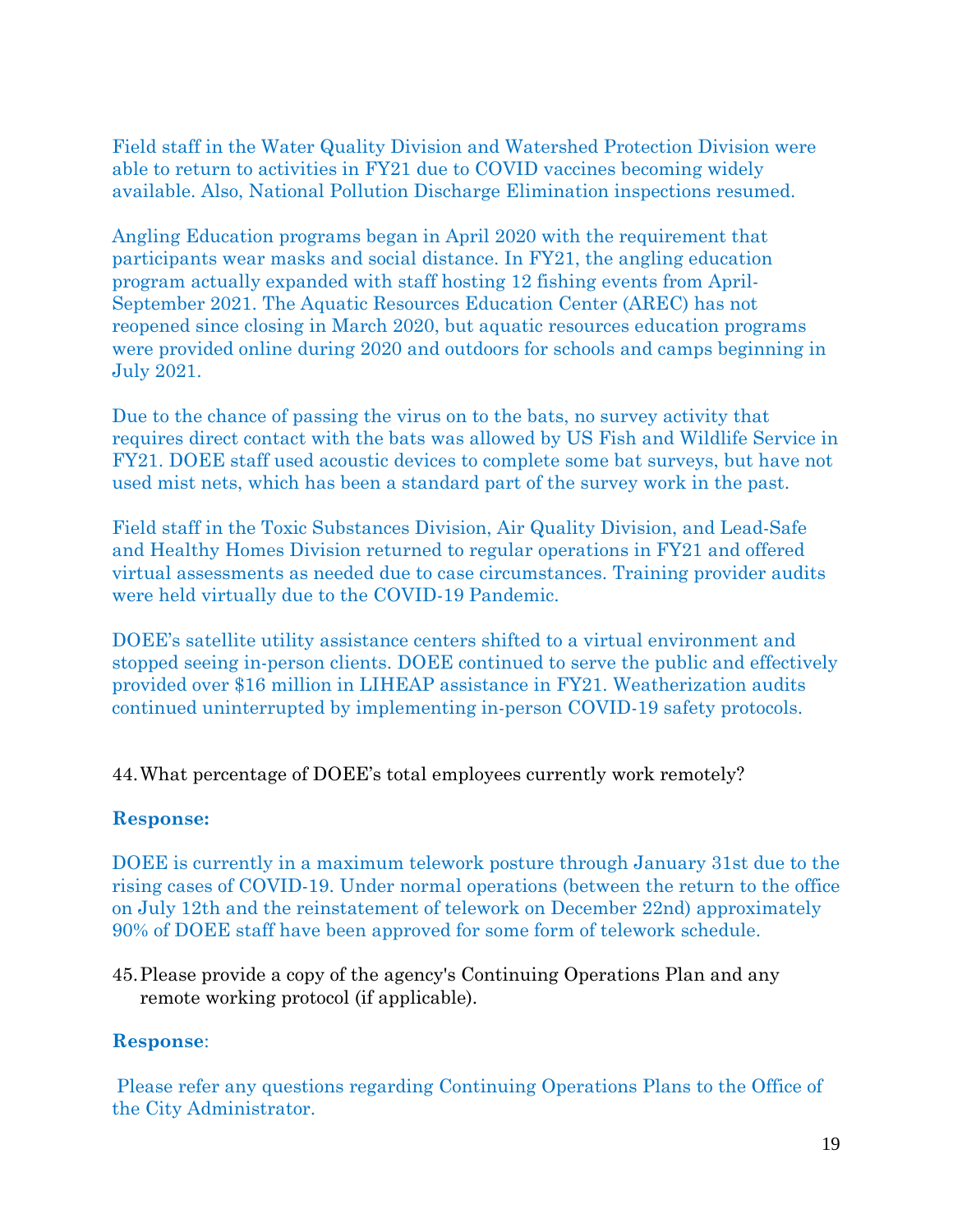46.What agency programs and services have been impacted by revenue loss during FY 2021 and FY 2022, to date, if any?

## **Response**:

The RiverSmart Rooftop rebate program was temporarily suspended for budgetary reasons. It has resumed but is now available only in the separated storm sewer area of the District as a cost savings measure.

Reduced Alternative Compliance Payments collected in Renewable Energy Development Fund (REDF) were impacted by revenue loss so only \$3 million was transferred to DC Green Bank.

The Lead-Based Paint Certification and Lead Abatement/Renovation permit programs observed a reduction in revenue fees collected during verses pre-pandemic fiscal years due to the impact of the public health emergency and other circumstances.

47.How has the agency ensured that all staff have access to appropriate equipment and internet connection, so as to work from home? What happens if a worker did not have the right tech or a stable connection?

# **Response**:

DOEE IT\Telecom Team worked with agency program managers to ensure employees had adequate cellphones, MiFi devices, and Hotspot features activated to access the internet while working remotely. These components all work together to enable the employee to access the DCGov network.

Employees were also provided Virtual Private Network (VPN) access to allow them to work in the agency network environment. It allows them to connect to their desktops and work using their files and folders. They can also access DOEE servers with shared files to work on with another employee and get their tasks done on daily basis. Employees can use the Office 365 applications and access the One Drive to access, store, and share files.

DOEE IT has in place a QuickBase IT Request database form that work like a Help Desk to receive employee system issues and concerns for their virtual experience. To resolve the request, as a management tool the IT Division invested in the Bomgar Remote Desktop software tool. The remote tool allows the IT Team to take control of an employee's system virtually and assist with troubleshooting employee system problems, loading of software, drive mapping and provide system updates.

The agency purchased DocuSign Enterprise Software to allow the continuous flow of business that require signatures and routing of documents through virtual processing.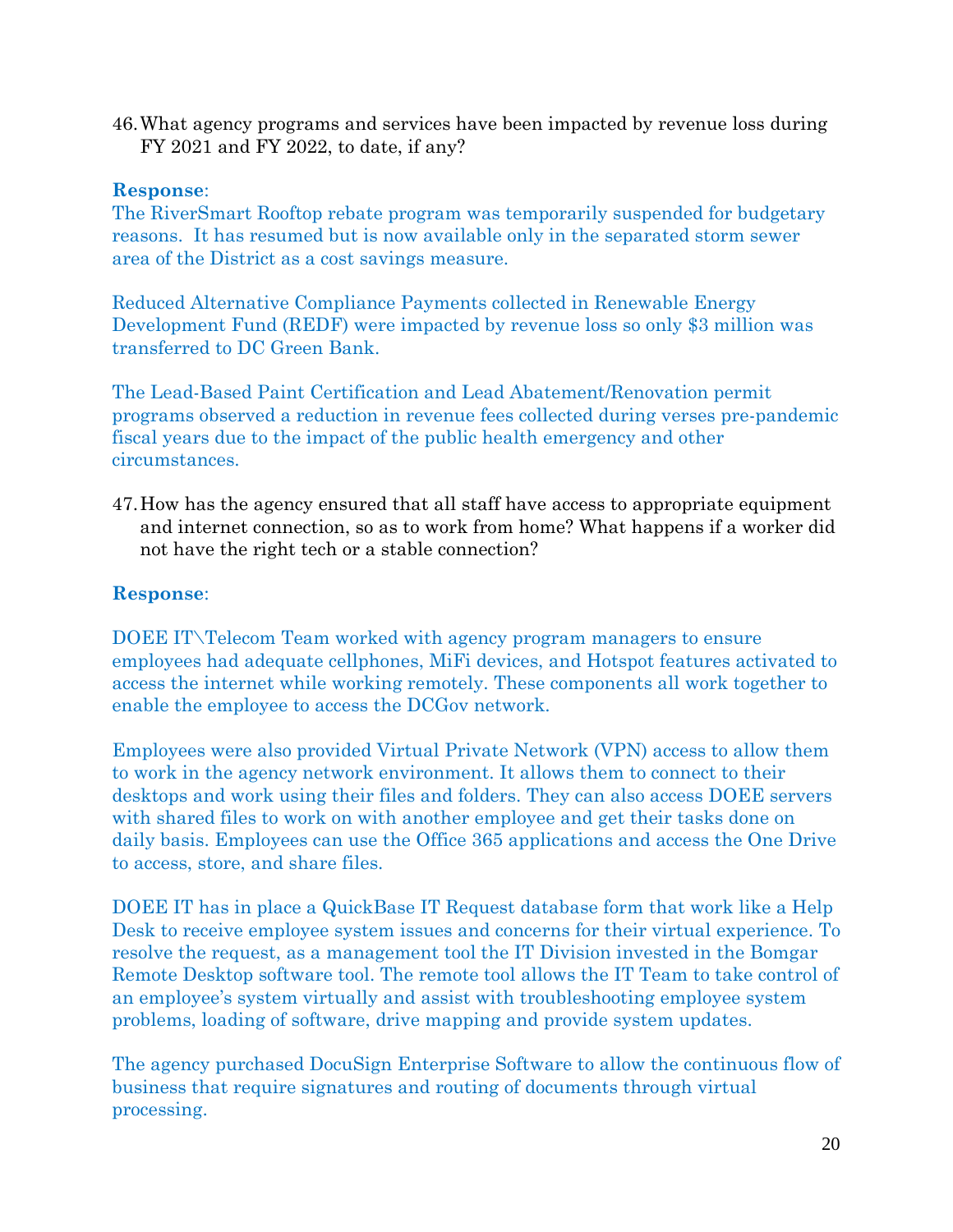The agency has also provided employees with video, WebEx training, literature, and guides for Teleworking. Employees also received training for using a Meeting Conference App.

48.How much federal stimulus relief was directed to the agency during FY 2021 and FY 2022, to date, and for what purposes was it used? Is the agency anticipating any funding from the most recent infrastructure bill, and how will that be factored into the upcoming budget submission or supplemental?

## **Response**:

In FY21, DOEE received \$14.5 million in American Rescue Plan Act funds for the Low-Income Household Energy Assistance Program (LIHEAP) and \$1.3 million in Consolidated Appropriations Act and \$1million in American Rescue Act funds for the Low-Income Household Water Assistance Program (LIHWAP) to provide utility assistance to low-income households. In coordination with the Department of Human Services, DOEE administered \$8.6 million in Emergency Rental Assistance funding in FY21 and \$7 million in FY22 through the STAY DC Program. Lastly, DOEE's Natural Resources Administration received \$163,000 in ARPA Local Revenue Replacement to establish a Kingman Island Rangers Program and support the DumpBusters program to enforce against illegal dumping in the District. Since DOEE received the funding for Kingman Rangers and DumpBusters at the end of FY21, it only spent \$12,632 in FY21.

In FY22, DOEE received \$82.9 million in American Rescue Plan Act Coronavirus State Funds and Local Revenue Replacement for the following:

- \$34.8 million to launch an Affordable Housing Retrofit Accelerator Program that provides technical and financial assistance for multifamily affordable housing buildings so they can comply with DC's Building Energy Performance Standards (BEPS). This includes:
	- o \$10 million to provide compliance assistance with the BEPS to approximately 40 Department of Housing and Community Development-financed affordable housing buildings
	- o \$10.8 million to expand capital to the DC Green Bank to support construction loans for affordable housing buildings to comply with BEPS
	- o \$8.2 million to the DC Sustainable Energy Utility (DCSEU) to fund energy audits and pre-development support for approximately 60 naturally occurring affordable housing buildings
	- o \$5.3 million to District of Columbia Housing Authority (DCHA) to hire sustainability staff and provide compliance assistance to approximately 40 DCHA buildings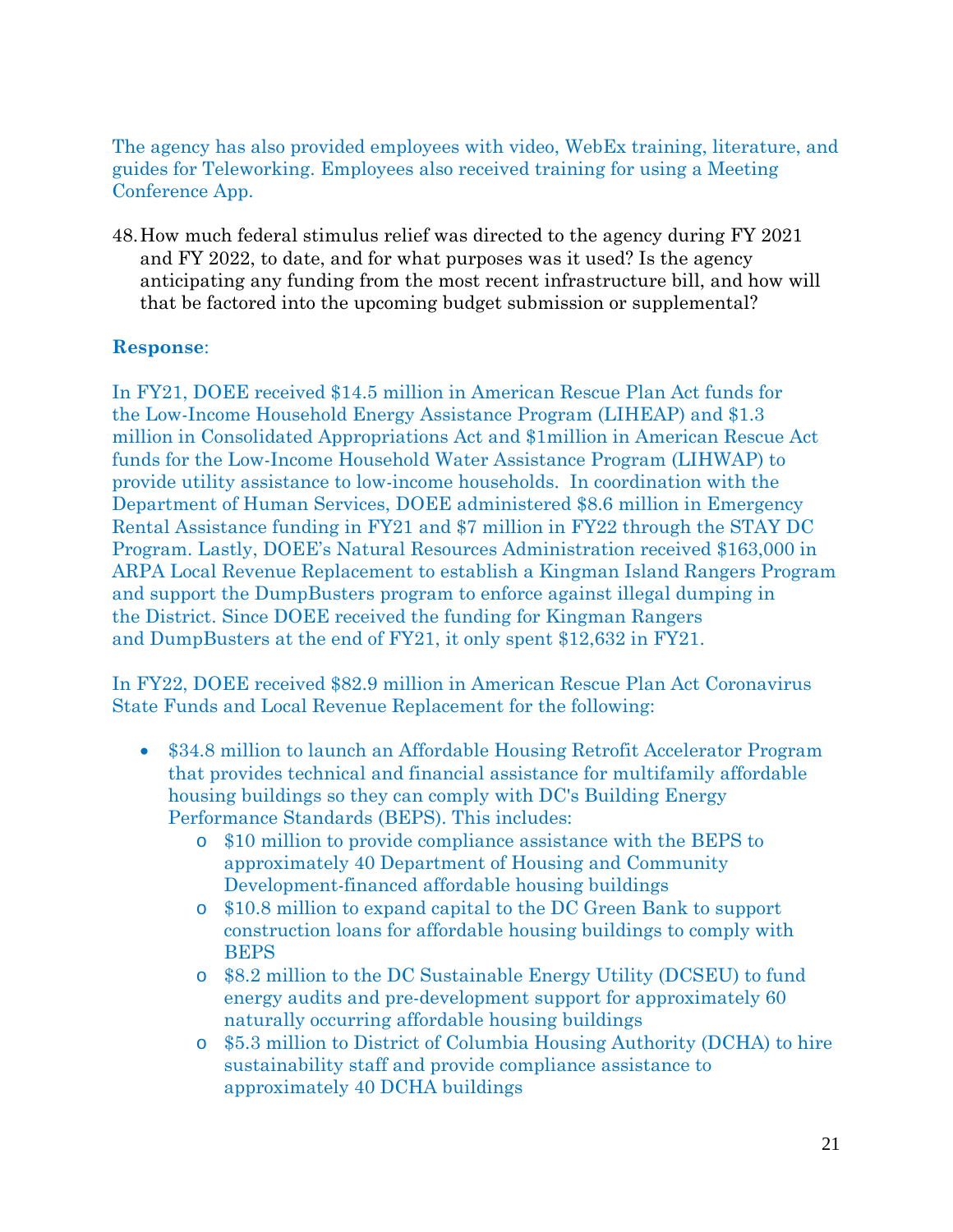- o \$400,000 for DOEE administration of ARPA funding for BEPS
- \$17.5 million to expand Solar for All and fund solar photovoltaic energy production for use by low- and moderate-income households
- \$3 million to double the number of District residents trained through Solar Works DC
- \$10 million to DC Water to fund the private-side replacement of the District's Lead Pipe Replacement Assistance Program (LPRAP)
- \$5 million to expand the District's lead hazard control program to low-income households with children older than six and address mold and moisture in low-income homes
- \$4 million to expand the District's weatherization program, allowing more low-income households to benefit from the installation of energy efficiency and health and safety measures that will lower utility bills, improve health outcomes and increase comfort
- \$8.1 million to establish a new program to maintain over 4,000 Districtowned green stormwater infrastructure assets while training and placing District residents and returning citizens in living wage jobs
- \$232,000 for a Kingman Rangers Program that will train, employ and provide wraparound services for underemployed District residents and seasonal opportunities for District students to perform restoration, education, interpretation and maintenance activities on Kingman and Heritage Islands
- \$25,000 to enhance the DumpBusters program led by DOEE, the Metropolitan Police Department, and the Department of Public Works to enforce against illegal dumping
- 49.Was the agency a recipient of any other federal grants stemming related to the public health emergency?

DOEE's Air Quality Division and Lead Safe Healthy Housing program received a \$200,000 environmental justice grant from EPA for FY22-23. This grant will fund reducing household asthma triggers by addressing the digital divide to improve children's health and mitigate COVID-19 impacts.

Through the Consolidated Appropriations Act the Low-Income Household Water Assistance Program (LIHWAP) received \$1.3 million. DOEE also received funds for; Emergency Rental Assistance in the amount of \$8.6 million in FY21, \$7 million in FY22 to date.

50.For any reductions to services, programs, or staffing, please provide the agency's plans to mitigate those in future Fiscal Years.

## **Response**: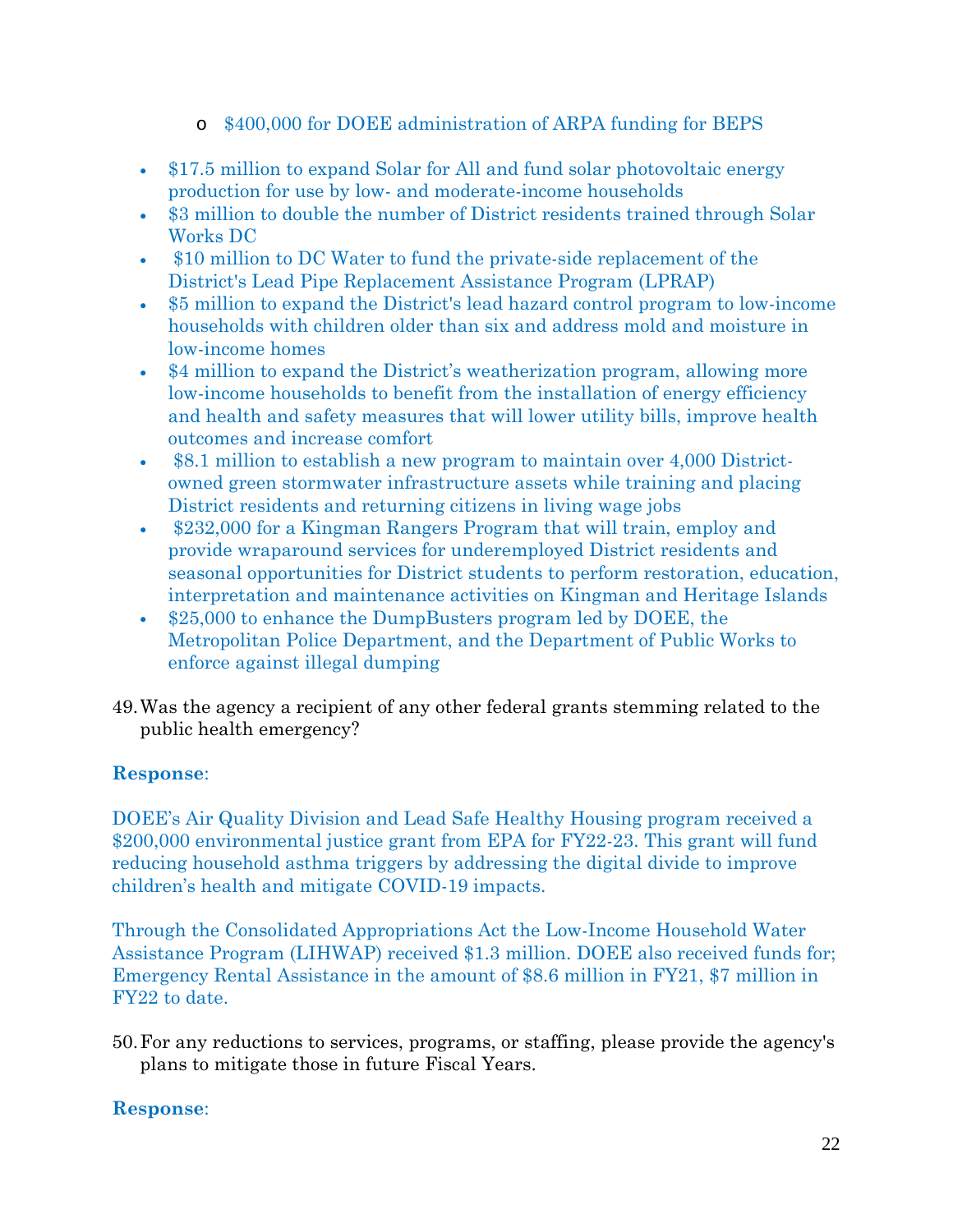For the RiverSmart Rooftops program our plan is to continue to offer this program only in the separated storm sewer area of the District to better target the funding to where it has the greatest water quality benefit.

#### **2022 Performance Oversight Pre-Hearing Questions – Part II** *Department of Energy and Environment*

## *Safe and Healthy Housing*

- 51.How many environmental complaints did DOEE receive from the public in FY 2021? Please break these down by topic, including air quality (broken into asbestos, indoor mold, engine idling, major sources, minor sources, odor, and other); illegal discharges into District stormwater sewers or waterways; illegal pesticide and fertilizer application; improper e-waste disposal, bag bill violations; coal tar ban violations; violations of the ban on polystyrene foam and the requirement to use compostable or recyclable food service ware; lead paint violations; lead-safe work practices; and any other categories in which the agency receives complaints.
	- Please identify how many complaints in each category resulted in a written warning, notice of violation, or notice of infraction from DOEE.
	- Please also identify how many proactive inspections DOEE did in each category, and how many resulted in a written warning, notice of violation, or notice of infraction from DOEE.

# **Response**:

## See attachment Q51.

- 52.Please provide the Committee with an update on DOEE's mold inspection and remediation work.
	- How many mold inspectors did DOEE have on staff in FY 2021 and FY 2022, to date? How have they conducted mold inspections during the public health emergency?
	- Is DOEE reconsidering its role in undertaking mold inspections and remediation, in light of the passage of B23-132, the Residential Housing Environmental Safety Amendment Act of 2020, which would require DCRA to undertake mold inspections at District properties? If not, does DOEE still plan to expand this program, should funding be made available?

## **Response**:

The program had one Mold Inspector in FY21, and to date in FY22 still has one. DOEE is currently recruiting for an additional Mold Inspector. During the Public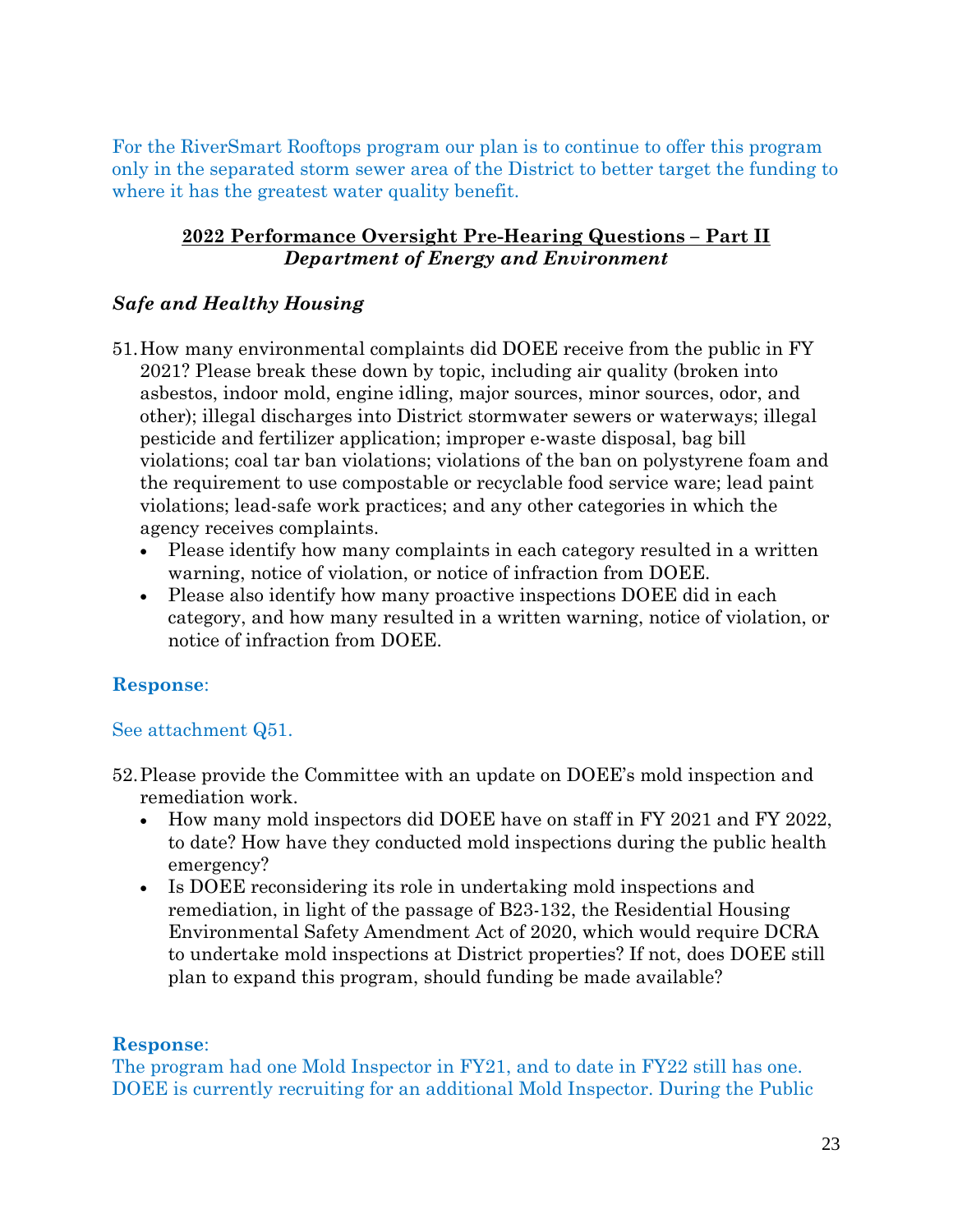Health Emergency, mold inspections were conducted either virtually or in-person.

As the indoor mold provisions of The Indoor Mold Remediation Enforcement Amendment Act of 2019 (Law 23-0188) are not yet funded, DOEE has made no change to its indoor mold program thus far. If the bill is funded and DCRA housing inspectors begin to respond to mold complaints, DOEE will consider how its own inspection program might change to support Department of Consumer and Regulatory Affairs' (DCRA) efforts. DOEE will still have a role in licensing mold inspectors and remediators and setting threshold levels of mold contamination.

- 53.How many inspectors did DOEE have on staff during FY 2021 and FY 2022, to date, to conduct lead-based paint risk assessments and clearance examinations in rental housing?
	- In DOEE's responses to the Committee's FY 2021 performance oversight questions, the agency noted that it does not perform lead-based paint inspections, but risk assessments and clearance examinations. Per the agency's website, a "risk assessment determines where lead-based paint hazards may exist in a given property. If a District official finds that a leadbased paint hazard is present, then the property owner will receive a Notice of Violation or of Infraction from the District, as well as an Order to Eliminate Lead-Based Paint Hazards." Please explain the distinction the agency was making in its previous answers between inspections and risk assessments.

## **Response:**

DOEE had six inspectors in FY21 and has the same number of inspectors to date in FY22. They conduct lead risk assessments and clearance examinations. DOEE is currently recruiting for an additional inspector.

Pursuant to 24 CFR § 35.110, a lead-based paint inspection is surface-by-surface investigation to determine the presence of lead-based paint and the provision of a report explaining the results in the investigation. A lead inspection determines the presence of lead-based paint while a lead risk assessment determines the presence of a lead-based paint hazard. According to the Lead-Hazard Prevention and Elimination Act of 2008, as amended (DC Law 17-381; D.C. Official Code §§ 8- 231.01, *et seq*.) and its implementing regulations, intact lead-based paint at a pre-1978 dwelling unit or child-occupied facility is not considered a violation. The Lead Compliance and Enforcement Branch at DOEE conducts lead risk assessments to determine the presence of a lead-based paint hazard which could be deteriorated (chipping, flaking, peeling) lead-paint, lead-soil, and/or lead-dust. If a lead-based paint hazard is identified, DOEE may enforce the identification of a lead-based paint hazard by issuing one or more of the following: (1) Notice of Violation, (2) Notice of Infraction, (3) Order to Eliminate Lead-Based Paint Hazards, or (4)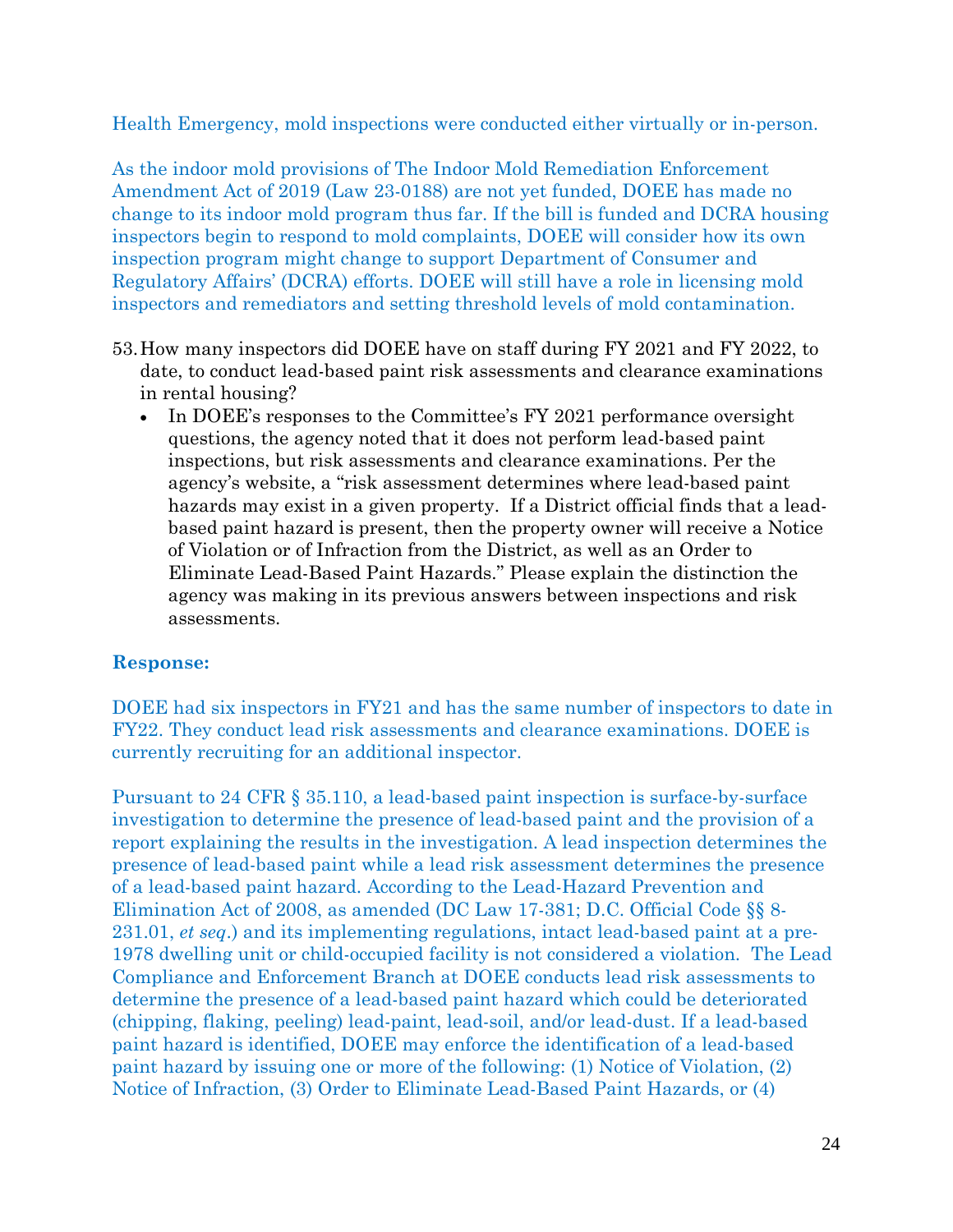Another order necessary to protect human health or the environment, or to implement Chapter 33.

## *SEU & Special Purpose Revenue Funds Oversight*

- 54.DOEE oversees the District's contract with the DC Sustainable Energy Utility (SEU), and receives 10% of the contract's value for administration:
	- How did DOEE work with the SEU achieve its statutory goals in FY 2021? Please identify and describe any programs that DOEE implements in coordination with the SEU.

## **Response**:

DOEE provided advice, strategic guidance and technical assistance to help the DCSEU achieve its statutory goals and contract deliverables in FY 2021. DOEE held weekly meetings with DCSEU senior managers and subject matter experts to review and discuss new and existing program designs; performance metrics; opportunities for collaboration and leveraging of available resources; and strategic implementation approaches to ensure the successful launch of new programs and/or initiatives.

In FY21, DOEE coordinated with the Department of Small and Local Business Development, the Coalition for Non-Profit Housing & Economic Development, and the DCSEU to implement the Train Green Program, formerly known as the Sustainable Energy Infrastructure Capacity Building and Pipeline Program (SEICBP Program). The Train Green Program provides workforce development initiatives for District residents in energy-related fields and implements a training and certification program to increase the participation and capacity of Certified Business Enterprises (CBEs) and CBE-eligible firms to engage in contracts and procurements related to professional services, energy efficiency and renewable energy design, construction, inspection, and maintenance.

The Train Green Program was designed to offset the challenges impacting the local green workforce including a shortage of skilled workers, lack of understanding of green job pathways and business opportunities, misalignment between District building needs and qualified contractors, and lack of coordination within training and credentialing opportunities. The Train Green Program received \$350,000 from the Sustainable Energy Trust Fund. Building and expanding on our first year of success, the DCSEU provided a total of 20 training opportunities for the staff of CBE and non-CBE businesses, all at no cost to the registrants. A total of 217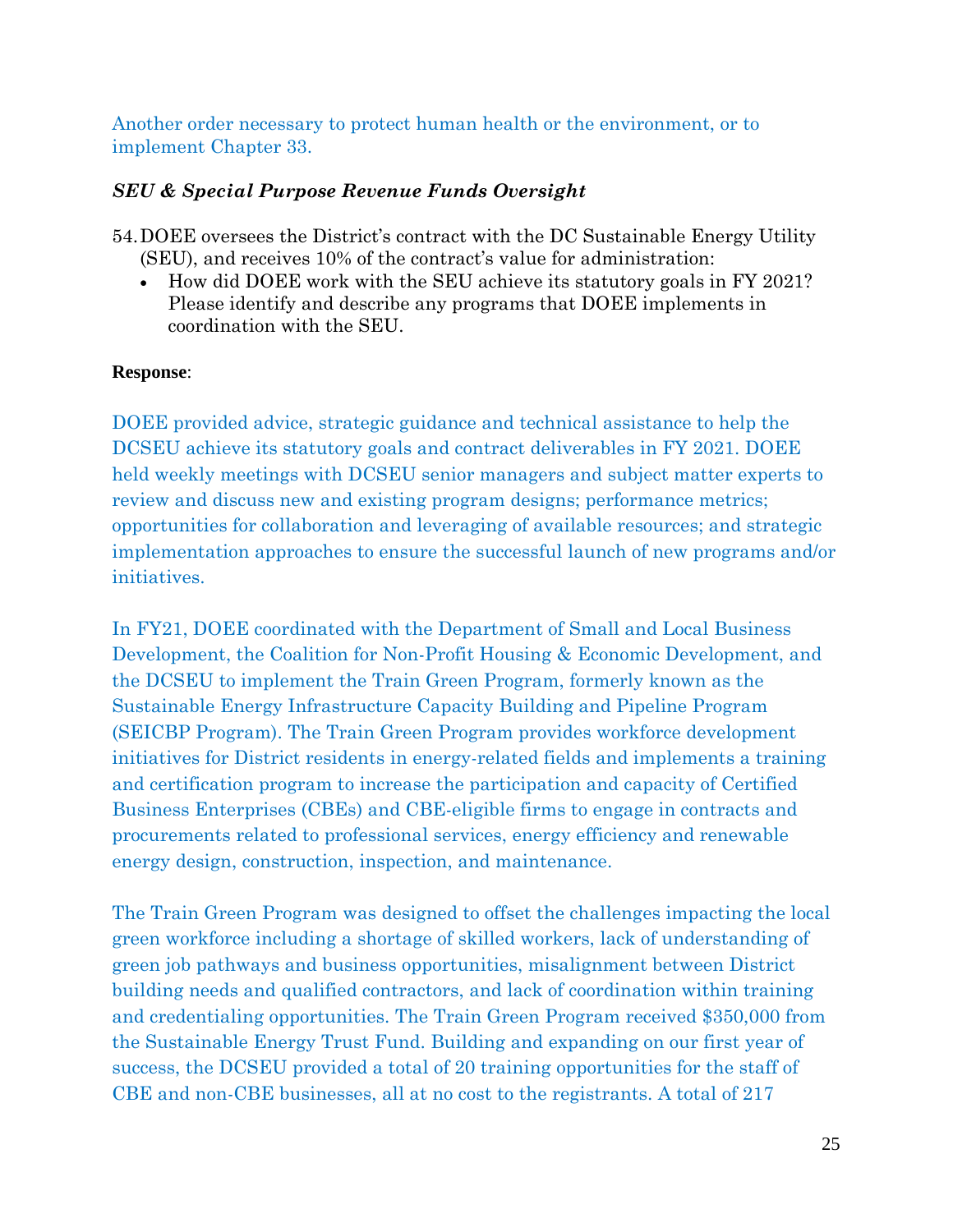individuals registered in at least one session, while 80 (37%) of them registered for multiple courses, featuring nine different instructional institutions utilizing DCSEU's Zoom account as the main delivery platform.

Key accomplishments for FY 2021 Train Green Program included:

- Nearly doubled the number of participants registering for courses, from 111 in FY 2020 to 217 in FY 2021
- 99 registrants (46%) worked at a CBE and 37 (17%) worked at CBE-eligible District-based companies.
- Offered credentialing and certification opportunities to over 100 participants
- Successfully implemented a tiered criteria system for course registration to clarify eligibility and reduce the number of ineligible sign-ups
- Successfully piloted a weekend course, demonstrating a high attendance rate of participants actively working during the week
- Marketing efforts produced a 106% increase in the DCSEU Trade Ally email network, over 1,000 new website visitors, and over 4,000 impressions to program webpage and DCSEU social media.
- Please identify whether the SEU met its benchmark minimums and maximums in FY 2021. For any minimum benchmarks not met, please identify any barriers to the achievement and ways DOEE can help address those issues.

# **Response**:

The table below shows the DCSEU's reported FY 2021 achievements against established minimum and maximum performance benchmark targets. The DCSEU *exceeded the minimum performance targets for all benchmarks, and exceeded the maximum performance targets for five of the six benchmarks* detailed below. DOEE has commissioned an independent review and evaluation of the DCSEU's reported FY 2021 results, and will publish the final draft of the report on DOEE's webpage once completed.

| <b>Description of</b><br>Performance<br><b>Benchmark</b> | <b>Metric</b><br>Unit | <b>FY21</b><br><b>Minim</b><br>um<br><b>Target</b> | <b>FY21</b><br><b>Maxim</b><br>um<br><b>Target</b> | <b>DCSEU</b><br><b>FY21</b><br>Reporte<br><b>Results</b> | <b>Minimum</b><br>Performance<br><b>Target</b><br><b>Achieved</b> | <b>Maximum</b><br>Performance<br><b>Target</b><br>Achieved |
|----------------------------------------------------------|-----------------------|----------------------------------------------------|----------------------------------------------------|----------------------------------------------------------|-------------------------------------------------------------------|------------------------------------------------------------|
| Reduce Annual<br>Electricity<br>Consumption              | <b>MWh</b>            | 461,188                                            | 576,485<br>÷                                       | 592,312                                                  | D                                                                 |                                                            |

# **DCSEU Achievements – FY 2021**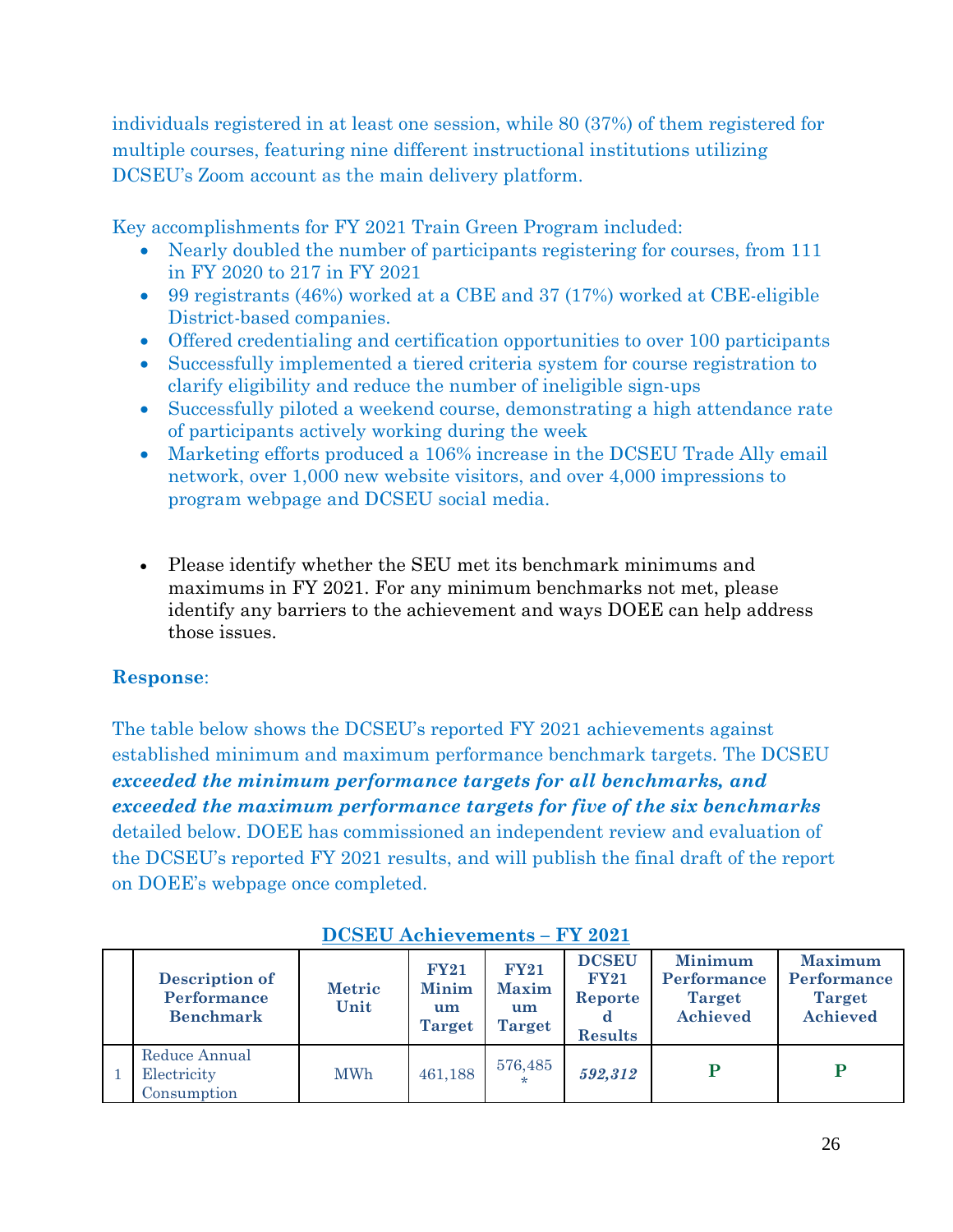| $\overline{2}$   | Reduce Annual<br>Natural Gas<br>Consumption                                           | <b>Therms</b>                                                                                                         | 8,525,6<br>45   | 10,230,7<br>$74*$  | 10,639,1<br>11  | ${\bf P}$ | ${\bf P}$   |
|------------------|---------------------------------------------------------------------------------------|-----------------------------------------------------------------------------------------------------------------------|-----------------|--------------------|-----------------|-----------|-------------|
| 3                | <b>Increase Renewable</b><br><b>Energy Generating</b><br>Capacity                     | kW                                                                                                                    | 4,350           | $5,000*$           | 12,947          | ${\bf P}$ | ${\bf P}$   |
| $\overline{4}$   | Leverage External<br>Funds                                                            | <b>Dollars</b>                                                                                                        | \$2,500,<br>000 | \$5,000,0<br>$00*$ | \$5,667,4<br>19 | ${\bf P}$ | ${\bf P}$   |
| 5<br>a           | <b>Improve Energy</b><br>Efficiency of Low-<br><b>Income Properties -</b><br>Spending | % of annual<br>budget                                                                                                 | \$3,691,<br>667 | n/a                | \$4,929,0<br>26 | ${\bf P}$ | ${\bf P}$   |
| 5<br>$\mathbf b$ | <b>Improve Energy</b><br>Efficiency of Low-<br>Income Properties -<br><b>Savings</b>  | <b>MMBtu</b>                                                                                                          | 23,378          | 46,556             | 55,314          | ${\bf P}$ | ${\bf P}$   |
| 6                | Increase number of<br>Green Collar Jobs                                               | Green job<br><b>FTE's</b><br>directly<br>worked by<br><b>DC</b><br>residents,<br>earning at<br>least a<br>Living Wage | 66              | 88                 | 88              | ${\bf P}$ | $\mathbf X$ |

*PCSEU Contract, FY21 Maximum Targets for Benchmarks 1, 2, 3 and 4 are cumulative targets which combine the DCSEU's FY17- FY21 accomplishments.*

• What, if any, effect did the public health emergency have on the SEU's ability to meet its statutory goals in FY 2021 and FY 2022, to date?

# **Response**:

While the pandemic precluded any on-site engagement and made the measurement and verification of energy savings or regression analysis a moot point, the DCSEU was still successful in maintaining strong participant engagement and created a valuable collaboration space for peers to discuss topics such as "how do I best take advantage of the current circumstances and assess / optimize my building's systems, campus physical plant?" to thoughts on "how to plan for and meet COVIDrelated HVAC operation requirements?". The DCSEU was also successful in introducing a customer-centric behavioral science boost to their Strategic Energy Management (SEM) training materials, and created fun and impactful printed collateral to support student/staff return-to-campus activities focused on developing new habits and energy-efficient behaviors. To date, these DCSEU-branded materials have been leveraged by all SEM cohort participants and also co-branded by two university participants.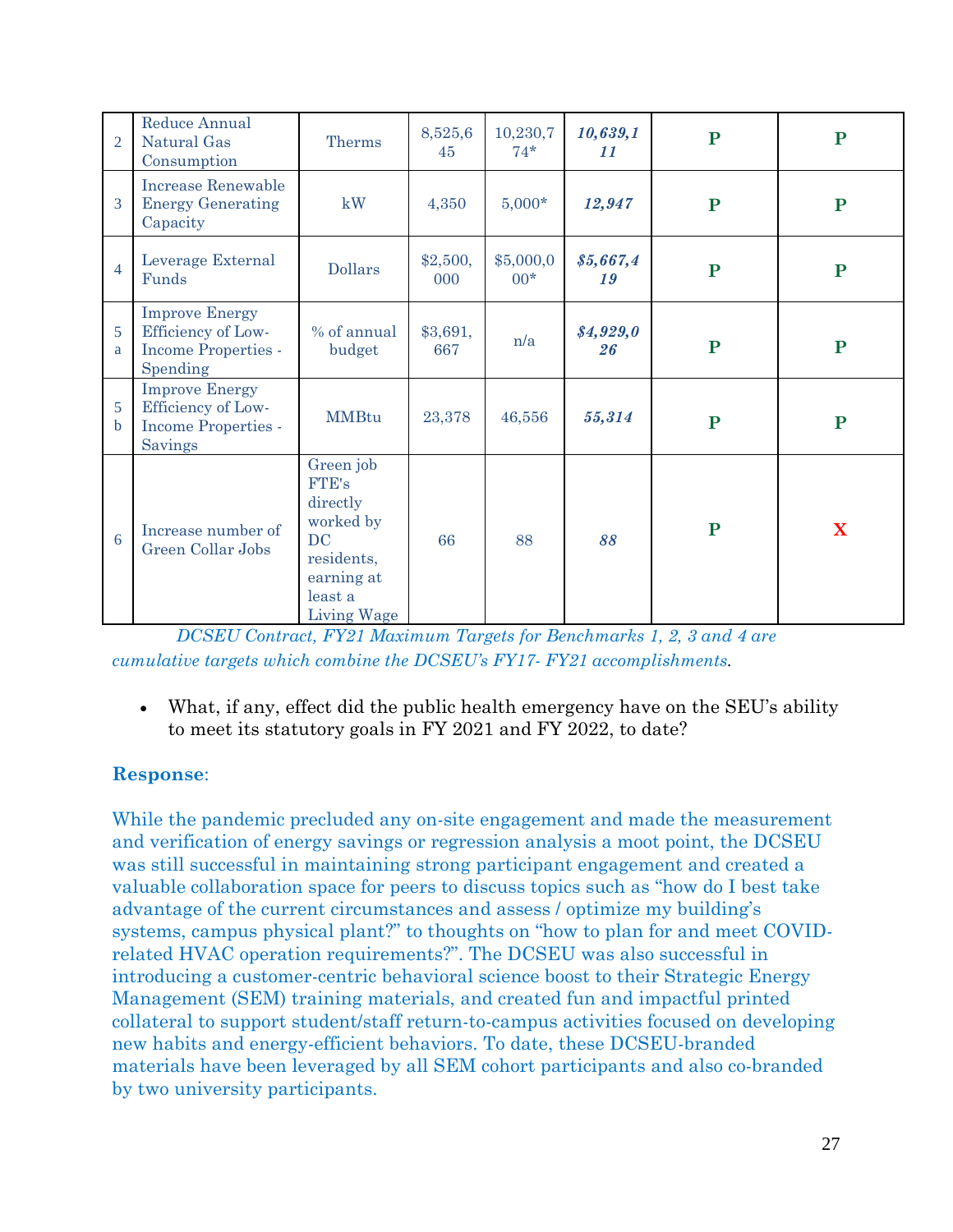- 55.Please outline the results of the Solar for All program in FY 2021 and FY 2022, including:
	- The amount of renewable energy development fund dollars spent on each project.

In FY2021, the Solar for All program installed 6.5 MW of community solar and 690 kW of single family solar. We intend to install 8.8 MW of community solar and 530 kW of single family solar in FY22. DOEE has one project under the current phase of Solar for All – a \$10.6 million contract with the DCSEU.

• A list of the agencies or organizations receiving such funds, whether each organization is a nonprofit or a CBE, and whether the funds were issued through a contract, grant, or other funding mechanism.

# **Response**:

FY21:

Grant – Groundswell (Nonprofit) - \$394,559 Grant – Grid Alternatives (Nonprofit) - \$1,000,000 Contract - BeyondTrust Corporation (CBE) - \$1,334 Contract – Vermont Energy Investment Corporation (DCSEU) Nonprofit - \$10,672,036\* Contract – USPS - \$10,000 Contract – TetraTech - \$35,178 Contract – Avid Systems (CBE) - \$1,325 Contract – Sydar of DC (CBE) - \$9,120 Contract – Foremost Advanced Creations (CBE) - \$12,217

Contract – IheartMedia - \$10,000

Contract – RizeUp Technology (CBE) - \$1,973

Contract – Changing Environments (CBE) - \$7,410

## $FY22$  so far<sup>\*</sup>:

Grant – Groundswell (Nonprofit) - \$140,481

• Has the COVID-19 pandemic had any effect on the pace of the Solar For All program, or other aspects of the program, such as community outreach and public education on the program?

# **Response**:

Yes, the COVID-19 Pandemic has had an impact on the Solar for All Program, particularly in respect to capacity development and recruitment. Other examples of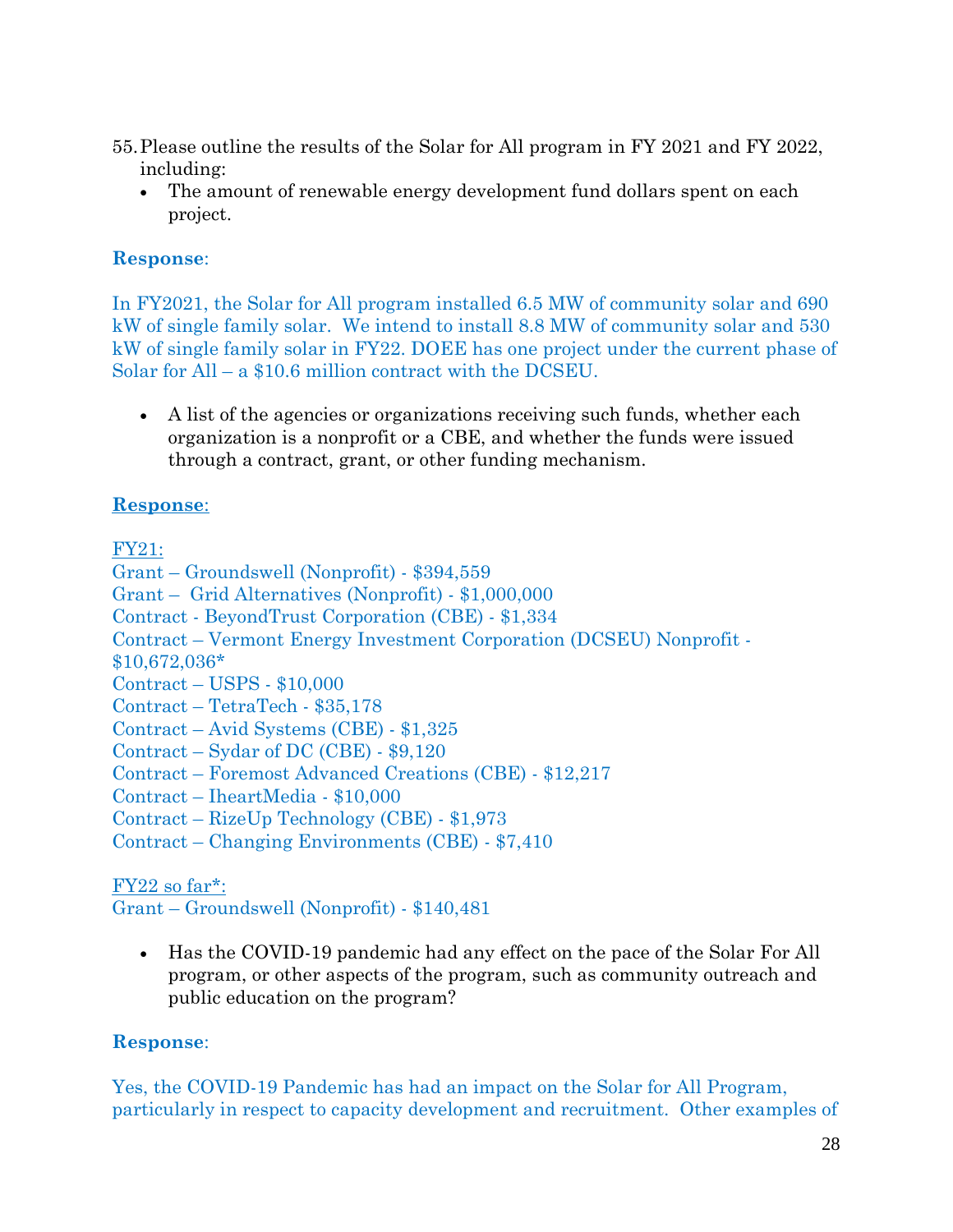how the pandemic has impacted the program are outlined below:

Supply Chain Constraints – Several projects had supply chain issues, some of which were overcome with only minor delays and others that resulted in significant delays. One example that stands out is the switchgear that the two community solar installations being installed by Neo, LLC needed to reach Temporary Pending Final (TPF). This equipment was delayed for over a month, which in turn pushed back the timeline for getting to TPF. TPF is one of the main items Pepco needs to begin their interconnection work on a CREF project, so this delay had a big impact on the overall timeline. Other examples included steel supply chain constraints that further delayed solar installer New Columbia Solar's Takoma SDA canopy project located at the Seventh Day Adventist facility, as well as roofing materials and pipe for some Flywheel projects.

Workforce Impacts – COVID outbreaks among construction crews with some of our subcontractors' own subcontractors delayed completion of construction on some canopy projects, and COVID cases with third-party inspectors delayed the turnaround time on inspection reports or the reporting of the results of these inspections to DCRA. It is also DOEE's understanding that Pepco had its own COVID challenges and that this created some delays for Solar for All.

Difficulty Obtaining In-Person Documentation – Getting property owner signatures on documents (*e.g.*, leases, CREF addenda) was at times difficult due to complications with meeting in person to collect these signatures. DCSEU was also constrained in our ability to conduct in-person quality control QA/QC inspections, causing us to rely on virtual inspections for the second year in a row.

In-person site visits – Homeowners are cautious of letting the subcontractors enter the home for site-visits, as well as installation. Contractors have countered this by sometimes doing interconnections at the meter rather than inside of service panels.

In-person inspections – Again this year, we have relied on virtual site visits where contractors would send photos of the site. This can sometimes cause delays if the contractors are not accurate in capturing the photos of whole array due to many different angles that they aren't able to capture.

PEPCO & DCRA – COVID has also impacted DCRA and PEPCO with their ability to deliver as well as present challenges which slows down their processes and flow down to our contractors. Since the start of the COVID-19 Pandemic, things seem to have picked back up as they've discovered new processes to manage the projects. The utility shut off moratorium disincentivized low- and moderate- income residents behind on their power bills to seek government assistance for utility bill relief.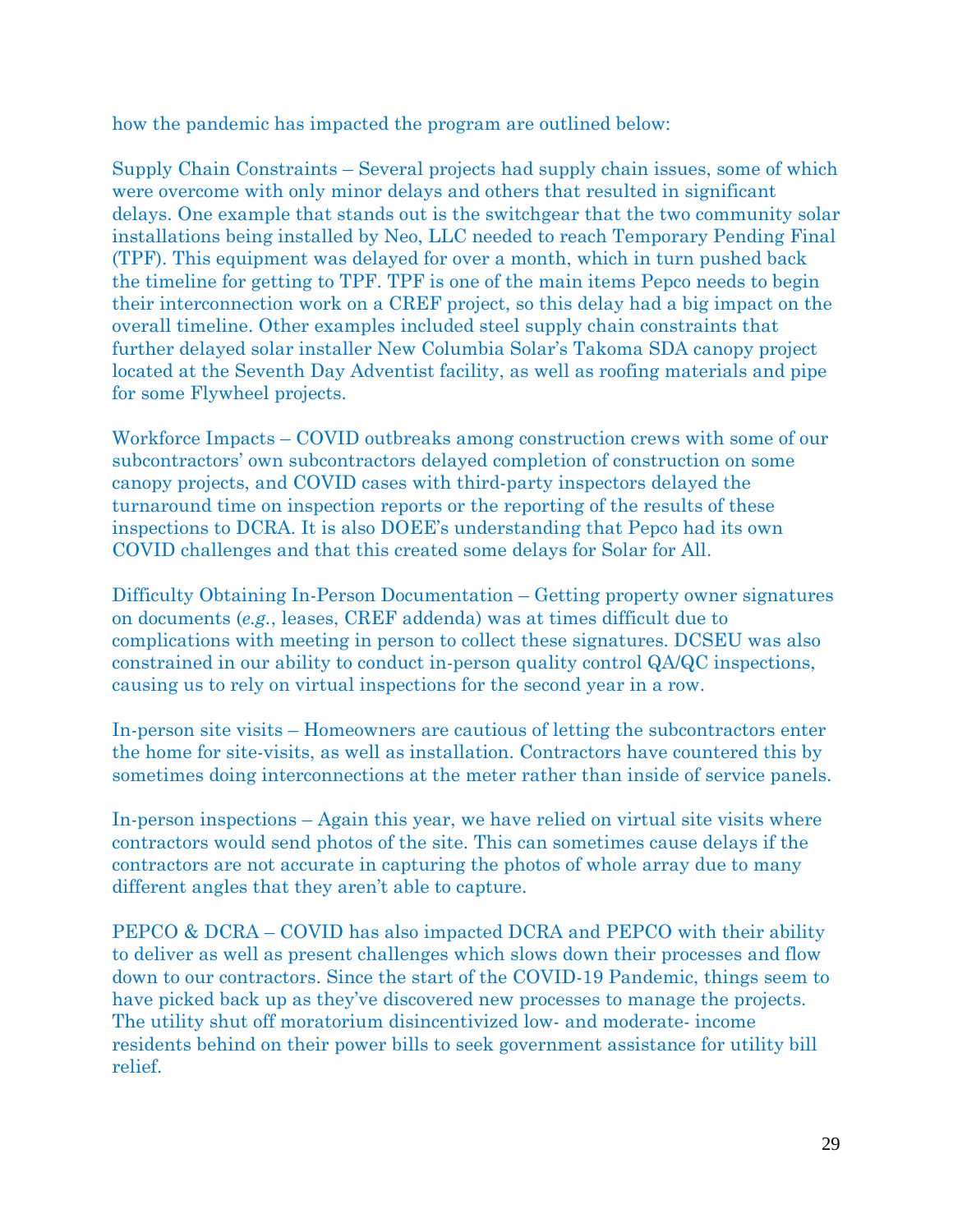The closure of many public and private facilities (particularly the energy assistance centers) prevented us from conducting in-person recruitments.

56.Please describe all other expenditures from the Renewable Energy Development Fund in FY 2021 and FY 2022, to date. Please describe how those expenditures differed from planned expenditures, if at all.

#### **Response**:

No difference from plans on expenditures. Other uses of Renewable Energy Development Fund (REDF) in FY21 and FY22 include:

FY21:

- Grant Electrification Coalition (Nonprofit) \$215,388
- Grant IMT \$100,000
- Grant Synapse \$20,050
- Grant American Council for an Energy Future (Nonprofit) \$19,712
- Contract Clean Energy States Alliance (Nonprofit) \$10,000
- Contract Cadmus Group \$29,539
- Contract Synapse \$59,780
- Contract Xerox \$3,229
- Contract Dell \$10,147
- Contract Center for Renewables Integration (Nonprofit) \$9,923
- Contract Georgetown Technology Group \$9,925
- Contract Gas Safety Inc. \$90,000

FY22:

- Grant Cadogan and Associates \$29,600
- Grant Design Green \$124,600
- Grant IMT \$125,000
- Grant Synapse \$154,002
- Contract Cadmus Group \$57,043

Contract – Dell - \$3,319

57.Please describe all expenditures from the Sustainable Energy Trust Fund in FY 2021 and FY 2022, to date. Please describe how those expenditures differed from planned expenditures, if at all.

#### **Response**:

See attachment 57a – A spreadsheet titled SETF Fund 6700 – FY21 Expenditures for brief descriptions of SETF expenditures.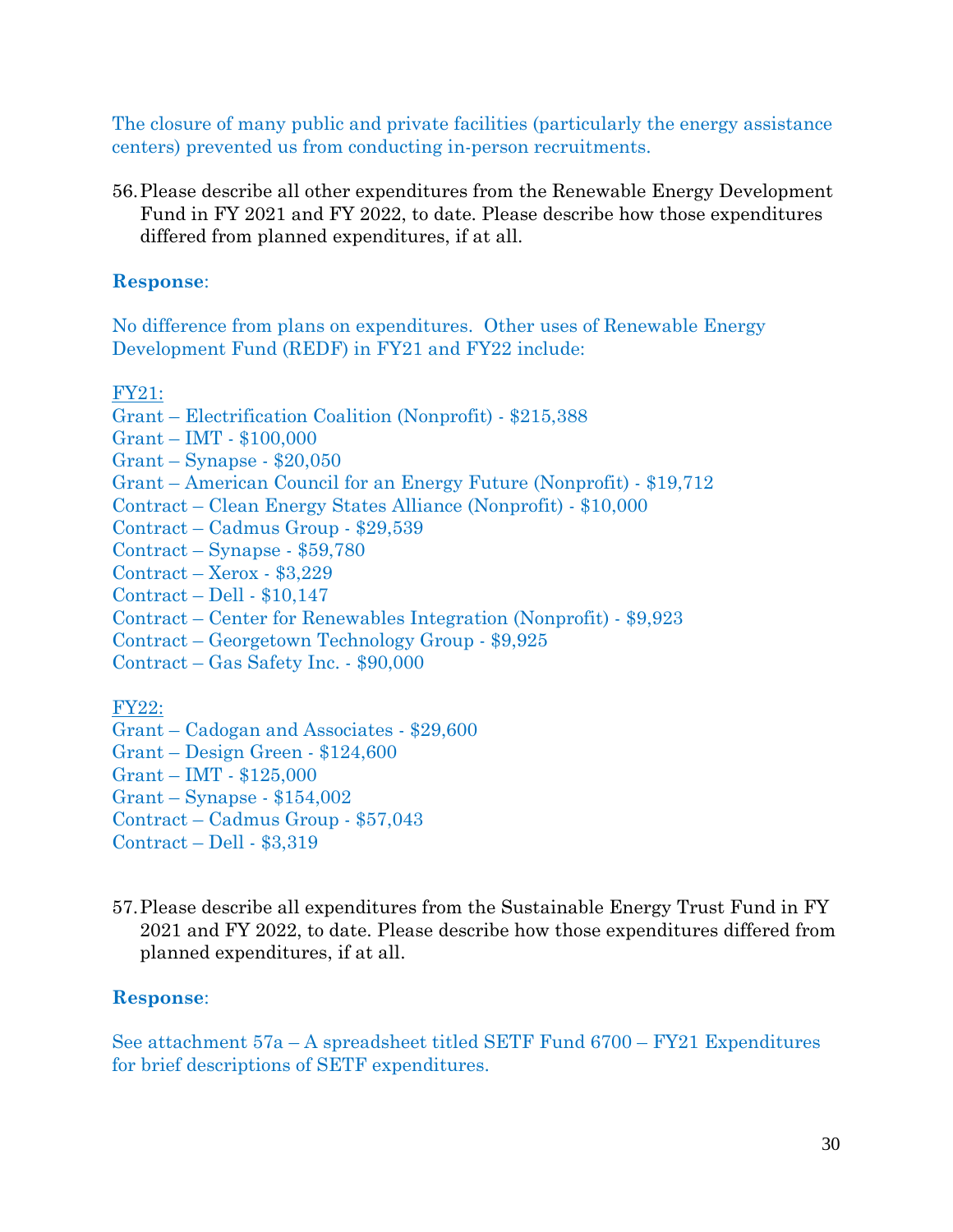Actual expenditures differed from planned expenditures by approximately \$2.6 million due to anticipated revenue shortfalls which forced DOEE to reduce the number and scope of planned energy efficiency programs and workforce development initiatives for District residents.

• How much revenue was raised in FY 2021 pursuant to the fees levied under D.C. Code § 8-1774.10(b)(2A)? How much of these revenues (if able to be distinguished) were raised for each of heating oil and fuel oil?

## **Response**:

See attachment 57b – A spreadsheet titled SETF FY 2021 Revenue Collections for a breakdown of FY21 revenue collected from Pepco, Washington Gas, and Companies that supplied fuel oil in the District.

58.Please describe all expenditures from the Stormwater Permit Review Fund in FY 2021 and FY 2022, to date. Please describe how those expenditures differed from planned expenditures, if at all.

# **Response**:

The Stormwater Permit Review Fund (Fund 654) is utilized to fulfill the requirements of the District's Municipal Separate Storm Sewer System (MS4) Permit. The MS4 Permit is issued by the Environmental Protection Agency and includes numerous functions and metrics that must be achieved during the fiveyear permit term. Examples of these requirements include: (1) retrofitting 1,038 acres of impervious surfaces with stormwater management practices that capture stormwater runoff; (2) planting over 6,075 trees per year; (3) installing over 350,000 square feet of green roofs; (4) sweeping more than 8,000 miles of roads; (5) preventing 108,347 pounds of trash from entering the Anacostia River each year and numerous administrative and technical functions.

In FY21, approximately \$11.3 million was utilized to pay for personnel expenses for staff whose responsibilities address MS4 Permit requirements and to issue contracts, grants, and interagency MOUs for projects that meet MS4 Permit requirements. Finally, the fund is also used as matching funds for federal grants to implement stormwater management projects.

The FY21 expenditures where approximately \$3.8 million less than planned largely due to contracts and grants activities, procurements being delayed as well as vacant positions. The unspent funds have been included in the FY23 budget to ensure all current federal MS4 Permit obligations are met during the current permit term that ends in 2023.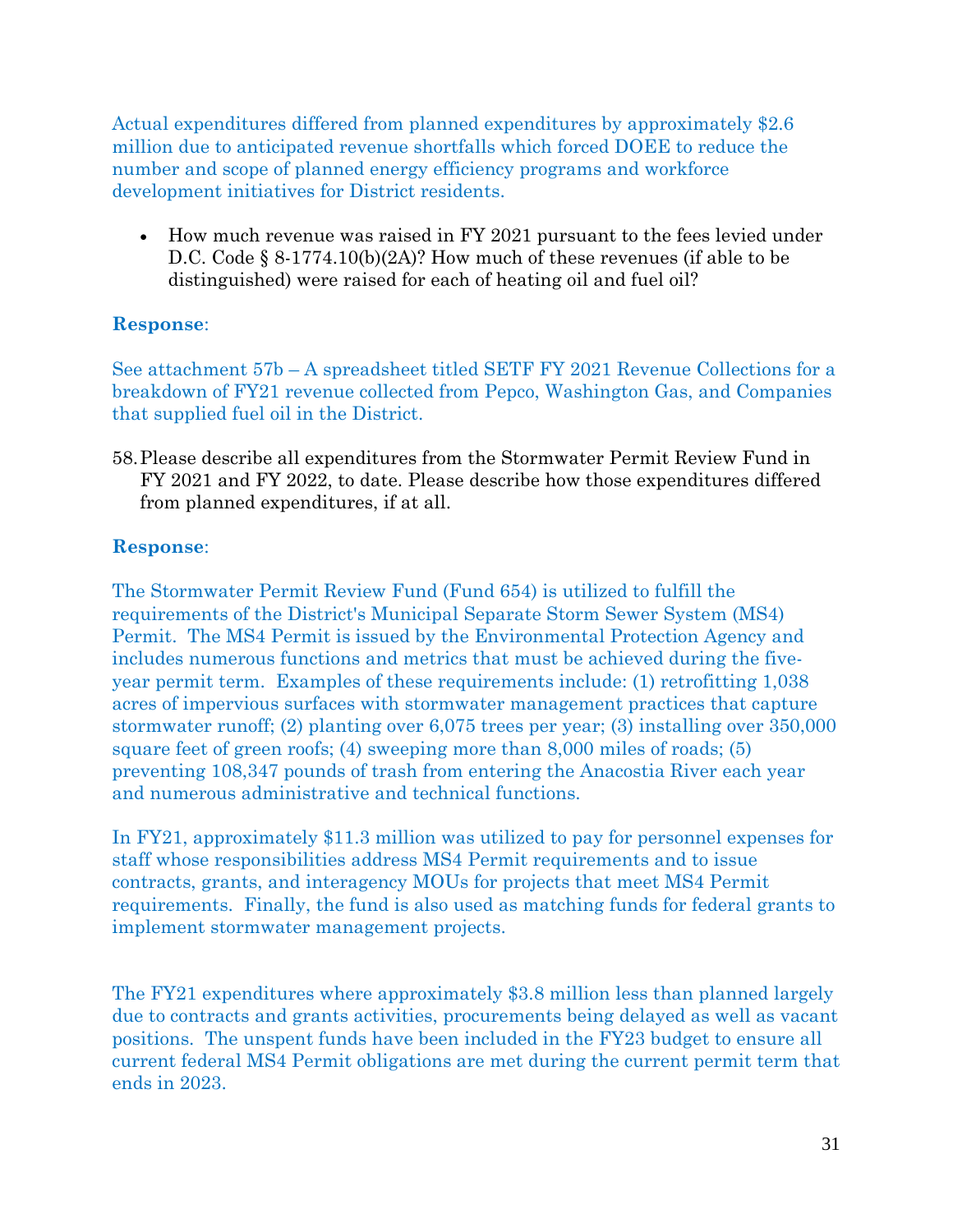To date in FY22 approximately \$4.7 million has been expended or obligated, and no such differences from planned expenditures have occurred.

# *Green Infrastructure*

- 59.The Sustainable DC Plan includes a goal of using 75% of the District's landscape to capture rainwater through the increased use of green roofs and green infrastructure. Please provide a chart indicating the amount of land capturing rainwater in FY 2020, FY 2021, and FY 2022, to date, broken down by permeable surface and stormwater best management practices.
	- Please provide the number of home audits completed in the RiverSmart Homes program for FY 2021 broken down by Ward.

## **Response:**

Currently 59.3% of the District's landscape is capturing rainwater. See Attachment Q59 - Land Capturing Rainwater - for chart.

Ward 1: 70 Ward 2: 4 Ward 3: 171 Ward 4: 384 Ward 5: 416 Ward 6: 158 Ward 7: 159 Ward 8: 53 TOTAL: 1,415

> • DOEE uses a database to track and account for installation of stormwater management practices in the District. Based on the data, by how many square feet did the amount of landscape treated with BMPs increase in FY 2021, broken down by watershed? How does that compare to FY 2020?

# **Response**:

In FY21, DOEE approved 182 Stormwater Management Plans under the District's Stormwater Rule, which will result in 4.95 million square feet (ft<sup>2</sup>) draining to green infrastructure practices:

- 3,203,992 ft<sup>2</sup> in the Anacostia watershed
- 1,216,378 ft<sup>2</sup> in the Potomac watershed
- 533,598 ft<sup>2</sup> in the Rock Creek watershed

In FY20, DOEE approved 208 Stormwater Management Plans under the District's Stormwater Rule, which will result in 5.77 million ft<sup>2</sup> draining to green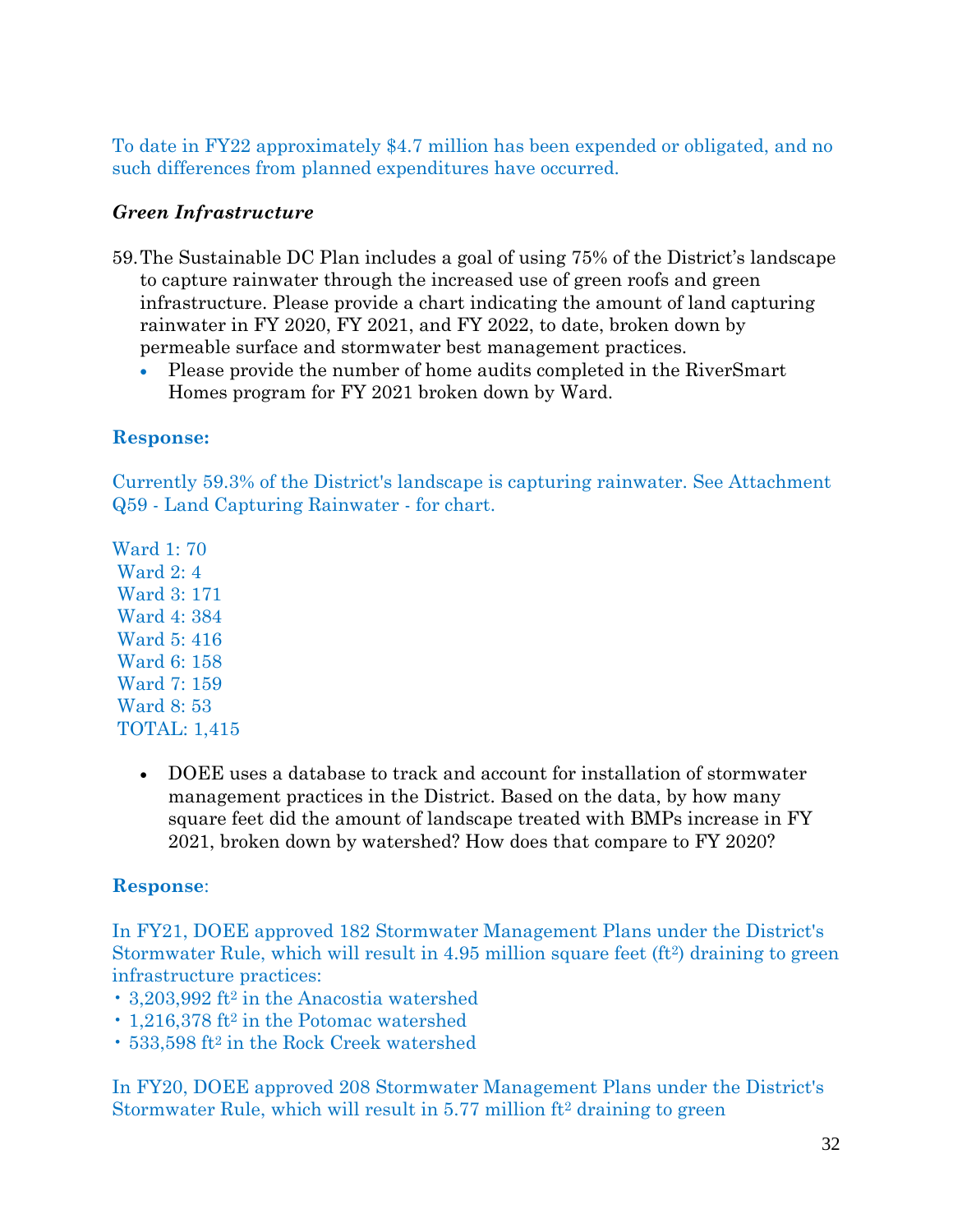infrastructure practices:

- 4.216.566 ft<sup>2</sup> in the Anacostia watershed
- 2,234,136 ft<sup>2</sup> in the Potomac watershed
- 1,322,114 ft<sup>2</sup> in the Rock Creek watershed
	- Please provide an update on the implementation of DOEE's stormwater retention credit trading system. How many properties listed credits and how many trades occurred in FY 2021?

## **Response**:

The Stormwater Retention Credit (SRC) Trading Program has successfully encouraged properties to install and maintain green infrastructure (GI) voluntarily. Since the program began, the total number of SRC's certified is 1,966,383 (1 SRC = 1 gal. retained/year).

FY21 program summary: Properties listing credits for sale: 20 Total credits for sale: > 2.3 million SRC Trades Approved: 44 Total SRC sold or transferred: 302,869

60.Please provide an update on DOEE's other stormwater management programs and efforts.

## **Response**:

Please refer to the 2021 MS4 report story map that provides updates on DOEE's stormwater management programs and efforts: <https://storymaps.arcgis.com/collections/792b0984eab54a998838569915e1d619>

61.How many trees were planted in the District through DOEE programs in FY 2020, FY 2021 and FY 2022, to date? Please break this down by program and by trees planted on private land vs. public land.

## **Response**:

In FY20 and FY21: 6,684 trees were planted through DOEE programs. 4,607 (69%) were planted on private property and 2,072 (31%) were planted on public property. FY2022 data, to date, will be available on or about January 21, 2022.

62.Please provide an update on the status of the new Office of Urban Agriculture.

• Please describe the Office's major accomplishments in FY 2021 and FY 2022, to date.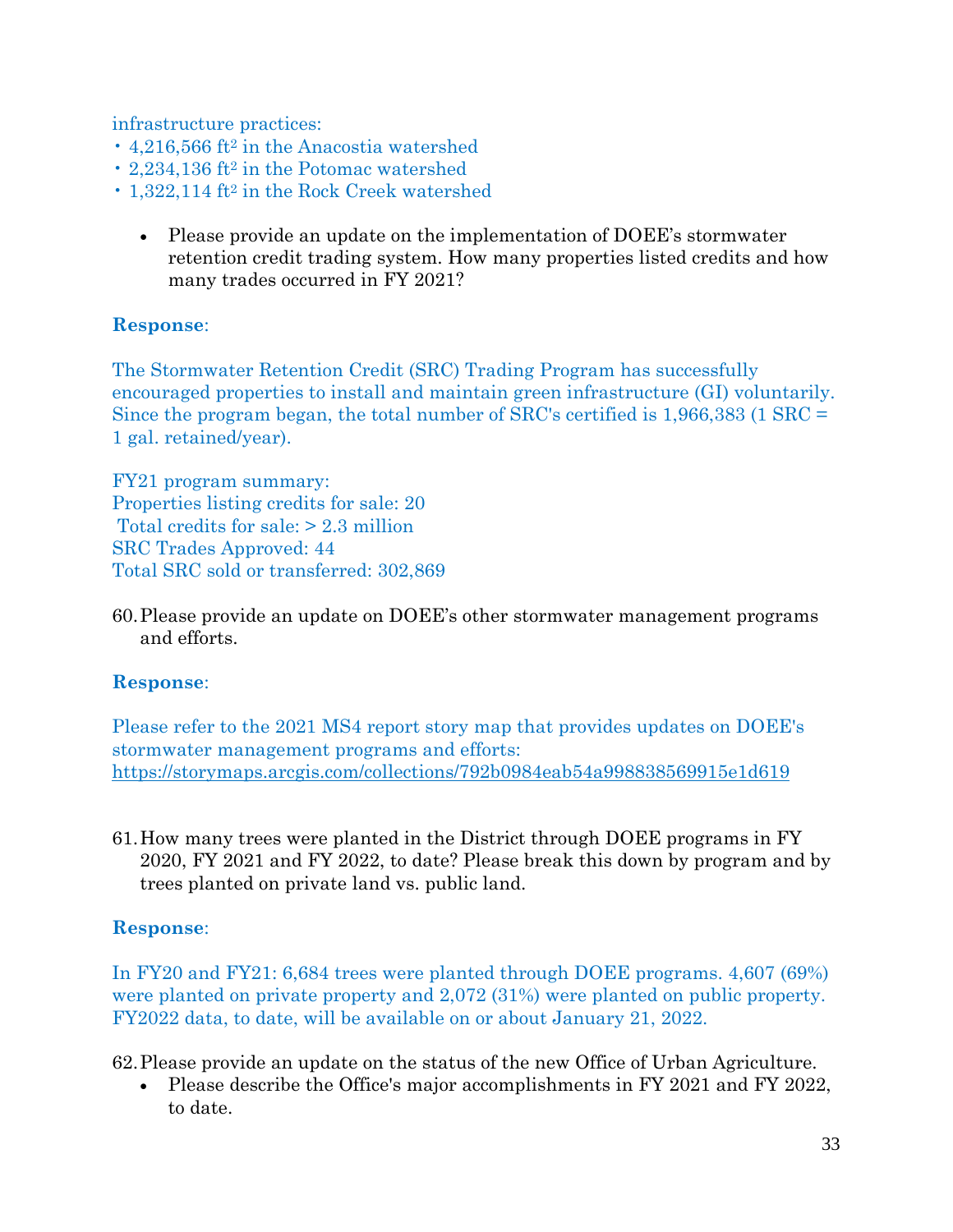- The Committee secured \$60,000 in recurring funding for urban agriculture grants in FY 2022. Have those grants been administered? Does the Office believe additional funding should be provided for this purpose in FY 2022?
- In the agency's responses to the Committee's FY 2021 performance oversight questions, DOEE shared a list of goals for the Office of Urban Agriculture during FY 2022. Please provide an update on the agency's efforts to achieve each goal:
	- *Engage with District residents on urban agriculture and understanding how food and crops are grown with a focus on socially disadvantaged population*
	- *Mitigate negative impacts and increase benefits of urban agriculture, particularly environmental*
	- *Expand land under cultivation and amount of food (and other crops) produced*
	- *Support needs of District farmers, prioritizing socially disadvantaged populations.*
	- *Streamline and align urban agriculture programs and policies by coordinating with local and national partners.*
- Has the Office set new or additional goals for the remainder of FY 2022, or plan to issue an updated set of goals soon?

During FY21 we added an additional full-time employee to the Office of Urban Agriculture (OUA). We awarded \$118,052 in grant funds to nine (9) urban agriculture projects (renovation of the Ft. Staton Rec farm Ward 8, an apiary expansion in Ward 1, completing a geodome at the Dix St. garden Ward 7, raised bed repair at Le Droit Park Community Garden Ward 1). Fifty thousand dollars went unspent due to challenges around grantee capacity, and funding cycle limitations. OUA provided just over \$51,000 in urban farm tax abatements for urban farms to six sites. A new site, The National Children's Center, was added in the first half of FY22.

The first Urban Farm Land Lease was executed in FY21 with Apogee Farms for a site in Ward 6. They are in the permitting process with DCRA.

OUA Director Kate Lee was nominated by the Mayor for the U.S. Department of Agriculture Office of Urban Ag and Innovative Production Federal Advisory Committee, and OUA partnered with Food Policy Director Ona Balkus to successfully commit the District to the Glasgow Food and Climate Declaration along with over 90 other sub-national governments.

To advance DOEE's commitment to equity, OUA has partners with another DOEE administration and the Office of the School Superintendent of Education (OSSE) to develop the "2022 Small and Accessible Grant Program", a collaborative grant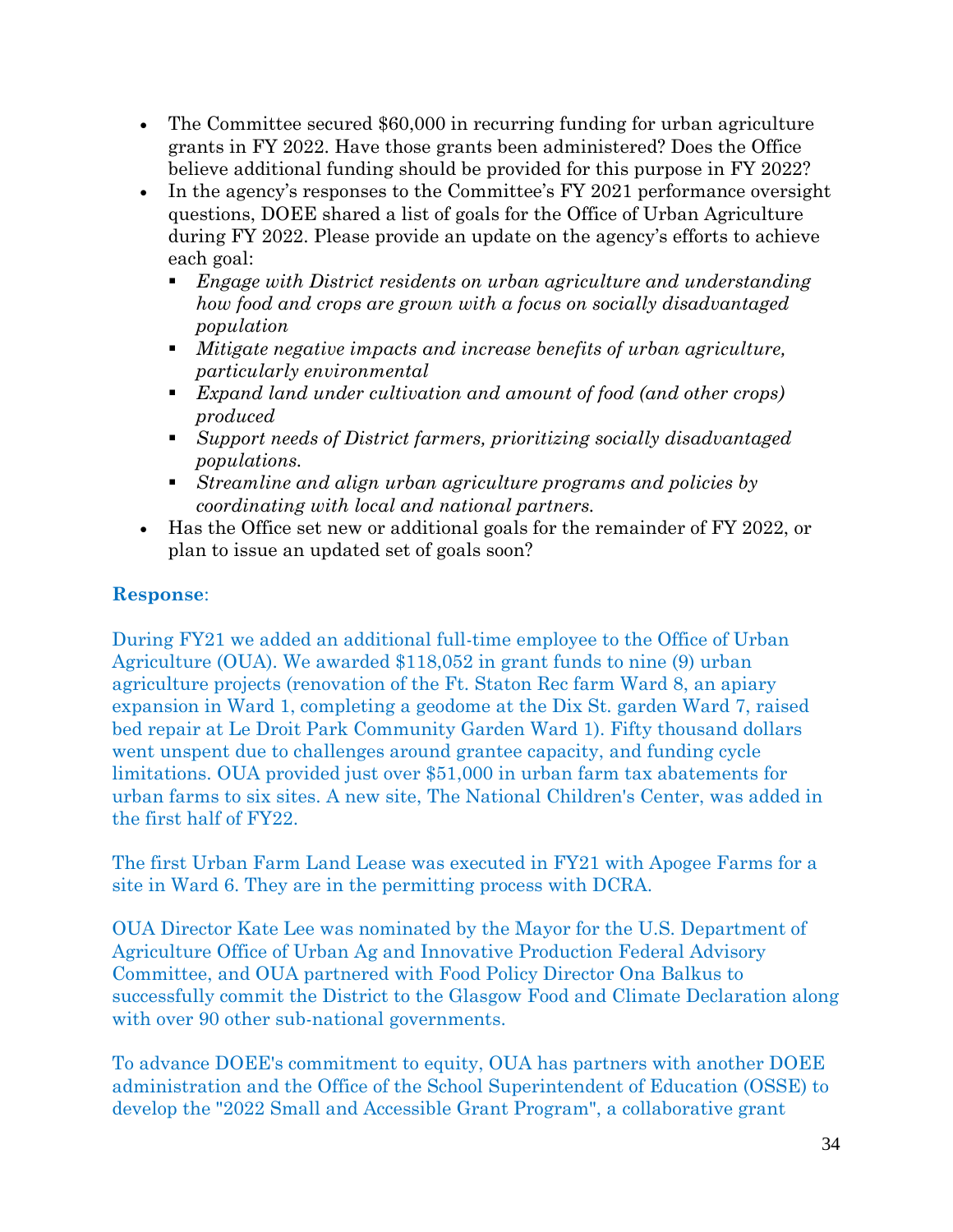opportunity designed to increase opportunities for historically excluded groups in accessing government grants. The Request for Application (RFA) closed on Jan 18th with the goal of identifying a community partner who can sub-grant the OUA fund in support of smaller and historically excluded orgs.

In FY2021, OUA developed our first outreach materials and had them translated into multiple languages. We are also in the process of translating the Urban Farm Tax Abatement documents into multiple languages to improves access and engagement with non-English speaking populations.

The FY21 Urban Agriculture Infrastructure and Operations grant specifically targeted socially disadvantaged applicants through an eligibility standard.

OUA works closely with inter-agency partners and UDC's College of Agriculture, USA, and Environmental Sciences (CAUSES) to ensure that urban farms are maintaining healthy pesticide and stormwater management practices.

DOEE continues to work with the Department of General Services (DGS) to expand the Urban Farm Land Lease program. We are committed to building community support of the programs and are centering that work as we consider new sites. Additionally, DGS and OUA are collaborating with the Department of Parks and Recreation (DPR) to access more land in this inventory for urban agriculture, including the possibility of accessing The National Park Service's NPS land in the DPR inventory.

OUA continues to hold monthly and bi-monthly meetings with local and national urban ag stakeholders, including a sister-agency working group, an OUA-CAUSES working group, a national Urban Agriculture Directors working group representing 12 municipalities, as well as the co-chairing the Food Policy Council Urban Agriculture Working Group.

We consider the FY21 goals to be comprehensive and ongoing. What we can highlight here are some of the projects we are undertaking to achieve those goals:

1. Increasing grant accessibility

2. Investigating the intersection and best practices around reducing tensions between affordable housing and urban agriculture

3. Exploring land access opportunities with DPR

4. Developing an urban agriculture business roadmap to support UA entrepreneurs establishing themselves in the District

5. Executing a virtual Rooting DC

6. Collaborating with local universities for policy research and development in urban agriculture land access.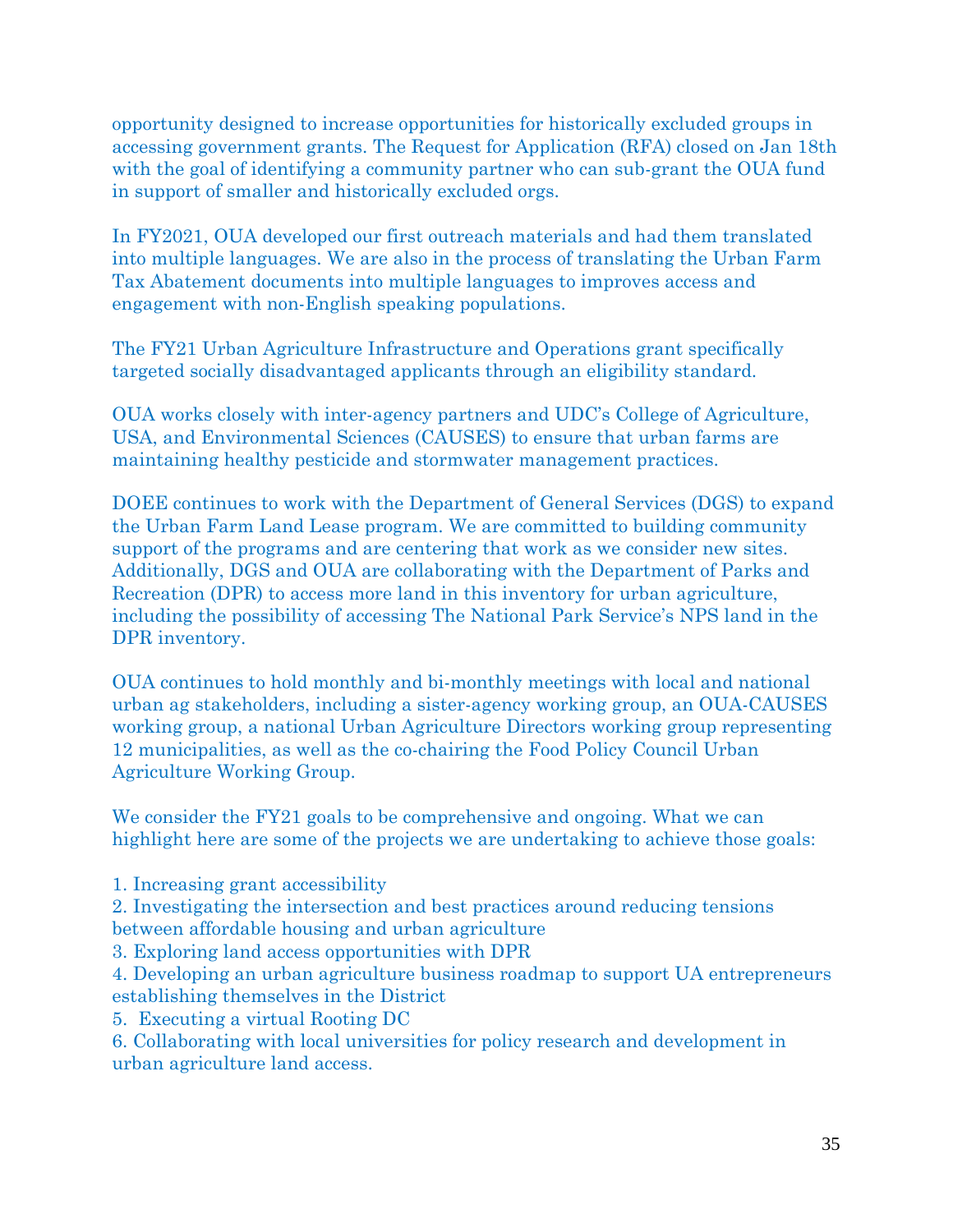# *Lead, Water Quality, & CRIAC*

63.Please provide an update on DOEE's progress toward completing the Anacostia River Hazardous Material Remediation Project, including a timeline outlining completion of major milestones that have been met or remain to be met along the way.

## **Response:**

All activities in FY21 supported implementation of the Anacostia River Sediment Project (ARSP) Interim Record of Decision (ROD) issued September 30, 2020, that specifies the selected interim remedy for the Anacostia River, Washington Channel, and Kingman Lake. In total, an area of approximately 77 acres will be cleaned up at an estimated cost of \$35.5 million; greatly reducing the human health risk from polychlorinated biphenyls (PCBs).

Notable FY21 activities include:

- Updated project website:<https://restoretheanacostiariver.com/>
- Drafted Beneficial Use guidance (used to determine if dredged sediments can be used to create living shorelines and wetlands or if they must be disposed of offsite)
- Drafted Baseline and Performance Work Plan (used to assess effectiveness of implemented remedies and for decision making if additional remediation in the project area will be necessary)
- Drafted Pre-design Investigation work plans for Kingman Lake and Washington Channel (refines extent of sediment cleanup)
- Worked with Maryland Department of Environment and Prince George's County Department of Environment to investigate and remediate upstream sources
- Worked with the University Maryland Baltimore County, United States Fish and Wildlife Service, and United States Geological Service to refine extent of contamination and model River recovery
- Developed cost recovery strategy for Potentially Responsible Parties
- Began the Natural Resource Damage Assessment and Restoration (NRDAR) process. Preassessment Screen issued in September 2021 determined that 5 Criteria in 43 CFR § 11.23 (e) have been met to proceed with NRDAR for the Anacostia River
- Drafted the following remediation implementation schedule
	- o Kingman Lake: 2023
	- o Washington Channel: 2023
	- o Anacostia River Main Stem: 2024
- 64.Please update the Committee on the expenditure of CRIAC relief funds allocated to DOEE in FY 2022.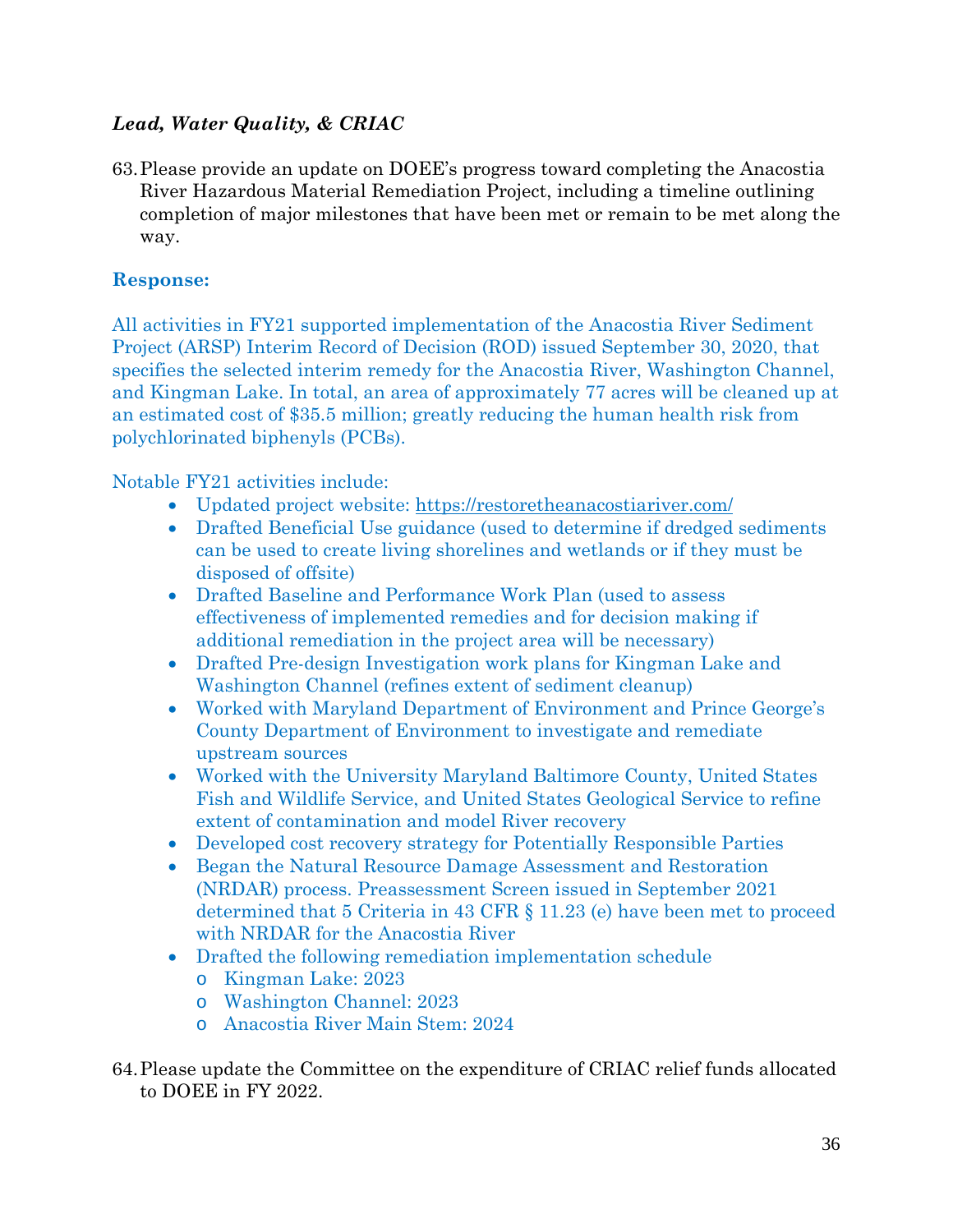• How much funding remained in the CRIAC relief special fund at the end of FY 2021? How much funding does DOEE anticipate will remain in the fund at the end of FY 2022?

# **Response**:

For FY21, there was \$163,000 remaining for the CRIAC Residential Program and \$1,791,883.60 for the CRIAC Non-Profit Program. DOEE estimates FY22 expenditures of \$1.4 million, which would leave \$500,000 at the end of the fiscal year.

• During the COVID-19 pandemic, CRIAC relief funds have been utilized for low-income bill relief, rather than CRIAC-specific relief. Are funds still being used in this way? What is the agency's plan for this special fund?

# **Response**:

DOEE fully expended the funding allocated for the CRIAC Emergency Residential Relief program in the amount of \$1.1 million. There are not any remaining relief funds in FY22.

- 65.Please provide the Committee with an update on the LPRAP program, and the agency's lead water service line replacement work.
	- Please provide a breakdown of lead water service line replacement assistance provided in FY21 and FY 22, to date, by AMI grouping (recognizing that the Council combined the 100% and 80% AMI groupings in the FY 2022 budget), number of properties receiving relief, and total amount of relief provided.

# **Response**:

In FY21, 473 applications were received, 337 applications were approved, and 224 lead service lines were replaced. The direct disbursements to contractors were \$701,661.50. The difference is due to ongoing work not yet completed by the end of the fiscal year, or failure of the property owner to choose a contractor from DC Water's Approved Contractor List.

| Applications Approved by DOEE in FY 2021                       |  |                           |                                 |  |  |
|----------------------------------------------------------------|--|---------------------------|---------------------------------|--|--|
| AL I $(\leq 80\%$ AMI)<br>AL 2 (between<br>80% and 100%<br>AMD |  | AL 3 $\geq 100\%$<br>AMI) | AL 3 (Didn't)<br>submit income) |  |  |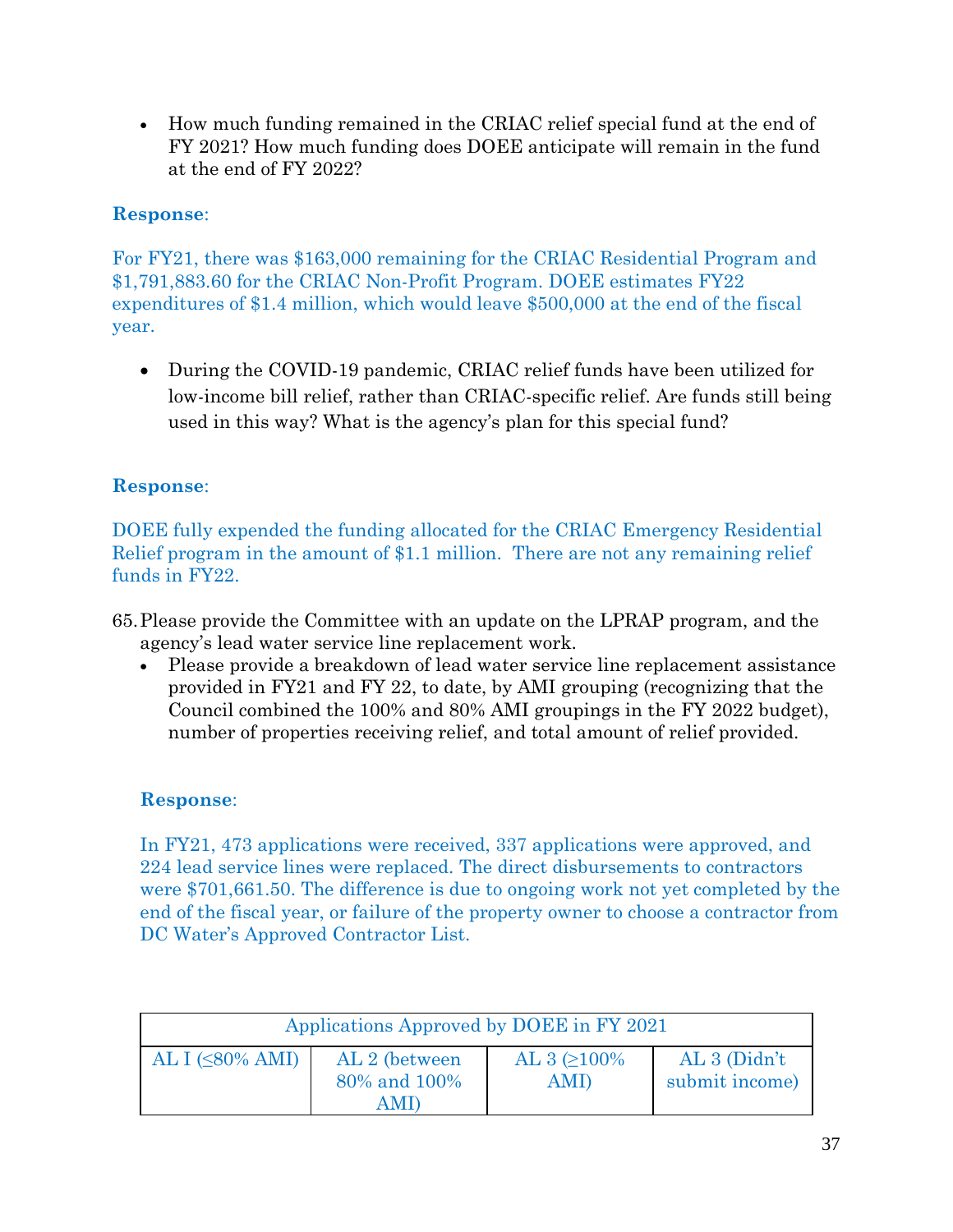|--|

As of January 13, 2022, 76 applications were received, 53 applications were approved, and 67 lead service lines were replaced. The direct disbursements to contractors were \$231,217.22, The difference is due to ongoing work not yet completed by the end of the fiscal year, or failure of the property owner to choose a contractor from DC Water's Approved Contractor List.

| Applications Approved by DOEE in FY 2022 as of 1/13/2022 |                                                             |                                    |  |  |  |
|----------------------------------------------------------|-------------------------------------------------------------|------------------------------------|--|--|--|
| . M L                                                    | Income Eligible $(\leq 100\%$   Standard $(\geq 100\%$ AMI) | Standard (Didn't<br>submit income) |  |  |  |
|                                                          |                                                             | 43                                 |  |  |  |

• Did DOEE expend all funding provided for LPRAP during FY 2021? Was there more demand for LPRAP subsidies than funding available?

#### **Response**:

No, DOEE did not expending all the LPRAP funding during FY2021; we spent \$935,548.67. The remaining funds in the amount of \$264,451.33 will be spent in FY2022.

• Please provide an update on the work of the Lead Water Service Line Task Force, including (1) a list of Task Force members, (2) the dates of meetings held in FY 2021 and FY 2022, to date, and planned meeting dates for FY 2022 (3) copies of agendas and any other foundational documents or other materials produced by the Task Force, to date.

## **Response**:

See Attachment Q11 – List of Lead Water Service Line Task Force members.

The Task Force was formed in October 2021, and thus, did not meet in FY2021. The first meeting took place on November 4, 2021. Below is a list of subsequent meetings for the remainder of FY2022:

- November 18, 2021
- December 2, 2021
- December 23, 2021
- January 6, 2022
- January 20, 2022
- February 3, 2022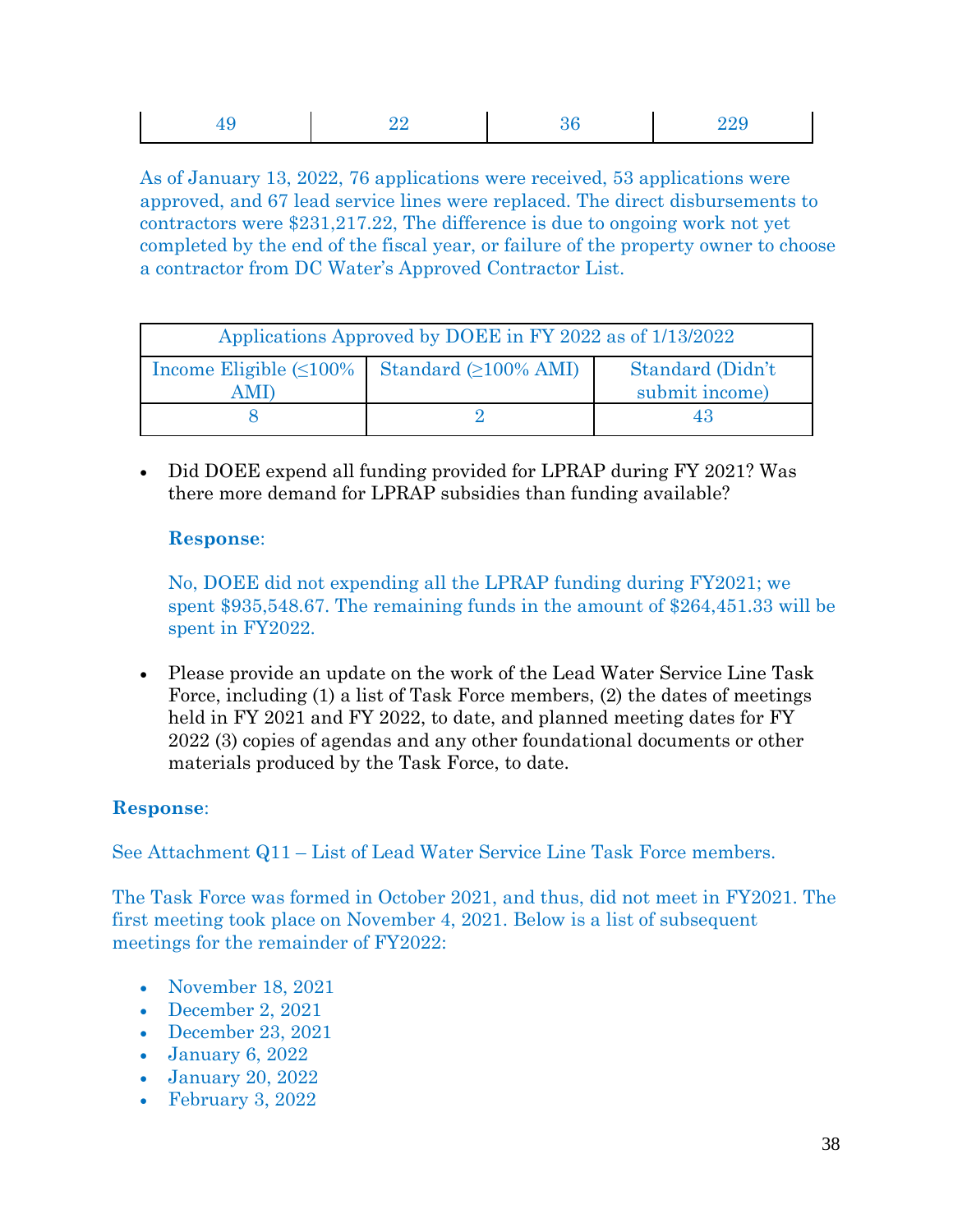- February 17, 2022
- March 3, 2022
- March 17, 2022
- March 31, 2022
- April 14, 2022
- April 28, 2022
- May 12, 2022
- May 26, 2022
- June 9, 2022
- June 23, 2022

#### *Waste Diversion*

- 66.The FY 2022 budget included funding to implement the Zero Waste Omnibus Amendment Act of 2021. Among the law's provisions is a requirement that food service entities only provide disposable food service ware upon request or at a self-service station. The legislation also establishes a grant or rebate program to support reductions in the use of disposable food service ware, and a battery stewardship program.
	- DOEE required a new program staffer to support this work. What is the status of recruitment and hiring of this new staffer?

#### **Response**:

DOEE has hired one staffer to date and is working on adding at two additional positions. The recruitment for the .5 FTE for battery stewardship is open and will close January 27, 2022. We are actively implementing battery stewardship with existing staff resources to meet the statutory deadlines.

• Has DOEE begun inspections to track the disposable food serve ware requests? How will the agency be tracking compliance, given this relates to deliveries made to private residences?

## **Response**:

The Utensils by Request requirements for third-party ordering platforms went into effect on July 1, 2021. The requirements on food-serving entities went into effect on January 1, 2022. DOEE began outreach for both requirements in the months leading up to the new requirement and inspections commenced shortly after the requirements took effect. For third-party platform compliance, to date, DOEE has mainly relied on tips submitted through 311 or doee.dc.gov/service/utensils, but plans to follow-up with inspections and enforcements should the platforms not respond to our first round of noncompliance outreach. For the food serving entity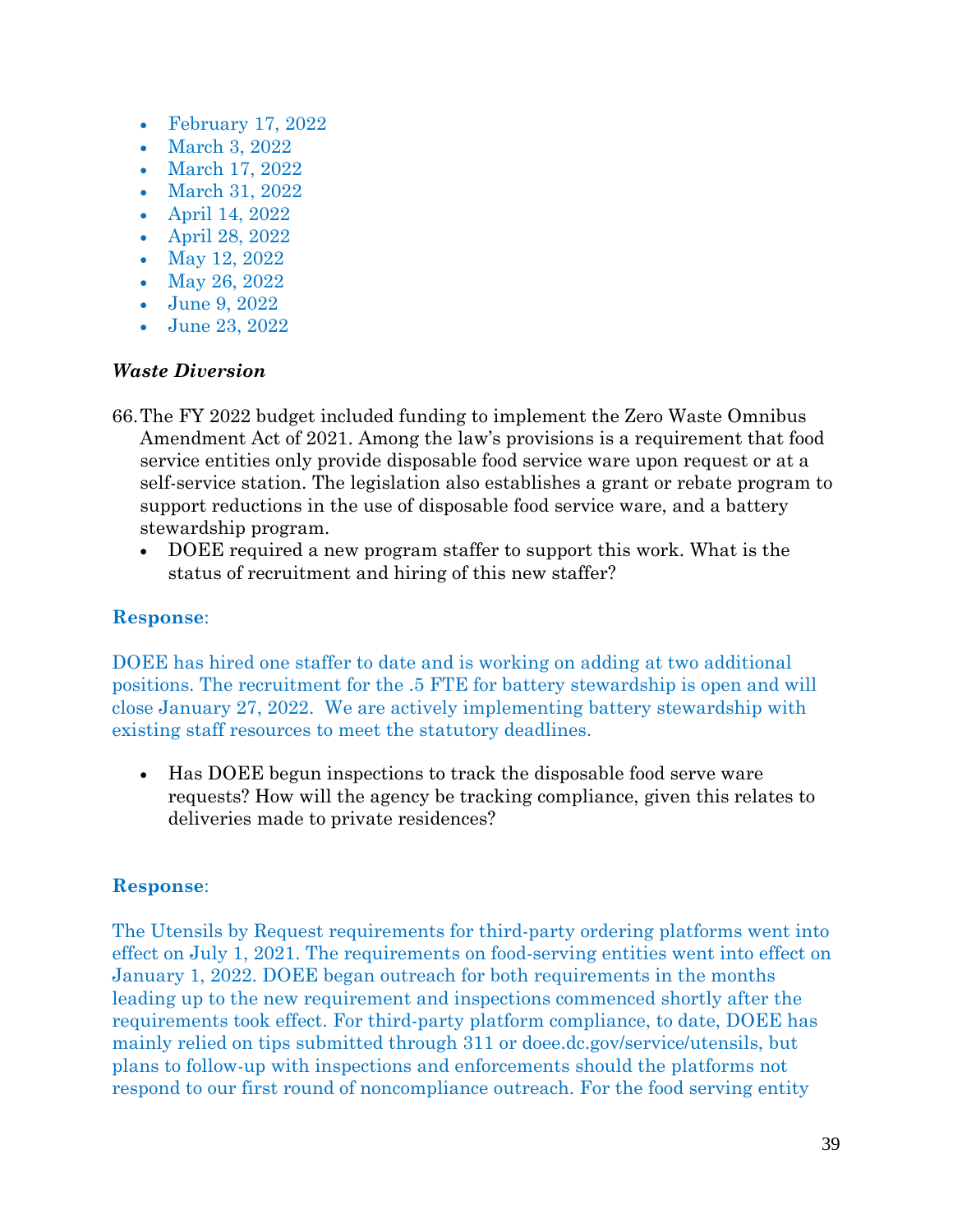requirements, DOEE has incorporated this into the standard Food Service Ware/Foam inspection protocols, which largely occur while observing customerbusiness interactions at the business establishment.

• Please provide the Committee with an update on DOEE's planning for the grant or rebate program to support disposable food service ware use reductions. How is DOEE planning for this new program, and when does the agency anticipate finalizing the new program and, separately, launching it to the public?

## **Response**:

NRA's Watershed Protection Division and the Urban Sustainability Administration combined efforts to issue a RFA titled "2022 Small and Accessible Sustainability Grant Program" seeking a grantee to provide subgrants to support three FY22 small grant programs: Disposable food service ware reductions ("Ditch the Disposables"), Donations and Reuse grants, and Urban Agriculture grants. Included in this RFA is funding from OSSE to support funding received to reduce schoolbased food service ware. DOEE and OSSE are currently establishing an MOU to support this work. Applications are due January 18, 2021, and DOEE expects the grantee to be in place by early Spring. The grantee will, in turn, make subawards to eligible entities under the three grant programs later in the spring 2022.

• What is the status of the battery stewardship program established by the Act? Has DOEE begun to develop the public educational and other materials necessary to successfully launch this program? When does DOEE estimate enforcement of the new program's requirements will begin?

## **Response**:

In early November 2021, the Sustainability and Equity Branch staff in the Urban Sustainability Administration created web content

(https://doee.dc.gov/node/1567851 and https://doee.dc.gov/node/1122727), which originally included a letter announcing the status of the program and a blank form for the first annual battery stewardship organization registration due on January 1, 2022. In early December 2021, staff created an FAQ document that was posted on DOEE's website partly based on questions received via email. Staff also developed a guidance document for DOEE's website for battery stewardship organizations to consult in submitting a battery stewardship plan, originally due January 1, 2022. On December 21, 2021, the DC Council voted to pass emergency legislation to extend the deadline for battery stewardship plans to January 1, 2023, and the Mayor signed this in late December 2021. As a result, the guidance document was removed from the website in anticipation of regulations being in place before January 1, 2023 that would serve a similar purpose as the guidance document. One entity (Call2Recycle) registered as a battery stewardship organization by the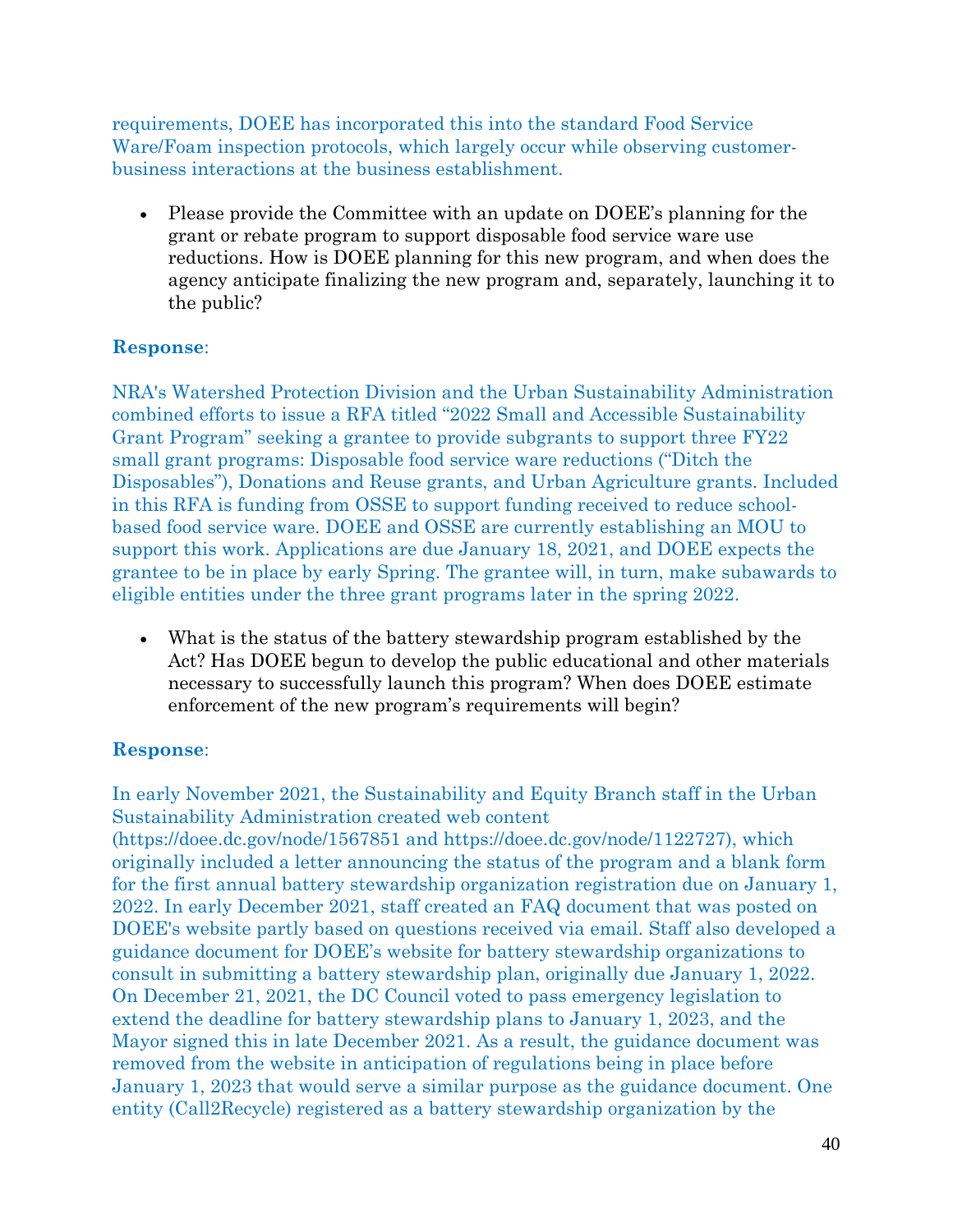deadline. Since early November, USA staff have sent regular updates to a battery stewardship stakeholder list and answered numerous questions from stakeholders.

Enforcement of the new program's requirements will commence once regulations are finalized. USA has begun drafting regulations in anticipation of a delegating Mayor's Order.

- 67.The Zero Waste Omnibus also establishes a Donation and Reuse Program at DOEE to increase diversion of reusable materials from landfills and incineration.
	- Please provide the Committee with an update on the recruitment and hiring of the three FTEs necessary to administration of this new program.

## **Response**:

One position has been filled and the employee started on December 20, 2021. The other two positions were posted on January 6, 2022, and close on January 27, 2022.

• Has DOEE begun work one stablishing the technology platform for direct donation coordination? Please provide an estimate timeline for development and launch of this new platform.

## **Response**:

Conversations have taken place between DOEE, the Office of the Chief Technology Officer (OCTO), and DonateNYC staff to understand how the NYC website was built. NYC staff have indicated a willingness to share the backend code for the website, and OCTO has indicated it is feasible to utilize the DonateNYC code as a backbone for DC's website. The website will be complete in FY22, with a public launch thereafter.

• Has DOEE issued, or planning to issue, grants to support this program?

# **Response**:

The funding for the donation and reuse grants were included in DOEE's 2022 Small and Accessible Sustainability Grant Program. The RFA for the grant closes January 18, 2022, and an awardee will be announced in February. The awardee of the grant will issue smaller sub-grants in the programs of Urban Agriculture, Ditch the Disposals, and Donation and Reuse.

68. In 2021, the Council passed and funded the Green Food Purchasing Amendment Act of 2021, which established a program at DOEE to address the greenhouse gas emissions associated with the District's food procurement.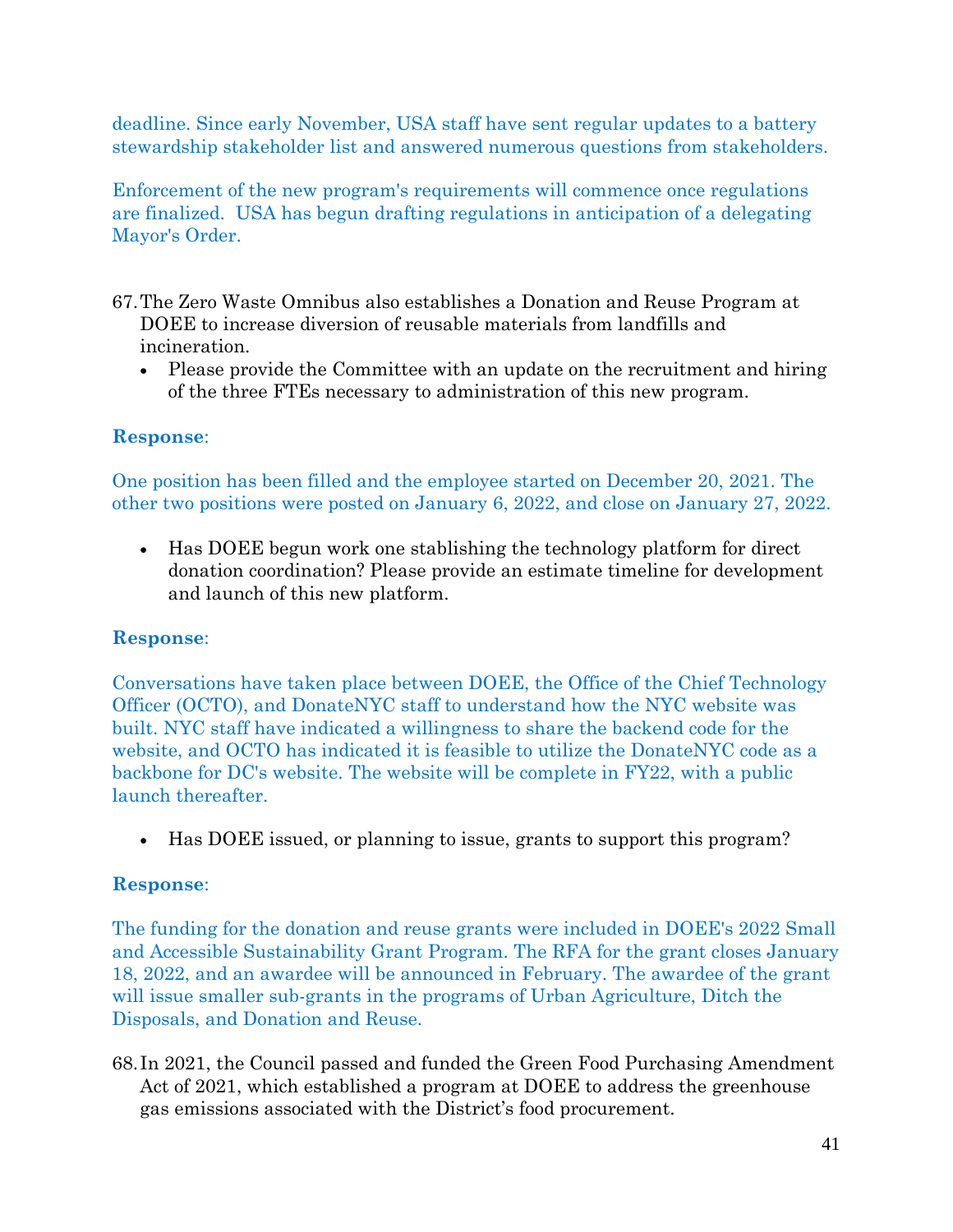• Please provide the Committee with an update on the recruitment and hiring of the two FTEs necessary to administer this new program.

# **Response**:

There are two positions necessary for this work: one for greenhouse gas (GHG) food procurement, and one for the Environmentally Preferable Products and Services (EPPS) policy. Both recruitments are under development now based on consultation with the Office of Contracting and Procurement (OCP) and best practice research from other jurisdictions. We anticipate that these will be open in February 2022.

• What is the status of DOEE's work to establish a metric to estimate and track greenhouse gas emissions stemming created across the lifecycle of certain food and beverages purchased by the District? When does DOEE estimate this metric will be finalized?

# **Response:**

DOEE has begun researching potential methodologies and consulting with experts including the World Resources Institute, members of the Cool Food Pledge, and other cities. The metric will be finalized as part of the report to Council due January 1, 2023.

• What is the status of DOEE's work to establish best practices for agencies to reduce greenhouse gas emissions related to these purchases? When does the agency estimate this guidance will be ready? What form will it take—written guidance, trainings, etc.?

# **Response**:

As with developing the methodology to estimate emissions, DOEE has begun research on best practices through consultation with experts including the World Resources Institute, members of the Cool Food Pledge, and other cities. The guidance will be finalized as part of the report to Council due January 1, 2023.

• Will DOEE be able to report to the Council on progress (or the lack thereof) on reaching the greenhouse gas emissions goals under this Act? By contract or by agency?

# **Response:**

We have not yet fully determined the data that will be needed to report to Council as we explore potential methodologies but are in the process of identifying relevant agencies and their current data availability.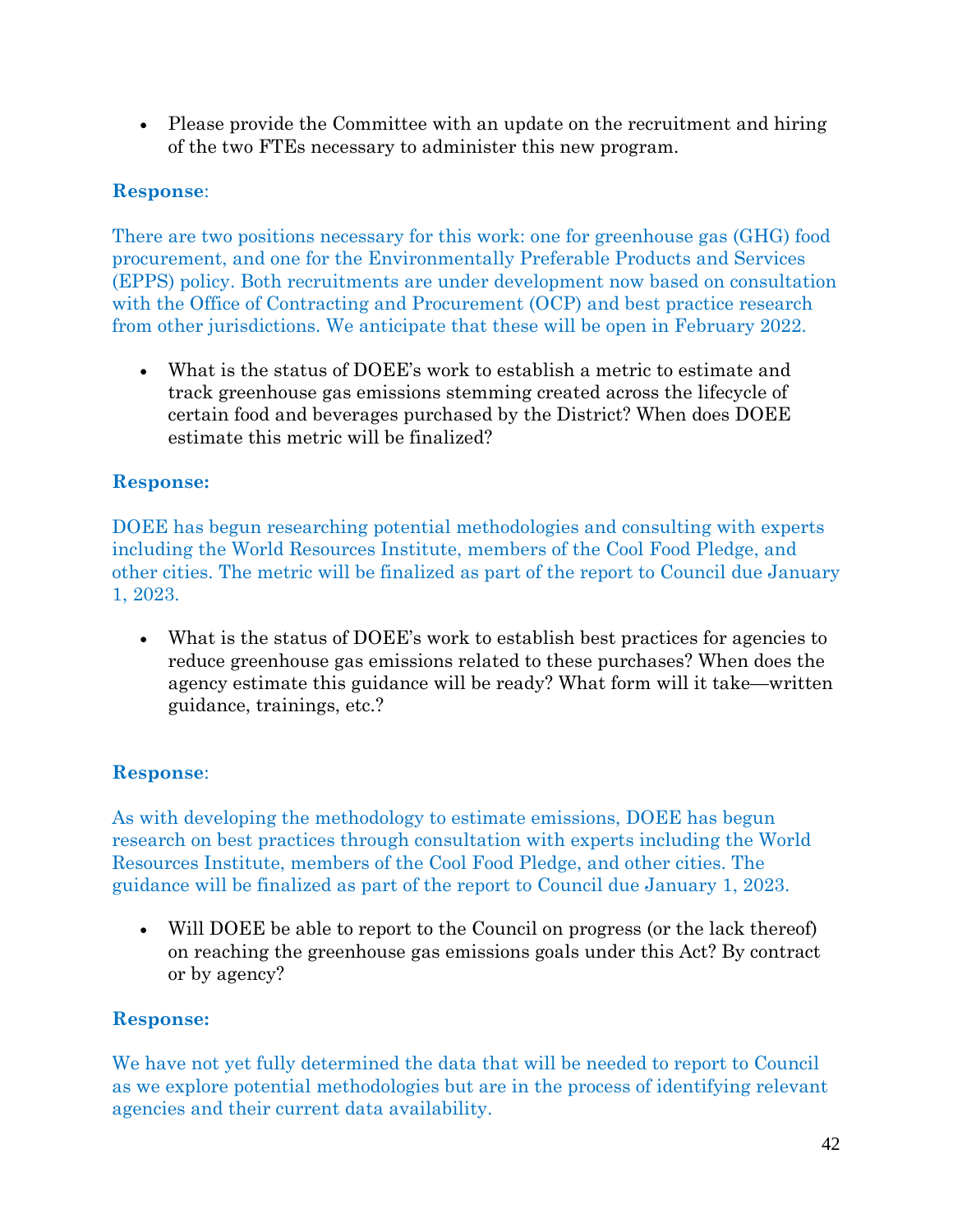• DOEE is slated to begin its role in reviewing statements of work submitted to OCP for compliance with our EPPS requirements on January 1, 2023. How, during 2022, will DOEE be preparing for that role? Will DOEE be meeting directly with OCP to plan for this—and, if so, when might those meetings begin?

## **Response**:

We will begin by updating the existing categories of EPPS specifications working in concert with OCP. To that end, meetings with OCP have already begun, including both staff- level and senior leadership-level meetings. We have established a regular meeting series to ensure that we are coordinating with OCP to meet required statutory targets.

69.How much revenue did the District collect pursuant to the Bag Law in FY 2021? How did this amount compare to FY 2020?

- Since the law's implementation in 2010, how has single-use bag usage changed in the District? Please provide an account of the number of singleuse bags used at establishments that collect the bag fee annually, since 2015.
- Please detail DOEE's enforcement of the Bag Law in FY 2021. How many total businesses did DOEE inspect? How many fines did it issue for noncompliance?
- How does DOEE monitor compliance with the Bag Law at self-checkouts? At smaller retailers? Does DOEE have an estimated rate of compliance for FY 2021 or FY 2020?

# **Response**:

In FY20, Bag Fee revenue was \$2,068,208.73, and in FY21, revenue was \$1,946,140.26. The agency contributes the drop in revenue to changes in consumer behavior resulting from the COVID-19 Pandemic and confusion among businesses about if the fee had been temporarily suspended during the pandemic. DOEE completed several targeted email outreach campaigns in FY20 to remind businesses of the requirements and sent postcards to over 5,000 regulated businesses in FY21 reminding them of the remittance requirements.

The law is structured such that it is not possible for DOEE to calculate total bag usage based on the amount of fees collected. The law requires businesses to report total remittances on their Sales and Use Tax Form. Remittances are calculated at \$.03 per bag for businesses that offer a bag rebate and at \$.04 per bag for those that do not. Businesses are not required to report whether they offer a rebate or how many bags they distributed.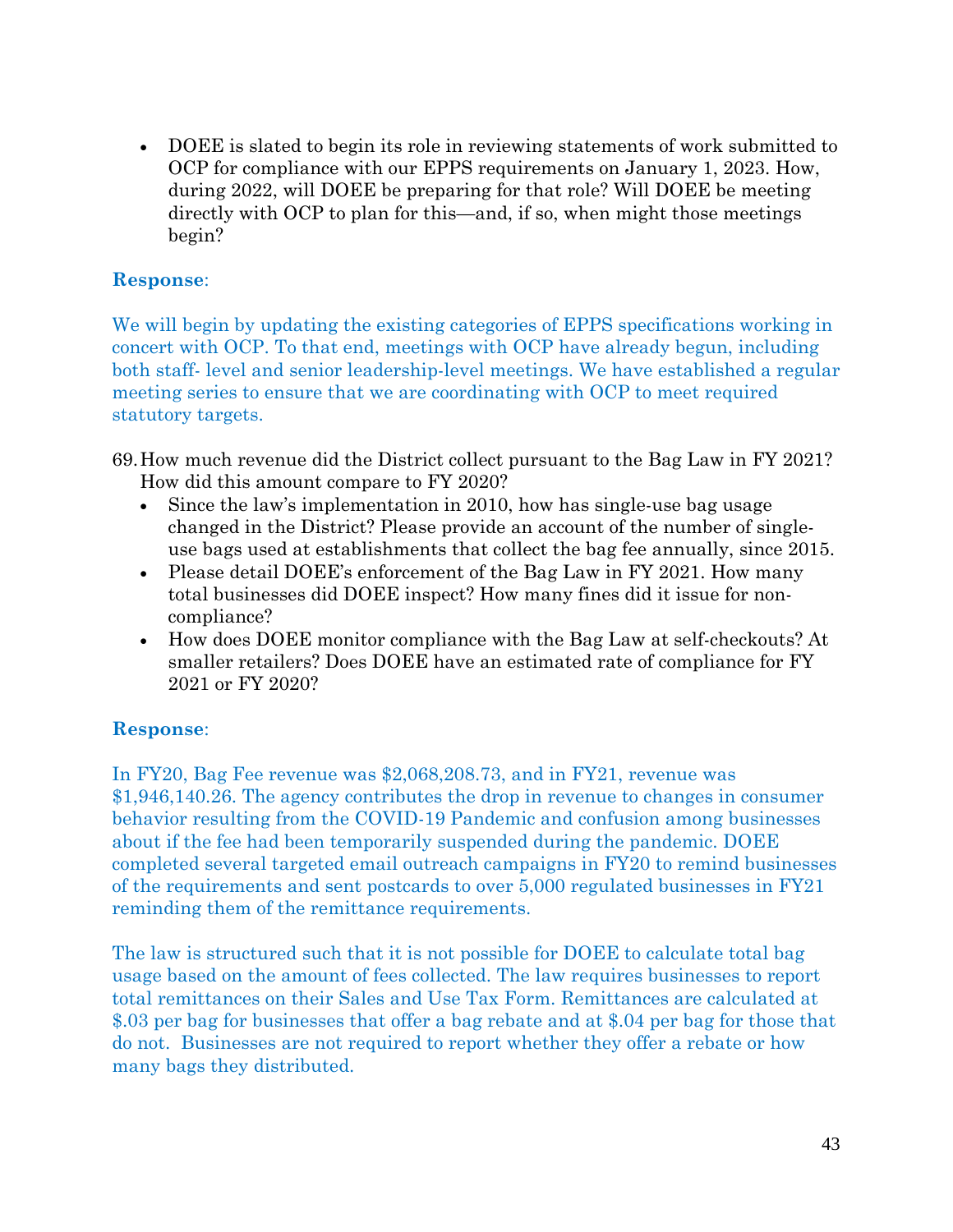DOEE inspected 157 businesses and issued 17 fines in FY21. DOEE suspended inspections in April 2020 due to the COVID-19 Pandemic and resumed on a limited scale in the third quarter of FY21. DOEE has now returned to standard routine inspections.

In FY20, compliance among regulated entities was 76% in FY20 and 69% in FY21. DOEE inspectors monitor compliance through in-store "secret shopping" where the inspector makes a purchase at a business and requests a bag to test for compliance. For self-check-out stations, the inspector checks to see if the computer asks for number of bags used and charges those bags on the receipt. To ensure areas of the District are not disproportionately over or under-inspected for compliance with the Bag Law, inspectors must complete ANC "Assignments", inspecting five individual businesses per ANC assigned. The number of times an ANC is visited in a year is proportional to the number of regulated businesses located within that ANC. For example, ANC 2B is visited 11 times in a year (55 inspections total), while 4B is visited twice (10 inspections total)

## *Climate Resilience*

- 70.The District's climate resiliency work, while most focused in agencies like DOEE, spans across agencies and agency divisions. The District has made great efforts to move forward its climate resiliency work but does have a particular agency or official leading on and coordinating this work (outside of the Mayor herself).
	- Which agency does DOEE see as the lead on this work? Does DOEE believe an explicitly, cross-agency staffer or office to lead on this coordination would be useful?

## **Response**:

Homeland Security and Emergency Maintenance Agency (HSEMA) is the lead in planning for resiliency in general, with DOEE taking the lead on climate resiliency planning. The Chief Resilience Officer, housed at HSEMA, is able to work with all District agencies as needed, as HSEMA does for many of its other programs.

• How else can we support day-to-day cross-agency coordination, if not through a single official or office leading on this work?

## **Response**:

The City Administrator and Deputy Mayor offices support cross-agency coordination in the District on a day-to-day and long-term basis. For example, the City Administrator has asked agencies to identify how their proposed budgets address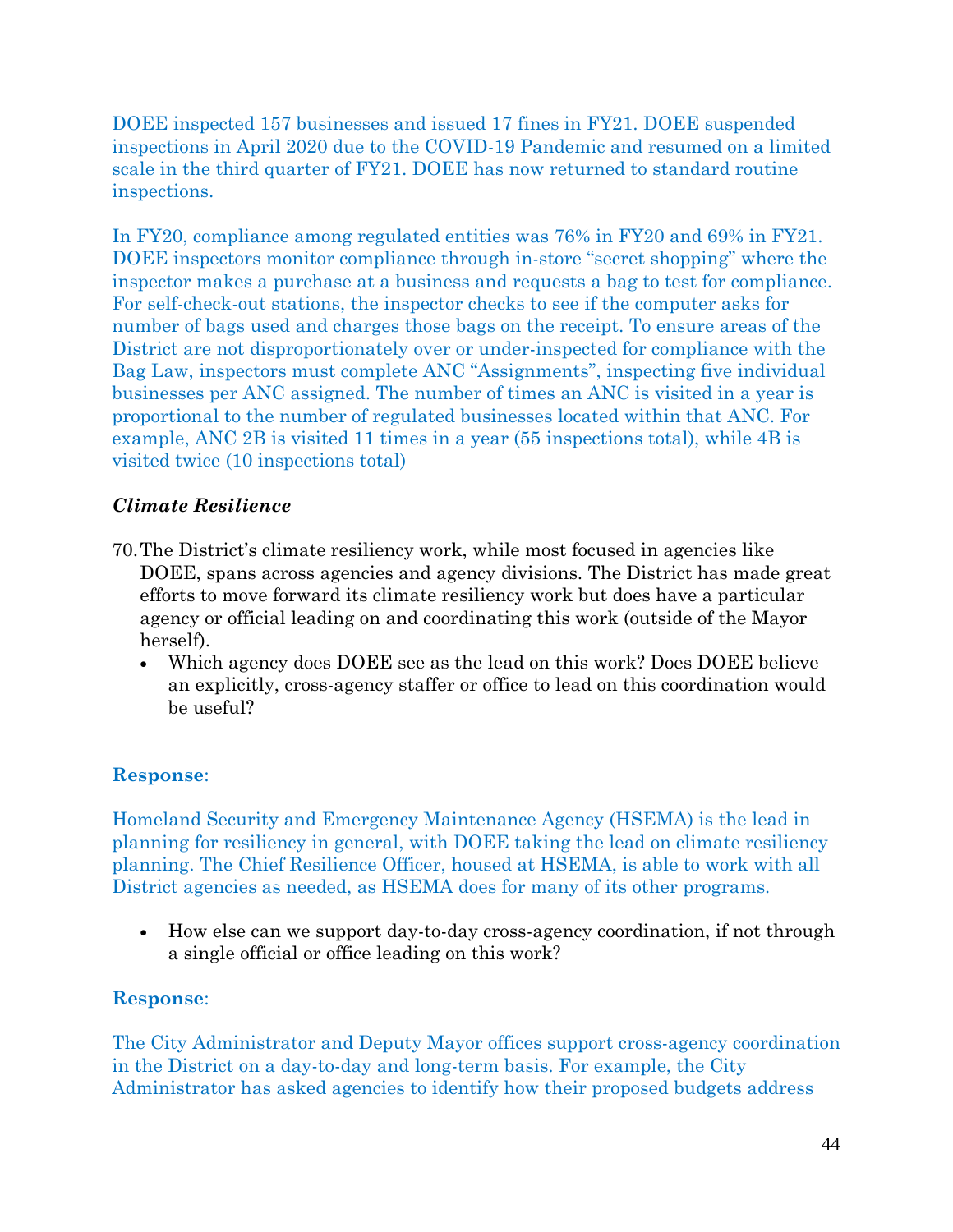Sustainable DC goals and responsibilities. To address flooding resilience, the City Administrator has established a Flood Task Force, which will develop a Flood Action Plan for the District to address increased flooding expected to occur due to climate change.

- 71.At the Committee's recent roundtable on Climate Resilience, Director Wells shared information on DOEE's work with HSEMA and other District agencies to establish resiliency hubs in the District.
	- Please provide the Committee with an update on this work. Where are these hubs being sited? How is the Executive selecting ideal sites?
	- How are these sites being designed? For what specific purposes that is, for specific types of weather events or catastrophes?
	- What kind of community engagement is DOEE undertaking on these sites?

## **Response**:

Resilience hubs are facilities that are trusted by the community to provide resources before, during, and after emergencies. They complement traditional emergency response services like shelters. DOEE is supporting resilience hubs in multiple ways, including spearheading an in-depth pilot in partnership with community members in Ward 7, partnering with DPR to identify opportunities at existing and new recreation centers, and identifying funding opportunities in partnership with HSEMA.

From 2018-2021, DOEE facilitated the creation of the Ward 7 Resilience Hub Community Committee (RHCC) to advise the development of resilience hubs in Ward 7, with a focus on the Watts Branch tributary. Approximately, 87% of all single-family residential homes in the 100-year floodplain are in Ward 7. DOEE is working with the Ward 7 RHCC on a continued pilot of a first resilience hub in Ward 7 (the FH Faunteroy Community Enrichment Center) and a network of hubs to serve the micro-communities of Ward 7. With DOEE's support, the Faunteroy Center is one of the organizations designated to receive funds from Rep. Eleanor Holmes Norton's FY22 federal earmarks, and we are supporting the Faunteroy Center and Ward 7 RHCC in jointly applying for a multi-year funding opportunity. DOEE is having additional conversations around resilience hubs with DPR and HSEMA.

An important principle is that the services provided by resilience hubs should be determined by the communities they serve and may include emergency preparedness training, access to refrigeration and phone charging during emergencies, and access to air conditioning during a heat wave. In order to serve communities during all types of emergencies, resilient back up power is critical. DOEE has been exploring how to incorporate resilience hubs into its solar programs in order to help fund solar and battery storage systems.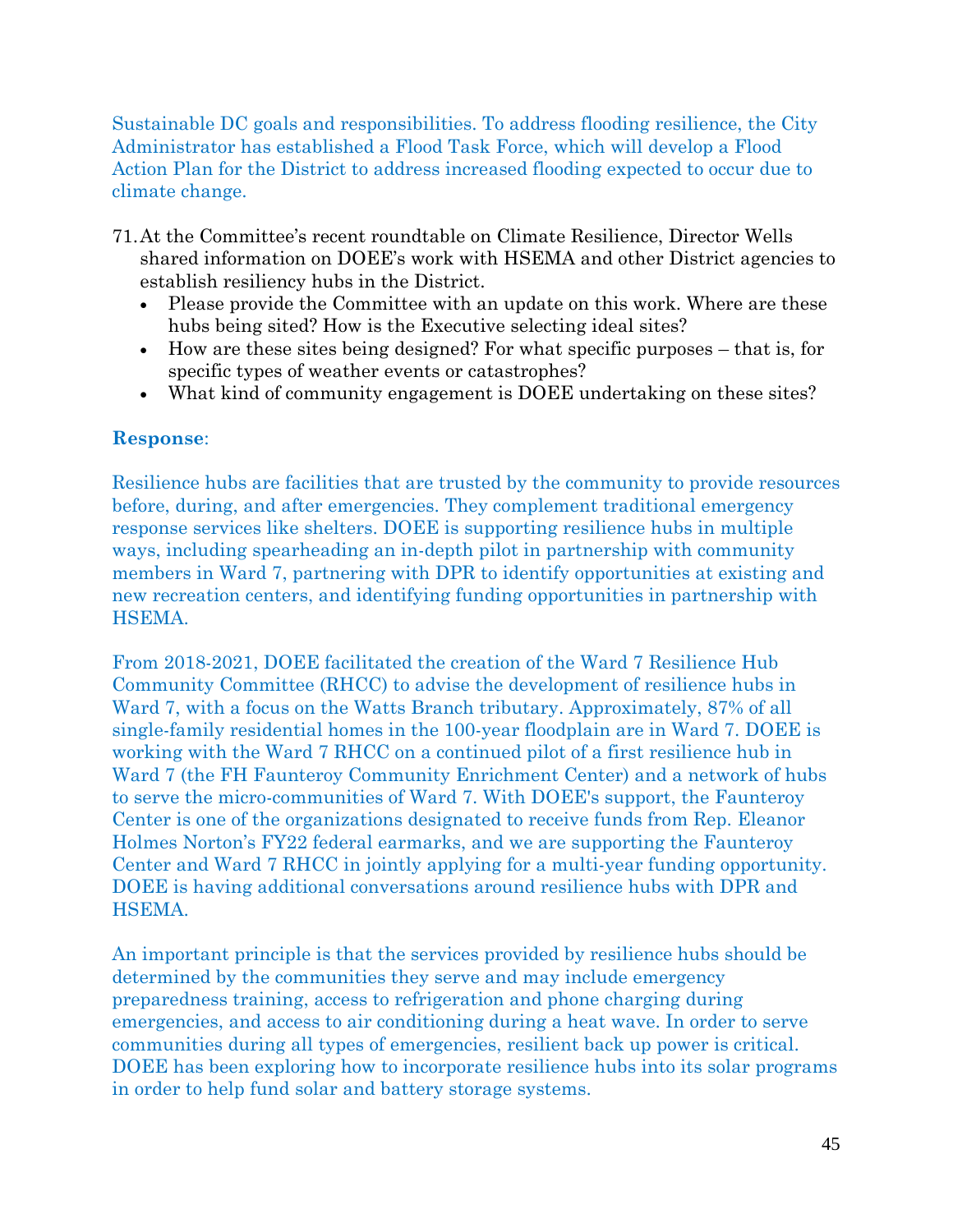The Ward 7 RHCC drafted a proposal for resilience hubs for their Ward (available at https://faunteroycenter.org/resilience-hub/) and selected the Faunteroy Center as a pilot resilience hub site. DOEE is still actively working with the Ward 7 RHCC and Faunteroy Center to continue this pilot work, as mentioned above.

DOEE is still in the process of in-depth community engagement with the Ward 7 RHCC (meeting regularly in FY22). In 2021, we supported both the Ward 7 RHCC and the FH Faunteroy Center in identifying funding opportunities and are continuing to do so while collaborating to develop a replicable model of governmentrecognized resilience hubs that are guided by community input and involve nonprofit/community partners. Ward 7 RHCC members are receiving stipends for their participation.

- 72.Please provide the Committee with an update on DOEE's efforts to achieve goals laid out in the Climate Ready DC Plan during FY 2021 and FY 2022, to date.
	- What barriers in DOEE facing in meeting certain goals in the Plan?

#### **Response**:

In FY21, DOEE released the 2021 Climate Ready DC progress report https://sustainable.dc.gov/sites/default/files/dc/sites/sustainable/page\_content/attach ments/DOEE\_ClimateReadyDC2021\_Digital\_Final.pdf

DOEE has had recent success in applying for federal disaster resilience funding in partnership with HSEMA for key projects such as a microgrid at the St. Elizabeth's East Campus.

73.Please provide an update on implementation of the Clean Energy DC Omnibus Amendment Act of 2018. What steps has the Agency taken in FY 2021 and FY 2022, to date, to implement the law? Has the Agency faced any unanticipated delays or hurdles?

## **Response**:

In FY 2021 and FY 2022, to date, DOEE established the BEPS Program. This included establishing the first BEPS standards on January 1, 2021, proposing and finalizing BEPS program rules, drafting a guidebook, and conducting a Cost Benefit Analysis, all while holding bi-monthly meetings with the BEPS Task Force to keep stakeholders up to date on progress. As the Committee is aware, the BEPS program is expected to result in a 10 - 12% reduction in GHG emissions by 2032, and is a key piece of the Clean Energy DC Omnibus Amendment Act of 2018. In addition to establishing the BEPS program, DOEE has submitted comments at Public Services Commission proceedings implementing the Act and supported the Green Bank and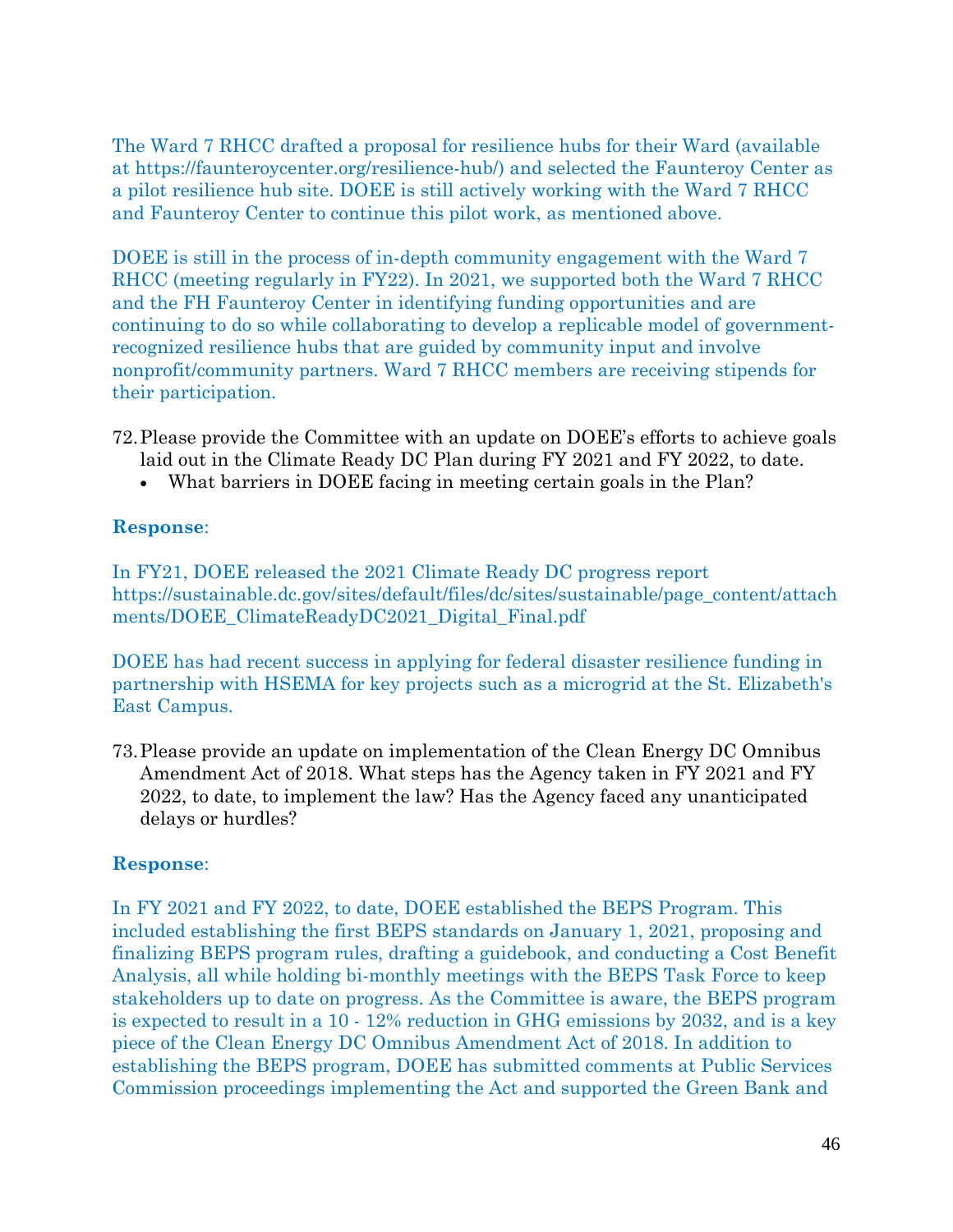workforce development programs as required by the Act. Further, DOEE has established a transportation electrification program and completed a transportation electrification roadmap, which we expect will be published in early 2022.

- 74. In November 2021, the final rulemaking for the first set of Building Energy Performance Standards went into effect.
	- Please provide an update on the Building Energy Performance Standards ("BEPS") and DOEE's efforts to reduce emissions from buildings.

## **Response**:

In FY 2021 and FY 2022, to date, DOEE established the BEPS Program. This included establishing the first BEPS standards on January 1, 2021, proposing and finalizing BEPS program rules in November 2021, drafting a guidebook and collecting public comments on the guidebook, and conducting a Cost Benefit Analysis, all while holding bi-monthly meetings with the BEPS Task Force to keep stakeholders up to date on progress.

• What kind of community engagement has DOEE undertaken in FY 2021 and FY 2022, to date, regarding the new requirements?

## **Response**:

DOEE's outreach/engagement activities related to BEPS include the following:

- − Public bi-monthly meetings with the BEPS Task Force
- − Regular meetings with representatives of the affordable housing sector
- − Monthly BEPS Update Webinars held throughout FY2021
- − Regular meetings and updates provided to industry associations, such as AOBA, DCBIA, and the Consortium of Universities
- − Presentations on at least 20 different panels at the local, national, and international level
- − Creation of a four-part webinar series geared towards smaller buildings that will be subject to benchmarking and BEPS in the future
- − Building a relationship with Interfaith Power and Light to deepen engagement with the worship facility sector specifically
- − Continuous collaboration and cooperation with partners, such as the Building Innovation Hub, the DCSEU, and the DC Green Bank on how they can better inform their customers and clients on BEPS
- − Regular discussions with sister agencies, such as DGS, DHCD, OP, DMPED and DCHA on the BEPS requirements
- How is DOEE working with DC Green Bank, the SEU, and other relevant agencies to help encourage compliance with the new standards prior to the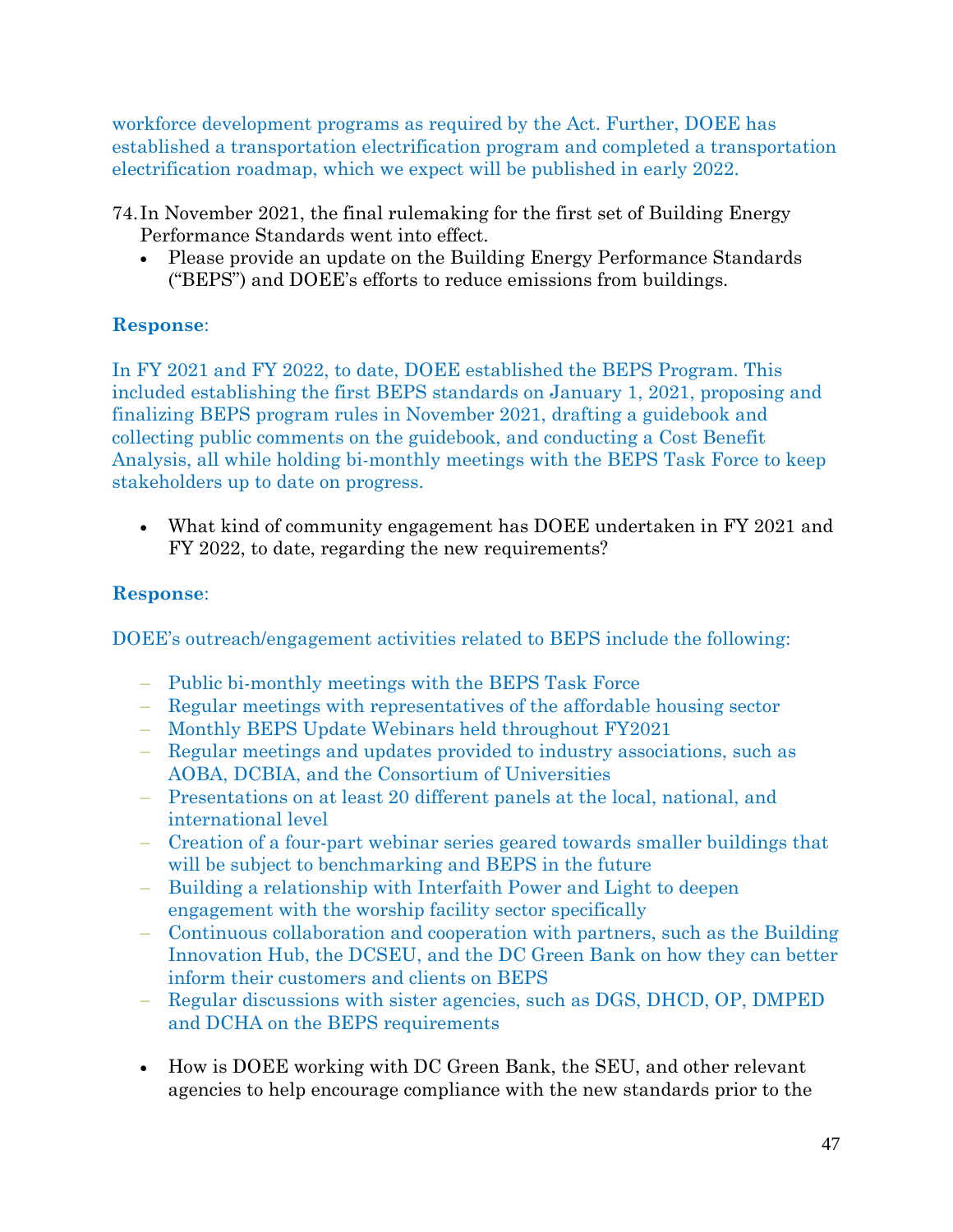#### 2026 deadline?

#### **Response**:

DOEE has engaged regularly with sister agencies that are subject to the requirements, such as DGS and DCHA, to ensure they understand the requirements and have the necessary support to create plans for compliance. Additionally, DOEE has engaged regularly with DHCD to discuss the impact of BEPS on the affordable housing sector and DHCD's ability to provide the proper financing to affordable housing owners and/or developers that are attempting to comply with BEPS. With respect to DOEE's other partners such as the DC Green Bank and DCSEU, we have also regular meetings to discuss BEPS with both entities, to ensure their products and offerings align with the BEPS requirements. Most pertinently, in mid-2021, DOEE began developing a concept for a BEPS Retrofit Accelerator, with a specific focus on implementing an Affordable Housing Retrofit Accelerator in FY2022 by leveraging funds from the American Rescue Plan. DOEE collaborated closely with the DCSEU and the DC Green Bank to build out the implementation and spending plan throughout FY2021. The Affordable Housing Retrofit Accelerator launched in December 2021 and will provide direct technical and financial assistance to multifamily affordable housing buildings that are attempting to comply with BEPS.

The focus in FY22 will be for DCSEU to provide energy audits to nearly 100 affordable housing properties identified by DOEE as affordable housing that do not meet the BEPS requirements. DOEE will continue to partner with DCSEU and DC Green Bank on the Affordable Housing Accelerator to ensure that these building owners have the necessary funding and financing to complete retrofits that will get them into compliance with the BEPS requirements. Separately, we are also working closely with the Building Innovation Hub on developing a comprehensive suite of tools and resources that will assist building owners with understanding the BEPS requirements and making the necessary decisions to comply.

• How does DOEE collect data on BEPS compliance, and building by building energy performance rates?

#### **Response**:

Building performance data will continue to be reported to DOEE through U.S. EPA's ENERGY STAR Portfolio Manager tool. DOEE pulls this data from Portfolio Manager into an internal data tracking database for review and storage. In FY21 and into FY22, DOEE engaged with the following vendors/entities to build out tools by which DOEE can better streamline the process for data collection and compliance tracking: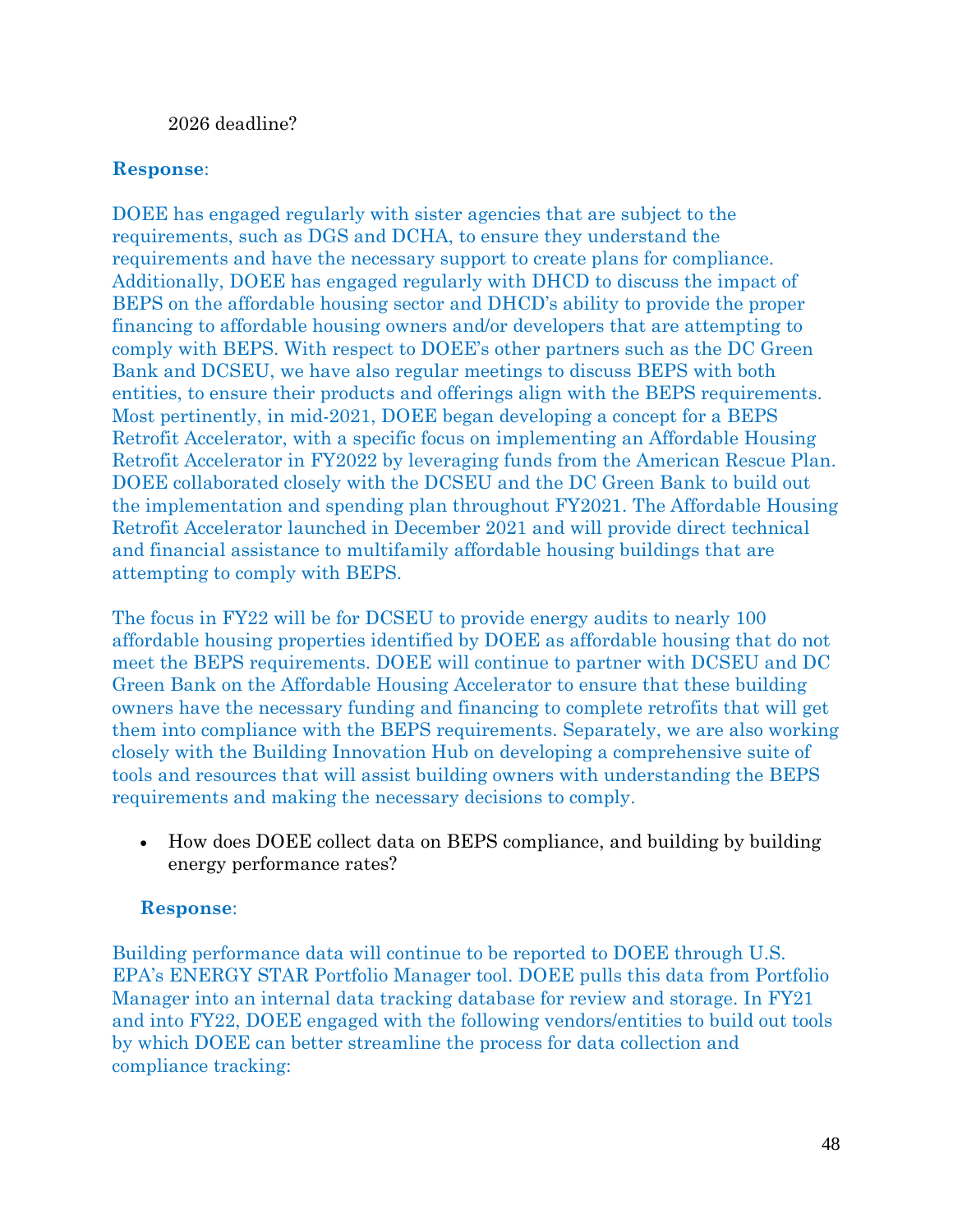- BEPS Online Portal Through a long-standing membership with the Northeast Energy Efficiency Partnership (NEEP), DOEE has procured access to the Building Energy Analysis Management (BEAM) tool, which has been developed by Clearly Energy and offered to NEEP members. DOEE has worked with Clearly Energy over the last year to add additional functionality to BEAM to create what is referred to in the BEPS Regulations as the BEPS Online Portal: 1) an internal data management/tracking tool that allows DOEE staff to collect, store, and review any data submitted related to the BEPS program (including data reported to DOEE through ENERGY STAR Portfolio Manager), 2) a customer relationship management tool that allows DOEE to track all customer service and compliance assistance activities, 3) the public-facing Building [Performance](https://dc.beam-portal.org/helpdesk/) Help Desk that houses all information related to the benchmarking and BEPS programs, and 4) a customized owner portal that will provide building owners with a one-stopshop for submission of BEPS-related documentation and compliance tracking. All portions of the BEAM database have been fully-developed, with the owner portal set to launch publicly in February 2022.
- U.S. DOE Audit template Through a partnership agreement, DOEE has engaged with the U.S. Department of Energy (U.S. DOE) and Pacific Northwest National Laboratory (PNNL) to build out a customized version of U.S. DOE's audit [template](https://www.energy.gov/eere/buildings/audit-template) tool. The DC-specific audit template will serve as the tool by which all building owners or their project teams will submit the ASHRAE Level-II audit information required for building owners following the prescriptive pathway. Having access to this tool will allow the building owner or their project teams the ability to submit the information in a clear and concise manner, as well as allow DOEE to collect this data in a streamlined and consistent manner. The audit template is set to launch publicly in February 2022.
- U.S. DOE Retro-commissioning template DOEE is also working with U.S. DOE/PNNL to gain access to a similar tool for collecting retro-commissioning data that building owners who choose to pursue retro-commissioning as part of the prescriptive pathway. Scope of work and timeline for development is still TBD.
- 75.Please provide the Committee with copies of the FEMA 100- and 500-year flood maps for the District.
	- Does DOEE believe these maps are accurate, given changes in weather patterns over the past decade? How is DOEE working with FEMA to update these maps?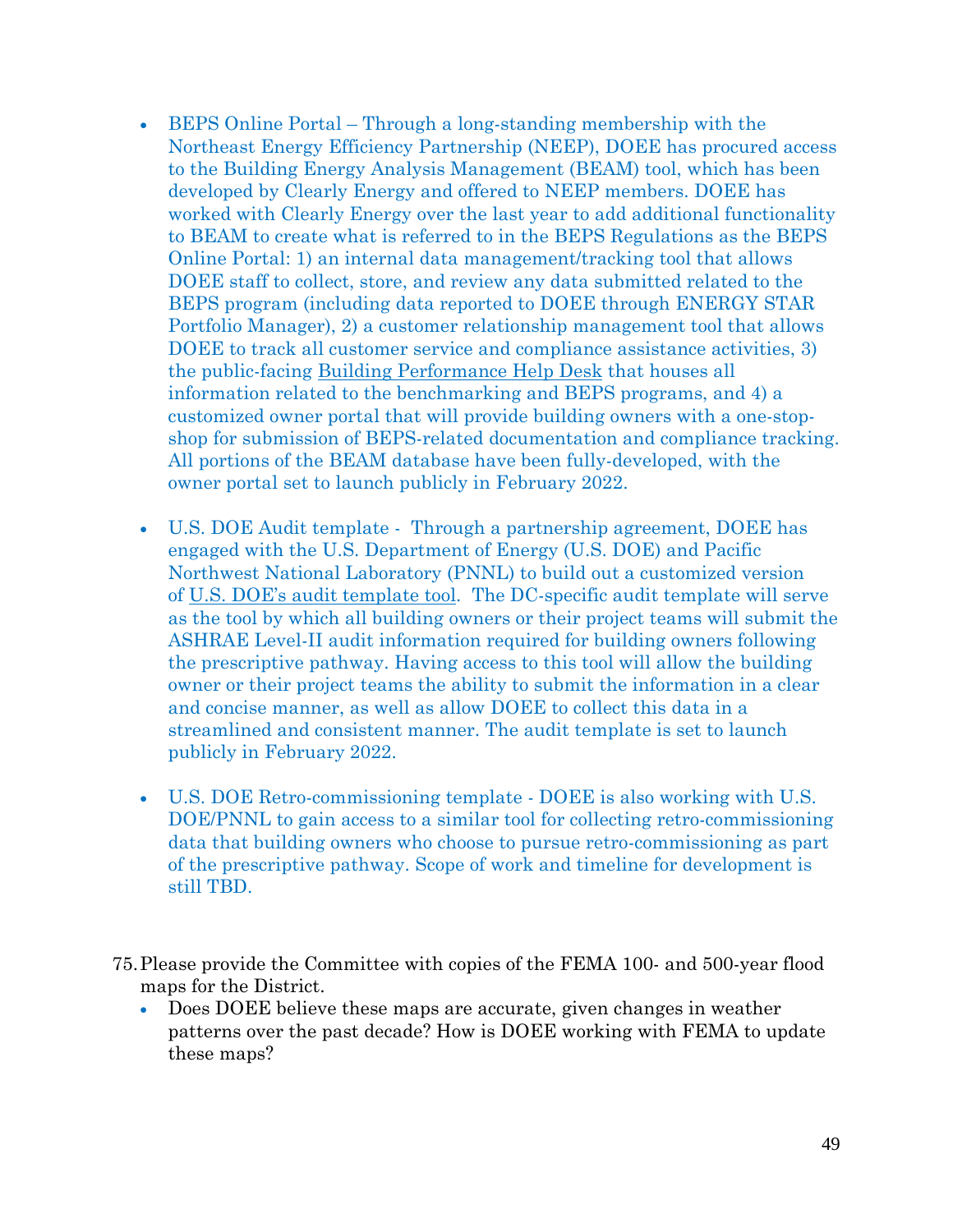The easiest and most user- friendly way to see the FEMA 100-and 500-flood maps is to view them on dcfloodrisk.org.

Official Maps for the purposes of regulation and flood insurance are available in graphic form from the FEMA National Flood Hazard Layer at [https://hazards](https://hazards-fema.maps.arcgis.com/apps/webappviewer/index.html?id=8b0adb51996444d4879338b5529aa9cd)[fema.maps.arcgis.com/apps/webappviewer/index.html?id=8b0adb51996444d487933](https://hazards-fema.maps.arcgis.com/apps/webappviewer/index.html?id=8b0adb51996444d4879338b5529aa9cd) [8b5529aa9cd.](https://hazards-fema.maps.arcgis.com/apps/webappviewer/index.html?id=8b0adb51996444d4879338b5529aa9cd)

Copies of the FEMA maps in "shapefile" format for use in geographic information systems (GIS) are available for download from the FEMA Map Service Center at <https://msc.fema.gov/portal/home> and can be provided to the Committee via email upon request.

DOEE believes that these maps could be made more accurate from two perspectives. The first way they could be more accurate is by using improved data and modeling. Since these maps became effective in 2010, improved hydrologic and hydraulic ("H & H") data and improved topographic data for some watercourses has become available from internal sources and the U.S. Army Corps of Engineers (USACE). DOEE is working with FEMA to use the most recent modeling to update the District's official flood maps through the Letter of Map Revision (LOMR) process. In the next year, DOEE will be pursuing a LOMR for Watts Branch, followed by Oxon Run. Updated modeling shows that the 100-year floodplain will shrink and the number of homes in the Watts Branch 100- and 500-year floodplains will be reduced.

The second way maps could be more accurate is by incorporating climate change projections. The FEMA maps we have today (from 2010) do not include climate change (sea level rise or increased precipitation projects). The FEMA method for creating flood maps simply looks at historical records and does not consider future conditions. This is problematic as DOEE's own mapping efforts show that with climate change, our current 500-year floodplain will be more like the next decade's 100-year floodplain. In other words a 100-year floodplain map that incorporates latest precipitation and sea level rise trends is larger than FEMA's official floodplain map for the district. As FEMA cannot include climate change in their maps, updating the FEMA maps with future conditions is not possible, so DOEE has taken some of this future condition mapping on its own, described below.

• Please provide an update on DOEE's flood mapping efforts. What is the status of our flood mapping? What are the agency's next planned steps in using this data (beyond setting flood insurance requirements as prescribed in B24-410, the Flood Resilience Amendment Act of 2021)?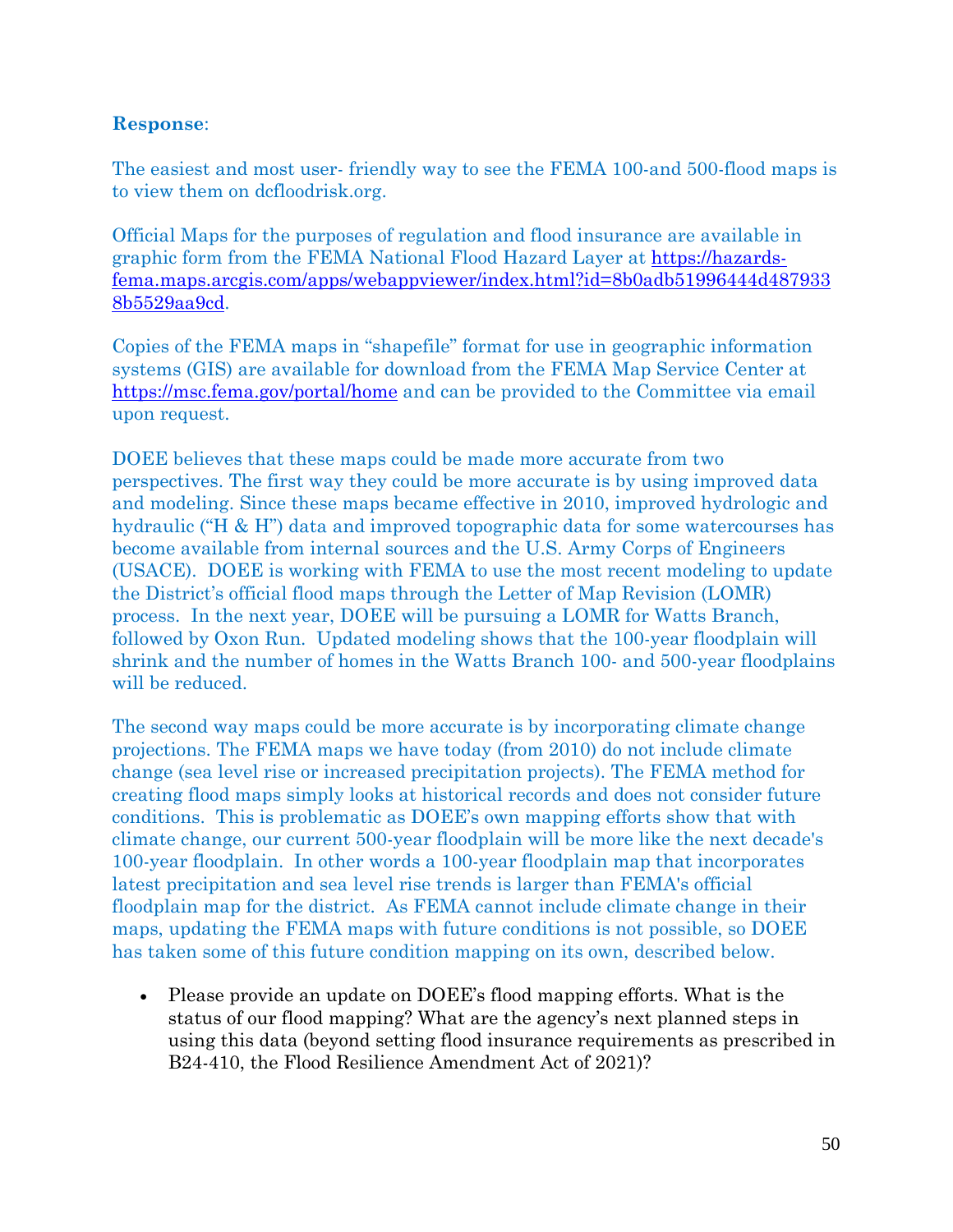As FEMA flood maps do not account for climate change, DOEE is undertaking flood mapping efforts to better reflect the city's true risk of flooding. As described above, a recent collaboration with the U.S. Army Corps of Engineers (USACE) used anticipated precipitation patterns in the year 2080 to show what the 100- and 500 year floodplains will be like in the year 2080. Based on the analysis, there will be an additional 223 homes that will be at risk of a 100-year flood in 2080 compared with today's maps. These maps can help DOEE identify homes that could benefit from individual building upgrades, or benefit from a neighborhood scale infrastructure project like a levee or blue green infrastructure.

Additionally, as FEMA flood maps primarily address riverine and coastal flooding, DOEE is in the process of awarding a contract to develop an Integrated Flood Model (IFM) that incorporates modeling of interior flooding. Interior floods, also known as flash floods, are caused by heavy rainfall that cannot be absorbed by the ground and then overwhelm the drainage system. Examples of this type of flood were Bloomingdale in 2012, and the September 10, 2020, flood across Northeast, DC. Neighborhoods that flooded like Bloomingdale, Michigan Park, and Edgewood are not shown in FEMA's 100-year or 500-year floodplains because FEMA generally only maps flooding that comes from a water body like the Potomac River, Anacostia River, or streams. The IFM will map such floods by combining hydraulic models of our sewer system with models of how water will flow over streets and land. Once the maps are complete (in two to three years), DOEE will be able to identify neighborhoods that are at risk of flooding, and can begin to design infrastructure solutions to help reduce the risk.

Lastly, DOEE has used the latest climate science and modeling described above to propose changes to DOEE's Flood Hazard Rules (Chapter 31 of Title 20 of the District of Columbia Municipal Regulations). Since we expect today's 500-year floodplain to have a level of risk more like that of today's 100-year floodplain, we propose to expand the regulated area from the 100-year floodplain to include both the 100-year and 500-year floodplains. DOEE has also used the latest sea level rise projections from NOAA to create a Tidal Shoreline Buffer (TSB) overlay zone in our draft regulations. The TSB is comprised of land areas that are projected to be permanently inundated at high tide by 2080. DOEE has completed informal stakeholder outreach regarding the proposed updated rules by conducting four workshops for technical stakeholders and three presentations for the general public. DOEE aims to begin the formal rulemaking process in 2022.

76. At the climate resiliency roundtable, Director Wells mentioned several methods that could assist the District in reducing the urban heat island effect. Paramount among these was furthering our tree planting and tree canopy goals. But other recommendations included reducing incidence of pavement, painting of white roofs, and air conditioning assistance for the elderly.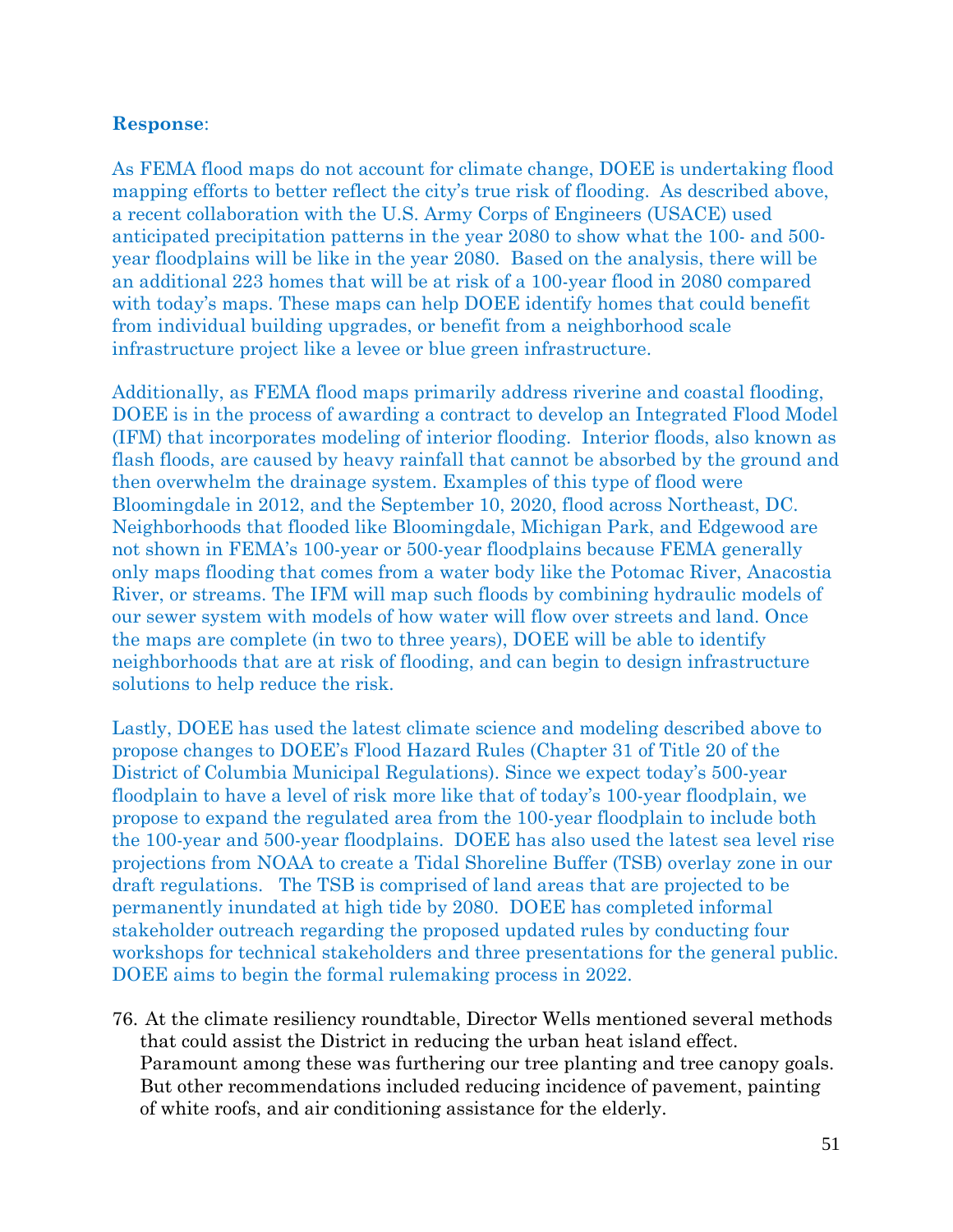• What reasonable alternatives to pavement are available, in areas where parking is needed? Until recently, permeable pavers, while a potential option, have not provided the necessary structure to support regular, repeated use by vehicles.

## **Response**:

DOEE believes that permeable pavers and porous pavements remain a viable solution for areas designated for parking. While permeable pavers and porous pavements may not be appropriate for travel lanes on major arterials as they may not support repeated use by heavy vehicles, these alternatives to traditional pavements are viable options for parking lanes, parking lots, sidewalks, bicycle lanes, patios, and plazas. If stormwater friendly pavements are not an option, other stormwater practices such as bioretention, bio-swales, and infiltration tree-pits are additional ways to treat and infiltrate stormwater from impervious surfaces.

• What would DOEE recommend regarding white roofs—an incentive program? A requirement that roofs be painted white?

## **Response**:

The current Energy Conservation Codes require a minimum level of reflectivity (*i.e*. cool roofs) for all new construction and major renovation projects. For existing homes and buildings, current energy efficiency programs could provide an incentive based on the level of projected energy savings.

• Does DOEE collect or have access to any data on the percentage of seniors without air conditioning? Would DOEE support subsidies or other support to assist seniors in accessing these units?

# **Response**:

DOEE does not currently track this data; however, we tracked the number of window air conditioning units that were provided to seniors under the Safe at Home collaboration with the Department of Aging and Community Living as part of our FY20 pilot collaboration. DOEE currently serves seniors through our emergency mechanical system and weatherization programs.

• Some jurisdictions are considering requirements that ground-level parking lots install solar panel canopies. What are DOEE's thoughts on such a requirement?

# **Response**: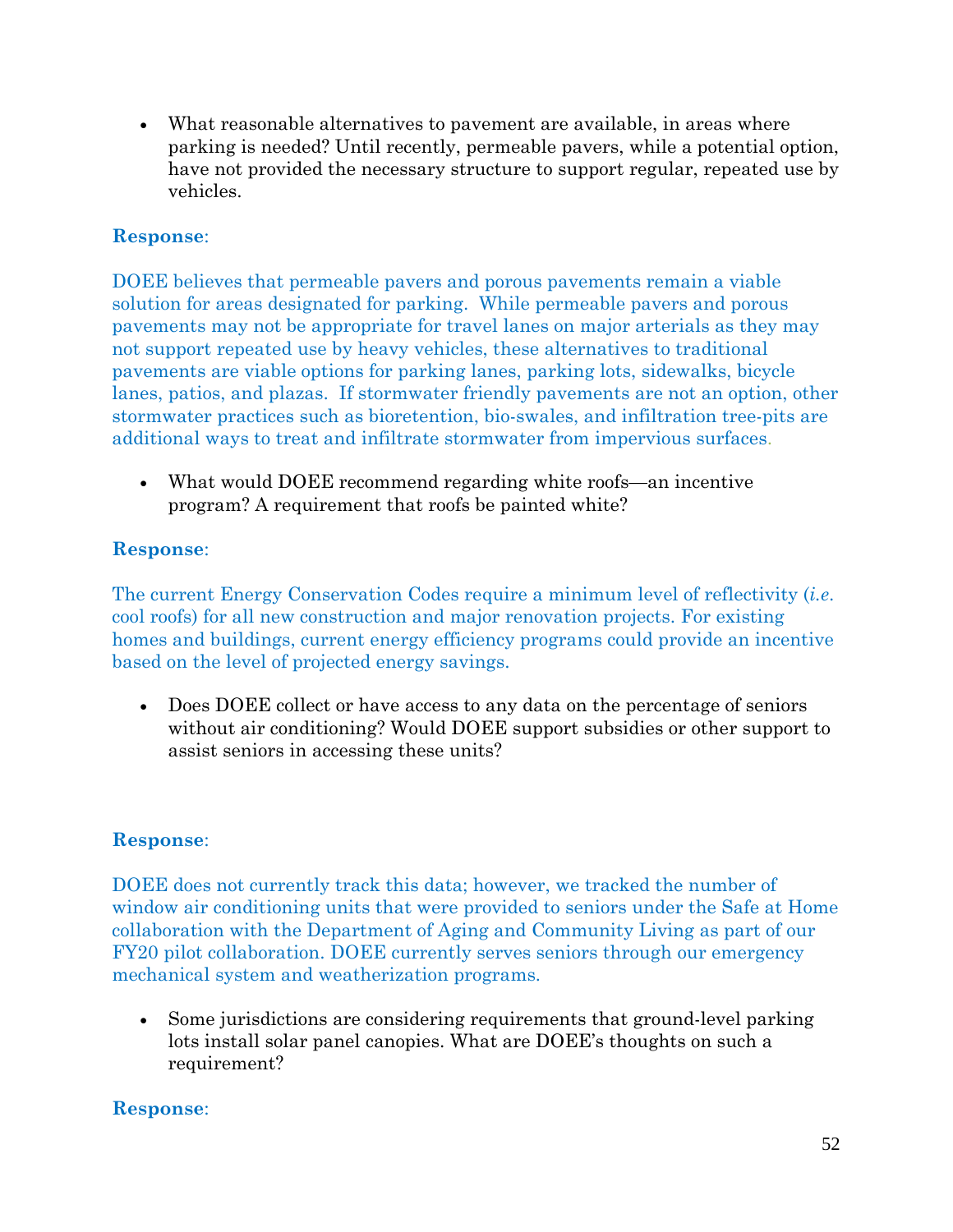DOEE is supportive of solar panel canopies over ground level parking lots. In addition to generating power, they can provide cooling and precipitation insulation for cars and drivers, requiring less automobile energy and emissions when a car departs the lot. The canopy also diverts rainwater from the lot which translates to less water pollution during rain events, which would be particularly useful in MS4 areas. Solar canopies can also offer an opportunity for electric vehicles (EV) to charge at source, which is a more efficient use of solar power. EV charging at the lot during the day can provide a good option for consumption of excess energy supply (aka the duck curve). If EV's can charge at the lot then the lot can serve as a resilience center, enabling EV's to become mobile energy platforms that can charge independently, without the grid. Finally, EV charging at source advertises and supports EV car ownership, which could improve the neighboring air quality.

• What other approaches would DOEE recommend to address the heat island effect and to reduce the severity of heat waves?

# **Response**:

DOEE is developing a comprehensive heat strategy based on extensive input from District agencies, community partners, and residents. That strategy will recommend methods to both reduce the urban heat island effect as well as prepare residents for extreme heat. The outreach conducted to residents underscored that strategies should be neighborhood specific and driven by resident input.

## *COVID-19 Response*

77.Please provide the following data for the agency:

- Number and percentage of staff that are fully vaccinated, by division.
- Number and percentage of staff that are not vaccinated, broken down by (1) exempt staff and (2) non-exempt staff, by division.
- Agency plans to address non-exempt unvaccinated staff, including plans for mandated leave, termination, or other action, and including timing for implementation.

## **Response**:

Currently, 336 of 375 (approximately 90%) of DOEE employees have reported that they are fully vaccinated.

DOEE does not have any active religious or medical exemptions from the vaccination requirement at this time. All DOEE employees have been eligible to select the test-out option and so medical and religious exemptions have not been